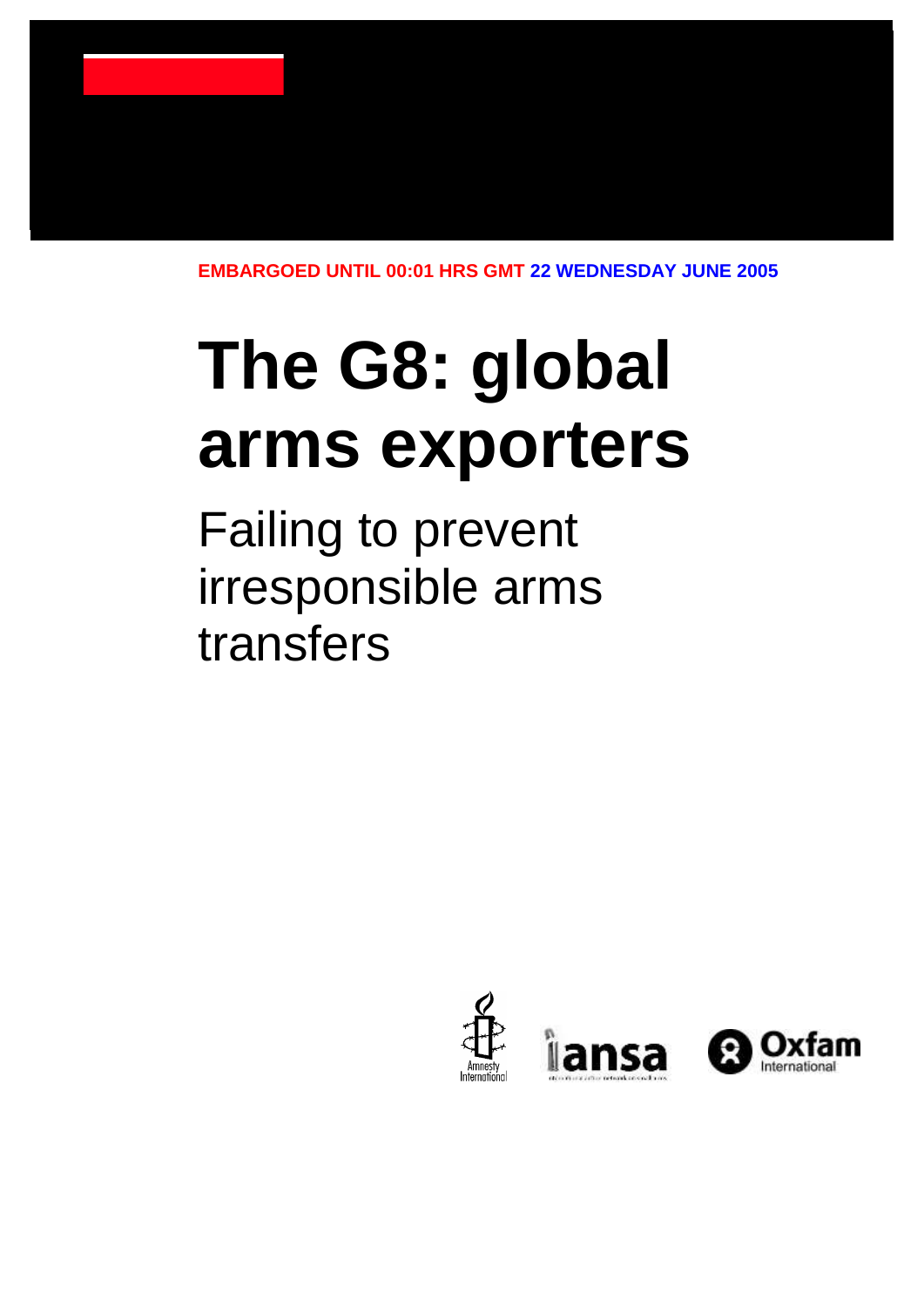### **Contents**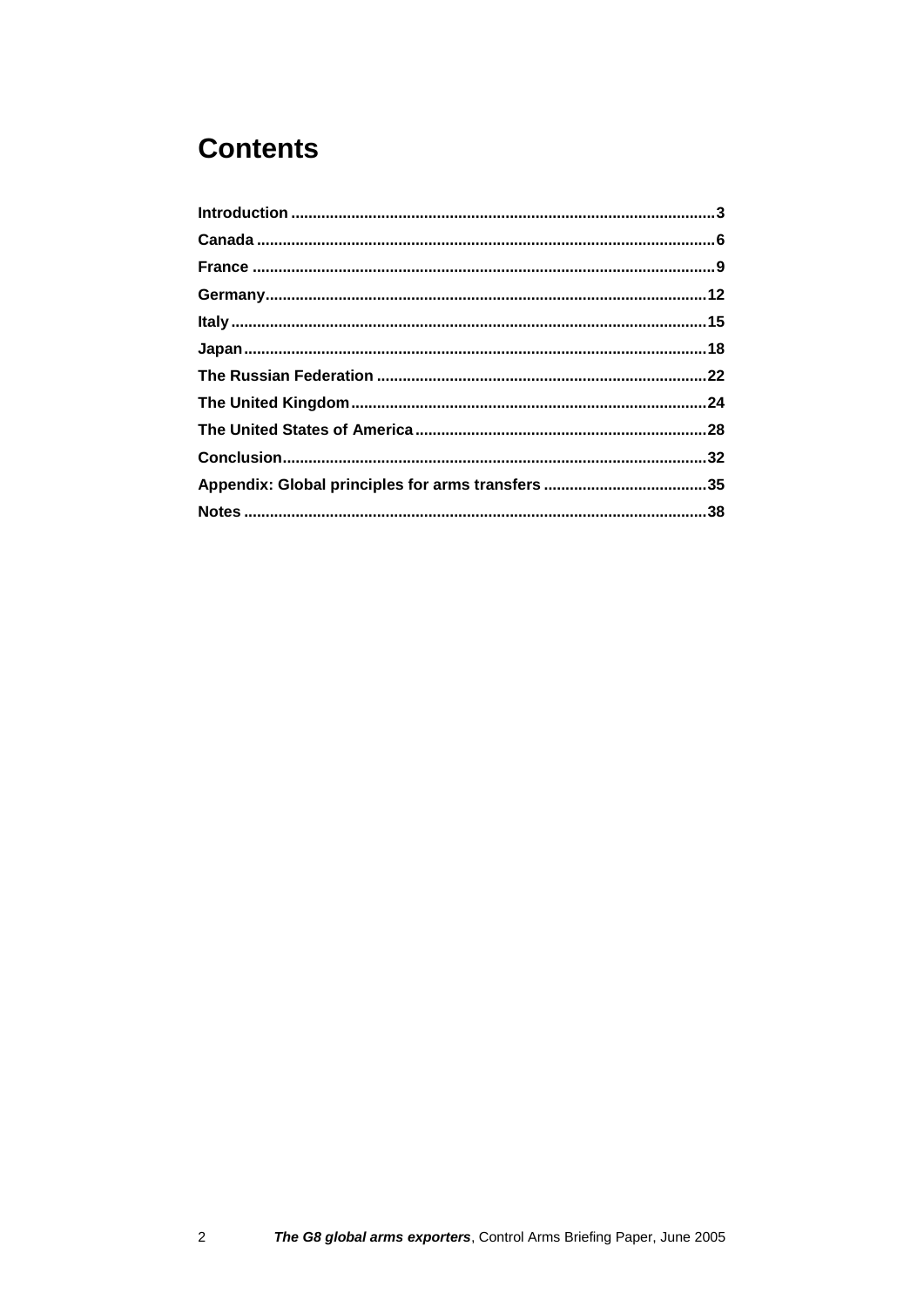### <span id="page-2-0"></span>**Introduction**

The international arms trade lacks effective control. Irresponsible arms transfers continue to fuel armed violence. They contribute to violations of human rights and international humanitarian law and they undermine development. The uncontrolled proliferation of conventional arms, particularly small arms and light weapons <sup>1</sup> (hereafter referred to as small arms), has taken a terrible toll on communities worldwide. The cost in lost lives, lost livelihoods and lost opportunities to escape poverty is incalculable. Arms deliveries were worth some US\$28.7 billion<sup>2</sup> worldwide in 2003 - a paltry sum compared to the human, security and development costs.

Yet, contrary to their responsibilities and legal obligations, the G8 countries - Canada, France, Germany, Italy, Japan, the Russian Federation, the UK and the USA - are still supplying weapons and munitions to irresponsible end users. Six of the eight G8 countries are among the top 10 largest global arms exporters, and all of the eight export large amounts of major conventional weapons or small arms. So the G8 has a particular responsibility to help create an effective system of global control of arms transfers.

**As these tables show, the G8 countries are among the world's leading arms suppliers, exporters of major conventional weapons, and exporters of small arms.** 

| <b>Country</b>                                                                                    | <b>USA</b> | UK     | <b>France</b> | <b>Russia</b> | Germany | Italy | Canada                                                                                                  | Japan |
|---------------------------------------------------------------------------------------------------|------------|--------|---------------|---------------|---------|-------|---------------------------------------------------------------------------------------------------------|-------|
| <b>Ranking</b>                                                                                    |            | 2      | 3             | 4             | 5       | 10    | No ranking or value<br>for arms deliveries                                                              |       |
| <b>Arms deliveries</b><br>worldwide between 1996<br>and 2003 in millions of<br>current US dollars | 151,867    | 43,000 | 30.200        | 26,200        | 10.800  | 2,700 | is provided by the<br>Congressional<br><b>Research Service</b><br><b>Report for Canada</b><br>and Japan |       |

**This table shows the leading arms suppliers compared and the value of all arms deliveries to the world (in millions of current US dollars)<sup>3</sup> between 1996 and 2003.**

#### **This table provides an indication of the volume of major conventional weapons supplies by the G8 countries in 2003 according to SIPRI.***<sup>4</sup>*

| <b>Country</b>                                                                               | Russia | <b>USA</b> | <b>France</b> | Germany | Canada | UK  | Italy | Japan                                           |
|----------------------------------------------------------------------------------------------|--------|------------|---------------|---------|--------|-----|-------|-------------------------------------------------|
| <b>Major</b><br>conventional<br>weapons<br>export, by<br>volume, in 2003<br>in US\$ million. | 6,980  | 4.385      | 1.753         | .549    | 556    | 525 | 277   | No data is<br>provided by<br>SIPRI for<br>Japan |

Please note that the SIPRI values are an indicator of the volume of international arms transfers and not the actual money values of such transfers. These figures can not be compared with others.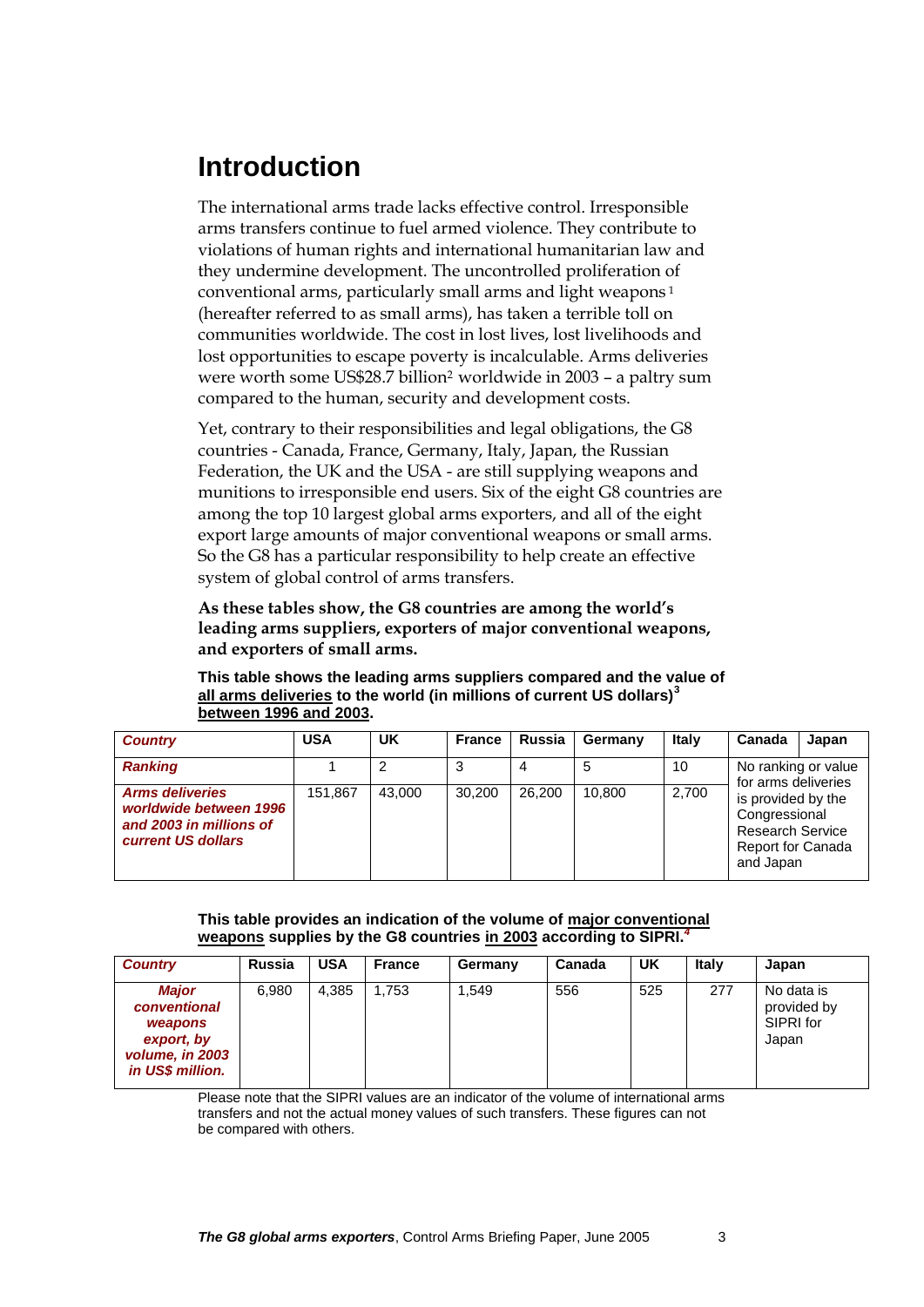| <b>Country</b>                                          | <b>USA</b> | <b>Italy</b> | Germany | Japan | Canada | UK   | Russia | France |
|---------------------------------------------------------|------------|--------------|---------|-------|--------|------|--------|--------|
| <b>Small arms</b><br>exports in 2001<br>in US\$ million | 741.4      | 298.7        | 156.7   | 70.3  | 53.6   | 44.8 | 42.2   | 33.7   |

**The value of small arms exports in 2001 by the G8 countries.** *5*

The data included in this report is the latest comprehensive data available. Please note the figures are pulled from different sources, as shown by the above tables, which use different methods of calculation so care should be taken when making comparisons.

Each of the G8 governments has a particular responsibility to control arms and to respect and ensure respect for human rights and international humanitarian law. However, as this report shows, inadequate controls and poor practice in implementing and enforcing those laws and regulations which do exist mean that arms are still being exported from the G8 to groups and governments that persistently abuse human rights and which exacerbate human suffering.

Excessive or inappropriate arms purchases are also a drain on social and economic resources. In some developing countries the result is that badly needed resources are diverted away from the fight against poverty. Many of the G8 countries are large donors to aid programmes in Africa and Asia. However, continuing arms transfers to developing countries undermine their pledges to relieve debt, combat AIDS, alleviate poverty, tackle corruption and promote good governance.

The transfer of arms and related military assistance also impedes development when the items are transferred to unaccountable and poorly trained military forces that are used to suppress human rights, democracy and socio-economic development. Such arms transfers can facilitate brutal resource exploitation, and environmental degradation. They can contribute to an increase in violence against civilians. The presence of guns in society has a particular impact on women's lives. Large numbers of women and girls are at risk of armed violence, whether they are directly involved in the fighting or dealing with the emotional, social and economic consequences of the loss of male relatives who have been killed or injured by gun violence. Given the effects of weapons misuse, it is shocking how few governments give serious thought to the impact on development and human rights of their arms exports. And for the few that do, it has yet to become a genuine priority.

The challenge to the G8 governments is clear. They must co-operate to control and limit the flow of arms. These most powerful governments need to establish a global system of controlling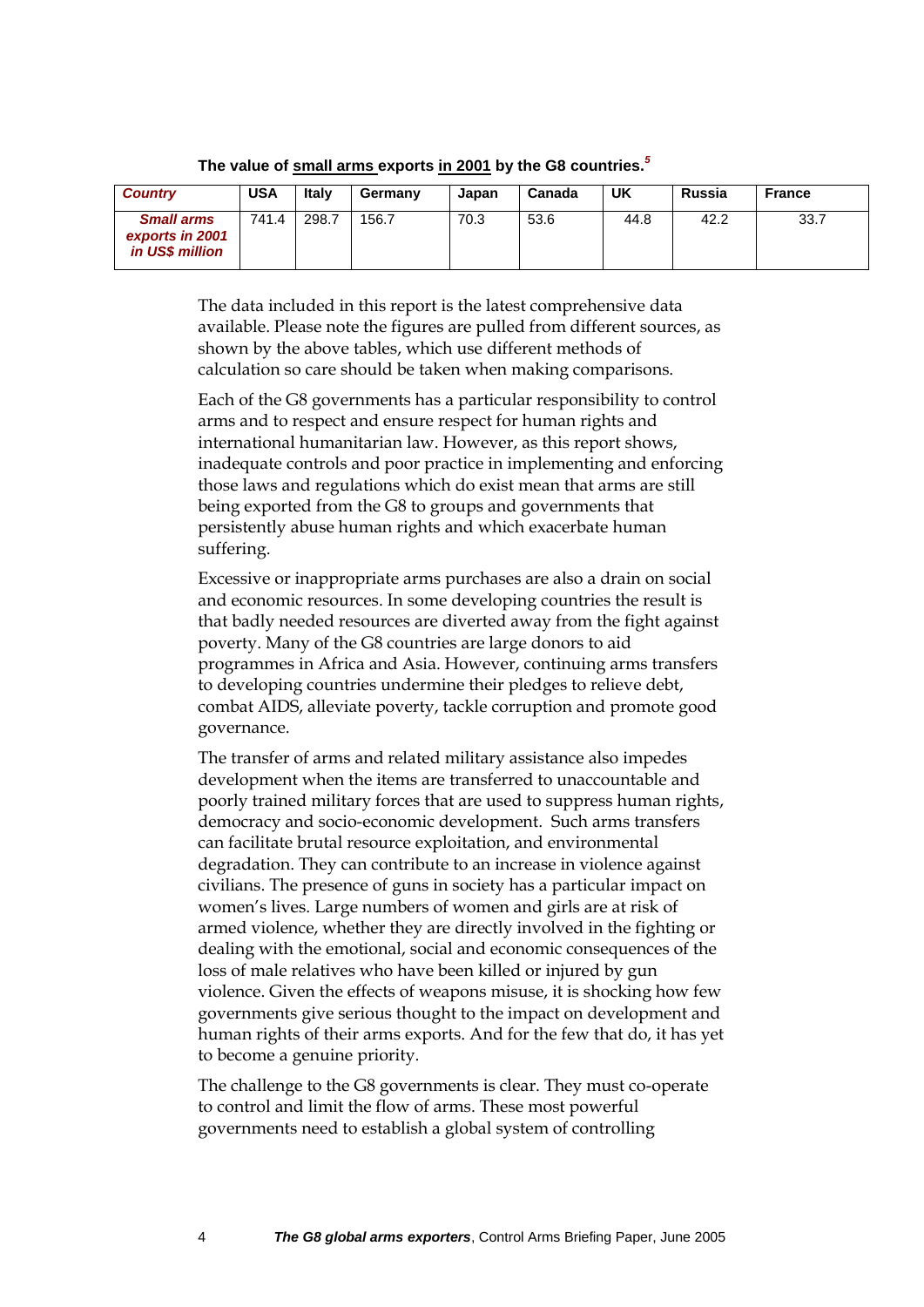international arms transfers through an Arms Trade Treaty. Such a Treaty would create legally binding arms controls on all international arms transfers and ensure that all governments control arms in line with the same basic international standards including human rights and humanitarian law. This Treaty would be applied equally to the broadest possible range of weapons, munitions and equipment for use in military operations and law enforcement, including their components, technologies, and technical assistance and material resources for training to make use of such weapons, munitions and equipment. It would help stop such arms falling into the hands of those who use them to attack civilians, to launch indiscriminate attacks and to perpetrate a wide range of other human rights abuses.

This report uses case studies to illustrate the scope of shortcomings common across the G8 and other countries. The report focuses on loopholes and weaknesses in arms exports controls and their implementation. Many of the problems highlighted in relation to one country also apply to others. For example, both France and Germany have exported arms to countries subject to a European Union (EU) arms embargo, such as Myanmar (Burma), China and Sudan. The failure to enforce controls on the transfer of equipment that can be used for torture and ill-treatment applies not only to the French government, but also to the German, Russia, UK and US, governments. The continued transfer of weapons, including small arms, to countries where they may be used to facilitate human rights abuses is highlighted using examples from Italy and Japan, and the increasing concern over the lack of control on the transfer of dual-use technology and components is illustrated using cases from Germany, Japan, and the UK. Thus, the examples included in the report have been selected because they show why a tough, comprehensive, enforceable Arms Trade Treaty is urgently needed. This may have helped to prevent many of the violations of human rights and international humanitarian law illustrated by the cases cited in this report.

On 23 and 24 June 2005, Foreign Ministers from each of the G8 countries will meet to discuss the UK Foreign Secretary's proposal for a legally binding Arms Trade Treaty covering all conventional weapons including small arms and light weapons, and including provisions to address particular loopholes. Two weeks later the G8 Heads of States will take part in a Summit focusing on Africa.

**Control Arms Campaign partners -- Amnesty International (AI), Oxfam International and the International Action Network on Small Arms (IANSA) -- are urging the Foreign Ministers and Heads of State of the G8 countries to actively support the UK proposal and join the call for a global Arms Trade Treaty.**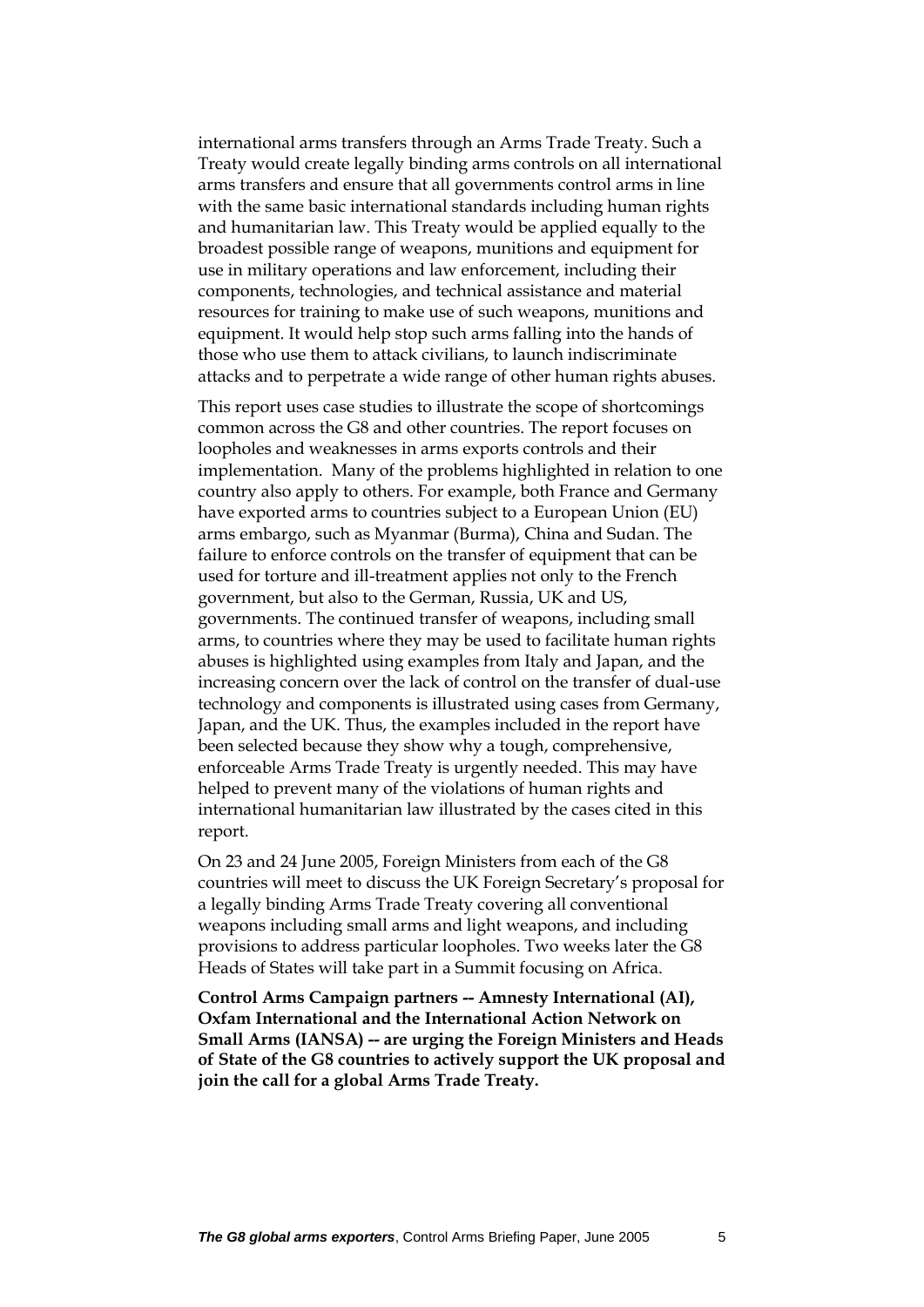### <span id="page-5-0"></span>**Canada**

In 2003, Canada exported US\$556 million of major conventional weapons including aircraft, warships, artillery, armoured vehicles, missiles and target acquisition and radar systems. Canada is also a major exporter of small arms and light weapons, including ammunition. In 2001, it exported small arms worth US\$53.6 million.

### Responsible arms exporter?

In 2002, Canada exported military equipment to several countries involved in armed conflict and/or human rights violations including light armoured vehicles and helicopters to Saudi Arabia (see the box below), and firearms to Turkey,<sup>6</sup> where in 2002 dozens of killings by security forces were reported.<sup>7</sup> According to the UN commodity trade database (UN Comtrade) data, in 2002, Canada transferred small arms ammunition to India, Israel and Saudi Arabia.<sup>8</sup>

According to official Canadian policy, the government closely controls arms exports to countries in conflict and to governments with persistent records of human rights violations.<sup>9</sup> However, such sales beg the question of how exactly human rights abuses are weighed up by Canadian officials and ministers when deciding whether to authorize an export.

The Canadian government assesses licence applications on an individual case-by-case basis.<sup>10</sup> It also appears that the Minister of International Trade personally reviews applications "involving potential exports of offensive military goods and technologies, unless they are going to a NATO ally or to a small group of other countries with which Canada has similarly close relations."<sup>11</sup>

#### **Sales to Saudi Arabia**

Saudi Arabia was the largest recipient of Canadian weapons in 2004. According to official data submitted to the UN commodity trade database (UN Comtrade), Canada in 2004 exported equipment included within the category "Tanks and other armored fighting vehicles, motorized, parts, not elsewhere specified." to Saudi Arabia worth US\$179 million.<sup>12</sup>

Gross human rights violations have been carried out in Saudi Arabia for many years. In the Amnesty International Report 2005, AI stated that killings by the security forces and armed groups escalated in 2004. Most killings by security forces took place in Riyadh, Makkah and Jeddah. Some took place during clashes with armed groups and gunmen wanted by the authorities. However, most took place following car or street chases and house raids by the security forces. Dozens of people were killed by armed groups in different parts of the country. The killings were carried out during armed attacks and following hostage-taking operations.

Considering the extensive nature of human rights violations<sup>13</sup> in Saudi Arabia, it is surprising that Saudi Arabia is one of only 16 countries to which automatic firearms can be exported according to Canadian regulations.<sup>14</sup>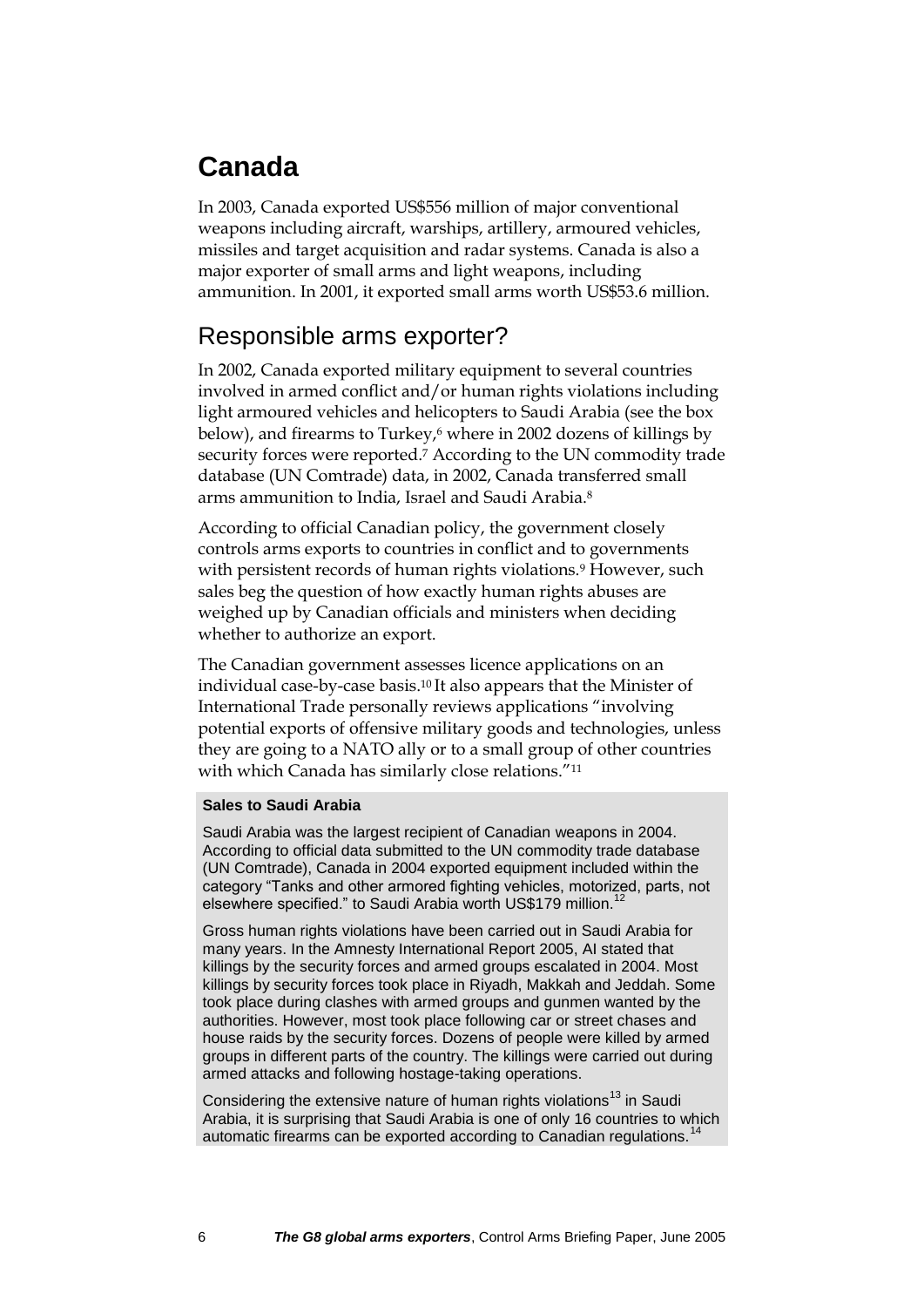The other countries are Australia, Belgium, Botswana, Denmark, France, Germany, Greece, Italy, the Netherlands, New Zealand, Norway, Spain, Sweden, the UK and the USA. In March 2005, Finland, Latvia, Poland and Portugal were added to the list.

#### **Exports to the Philippines**

The Philippines is a regular recipient of transfers of Canadian military equipment. Canadian aircraft parts and engines as well as handguns worth US\$11.6 million in total, were transferred to the Philippines between 1990 and 2001.<sup>15</sup>

Aerial bombing by the Philippines armed forces had been reported for many years. In 2000, AI reported that periodic aerial bombardment of villages suspected of harbouring members of opposition groups had led to the mass displacement of civilians, particularly in Mindanao.<sup>16</sup> In 2001 AI said that over 400,000 civilians in central Mindanao were internally displaced amid reports of apparently indiscriminate aerial bombardment of civilian areas suspected of containing forces of the Moro Islamic Liberation Front.<sup>17</sup> Aircraft parts and aircraft engine parts continued to be transferred to the Philippines during 2000 and 2001.

#### Sales to the USA: Canada's big loophole

More than half of Canada's arms sales are to the USA, which raises two major concerns.

Firstly, the Canadian government is unable to exercise sufficient oversight on the re-export of Canadian military items from the USA: the USA has re-transferred items to other countries where there were strong concerns the weapons would be used to commit violations of human rights and international humanitarian law. In contrast, the reexport of most military goods imported from the USA by Canada requires authorization from Washington to "ensure Canada is not used as a diversionary route to circumvent US embargoes".<sup>19</sup>

Secondly, military exports to the USA are not recorded in the Canadian government's annual report. Therefore there is almost no information available on these exports. Transparency is seriously lacking, and not even the Canadian Parliament can scrutinize and oversee these exports.

Because of the unique defence production agreements between Canada and the USA, arms exports by Canada to the USA are not subject to the same stringent controls as other countries – in fact, no export permits are required for Canadian arms exports to the USA. According to press reports, Canada has exported armoured vehicles, landing gear for fighter aircraft, and a host of components for US weapon systems which are frequently transferred by the USA to countries at war or to governments involved in human rights violations.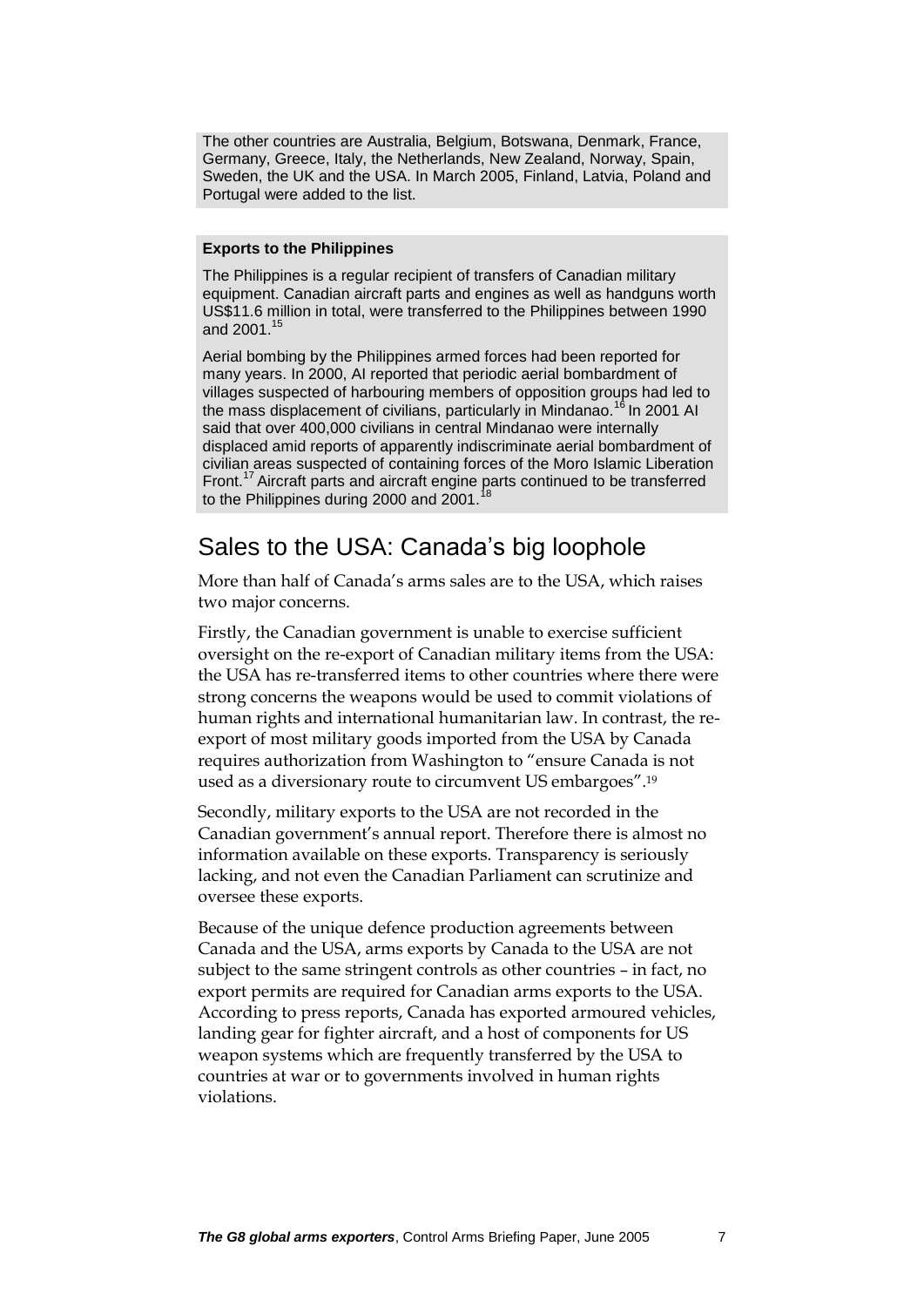In April 2004, *Defense Daily*, the leading US military periodical, reported that the US government was on the verge of buying new military equipment on behalf of Pakistan. The equipment included Canadian-built Bell 412 helicopters, originating in Mirabel, Québec, the sole assembly site for the Bell 412 model in North America. The helicopters will be shipped as civilian aircraft, yet if these helicopters were classed as military aircraft then it is unlikely that the Canadian government would have approved an export permit for their shipment to Pakistan.<sup>20</sup>

#### **Canadian helicopters to Colombia**

Between September 1998 and February 2000, the Canadian government sold over 40 surplus 'Huey' CH-135 helicopters to the US government. Thirty-three of these were upgraded in the USA and then redirected to the Colombian military as part of Plan Colombia, a mainly military aid package purportedly set up by the USA to dismantle the drugs trade.

Although Canada would never have licensed these helicopters directly to Colombia, the loophole in its law that allows the re-export of upgraded equipment without Canadian consent means that military equipment and weapons can be transferred to sensitive destinations.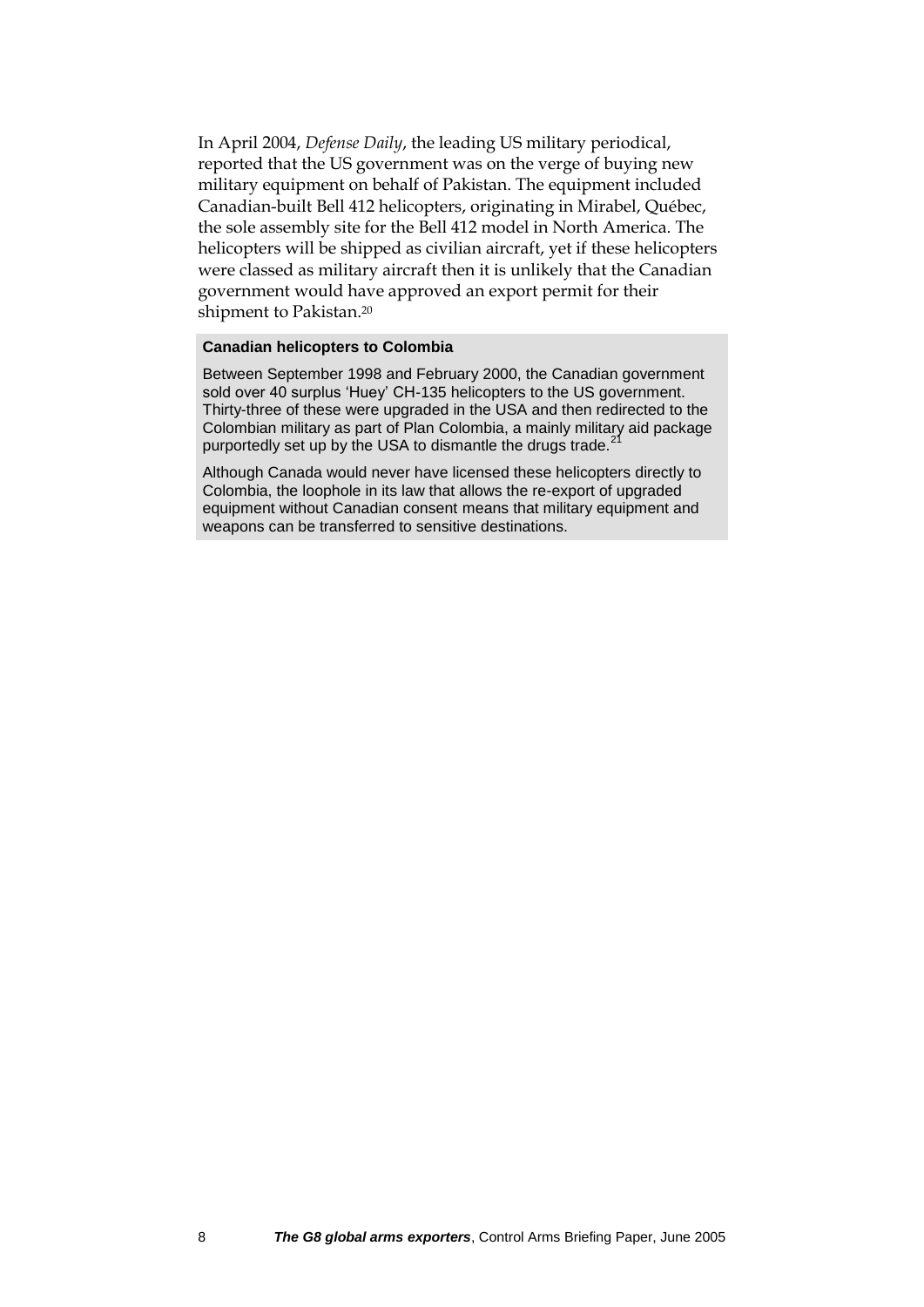### <span id="page-8-0"></span>**France**

France was the third largest supplier of conventional arms, in terms of total value, in 2003.<sup>22</sup> France is both a significant producer and exporter of major conventional armaments and a medium producer of small arms and light weapons.<sup>23</sup> In 2001, France small arms exports valued at US\$33.7 million.

### Embargo busting?

France has continued to export military equipment to countries subject to EU arms embargoes, including Myanmar (Burma), Sudan and the People's Republic of China. This shows that successive French governments have not abided by their commitments to implement arms embargoes effectively, despite official policy requiring them to respect arms embargoes imposed by the EU.

#### **French exports to Myanmar (Burma)**

Since 1996, there has been an EU arms embargo on Myanmar (Burma). In April 2001 the EU extended the embargo, and confirmed the embargo on the export of arms and military equipment from EU member states. Yet, according to official data in the UN Commodity trade database (UN Comtrade), France made shipments of equipment within the category "bombs, grenades, ammunition, mines, and others" (930690) to Myanmar (Burma) in 1998, 1999 and 2000.

| French exports of 'Bombs, Grenades, Ammunition,<br>Mines & Others' to Myanmar(Burma) between 1998 and<br>2000 in US\$ |         |  |  |  |
|-----------------------------------------------------------------------------------------------------------------------|---------|--|--|--|
| 1998                                                                                                                  | 18.344  |  |  |  |
| 1999                                                                                                                  | 133.895 |  |  |  |
| 2000                                                                                                                  | 16.854  |  |  |  |

The French government should provide specific details of what exactly was exported to Myanmar (Burma). The categories of munitions listed above raise serious concerns regarding whether or not the French government has enforced the EU embargo on military exports to that country or fulfilled its obligations under the EU Code of Conduct on Arms Exports.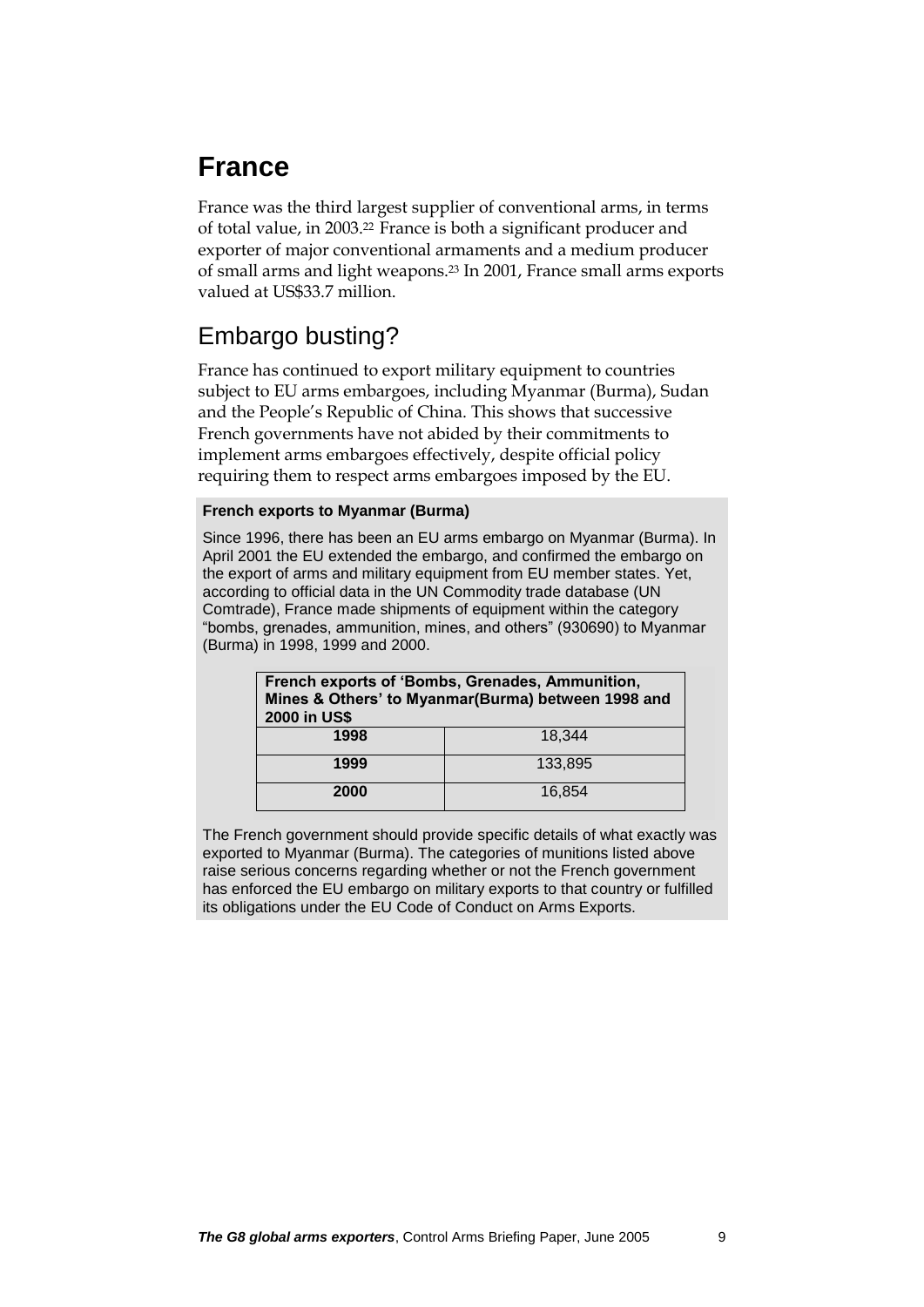#### **French exports to Sudan**

In November 2004, Amnesty International expressed concern that France has been one of the countries sending arms to Sudan in apparent violation of a 1994 EU arms embargo.<sup>24</sup> According to data provided to the UN by French customs officials, France registered transfers to Sudan for goods under the category 930690 for "bombs, grenades, torpedoes, mines, missiles, and similar munitions of war and parts thereof". For example:

| French exports of 'Bombs, Grenades,<br>Ammunition, Mines & Others' to Sudan<br>between 2001 and 2004 in US\$ |         |  |  |  |
|--------------------------------------------------------------------------------------------------------------|---------|--|--|--|
| 2001                                                                                                         | 447.687 |  |  |  |
| 2002                                                                                                         | 24.546  |  |  |  |
| 2003                                                                                                         | 124.493 |  |  |  |
| 2004                                                                                                         | 465.451 |  |  |  |

It appears that such transfers violate the EU Code of Conduct on Arms Exports (1998) as well as the EU embargo on Sudan imposed on 16 March 1994. AI France wrote to the French government in December 2004 calling on it to publish without delay detailed information on the date and nature of the contracts, and the intended use and recipients of the items transferred in order to determine whether these were transferred before the imposition of the UN embargo and whether they complied with the EU Code of Conduct on Arms Exports.<sup>25</sup> No written reply had been received from the French government by the end of May 2005.

#### **French exports to China**

An EU arms embargo on the People's Republic of China has been in force since 27 June 1989. However, EU countries have interpreted this differently. France has been able to transfer some weapons to China<sup>26</sup> and the French government has been at the forefront of calls to lift the EU arms embargo on China.

The French government has also reportedly given approval to the French company Thales Angenieux's proposal to set up a licensed arms production facility with North Night Vision Technology Co. Ltd. in Beijing to produce night-vision goggles, called LUCIE, which can be assembled with full military specifications.<sup>27</sup> A licence for image intensifiers from a British company, Pyser SGI, was refused by the UK government which has adopted a narrower intrepretation of the EU arms embargo on China.

#### **The lack of transparency**

It is difficult to determine exactly what military equipment and weapons France exports and thus the potential detrimental impact on sensitive destinations because the information contained in the French government's annual report to Parliament and the data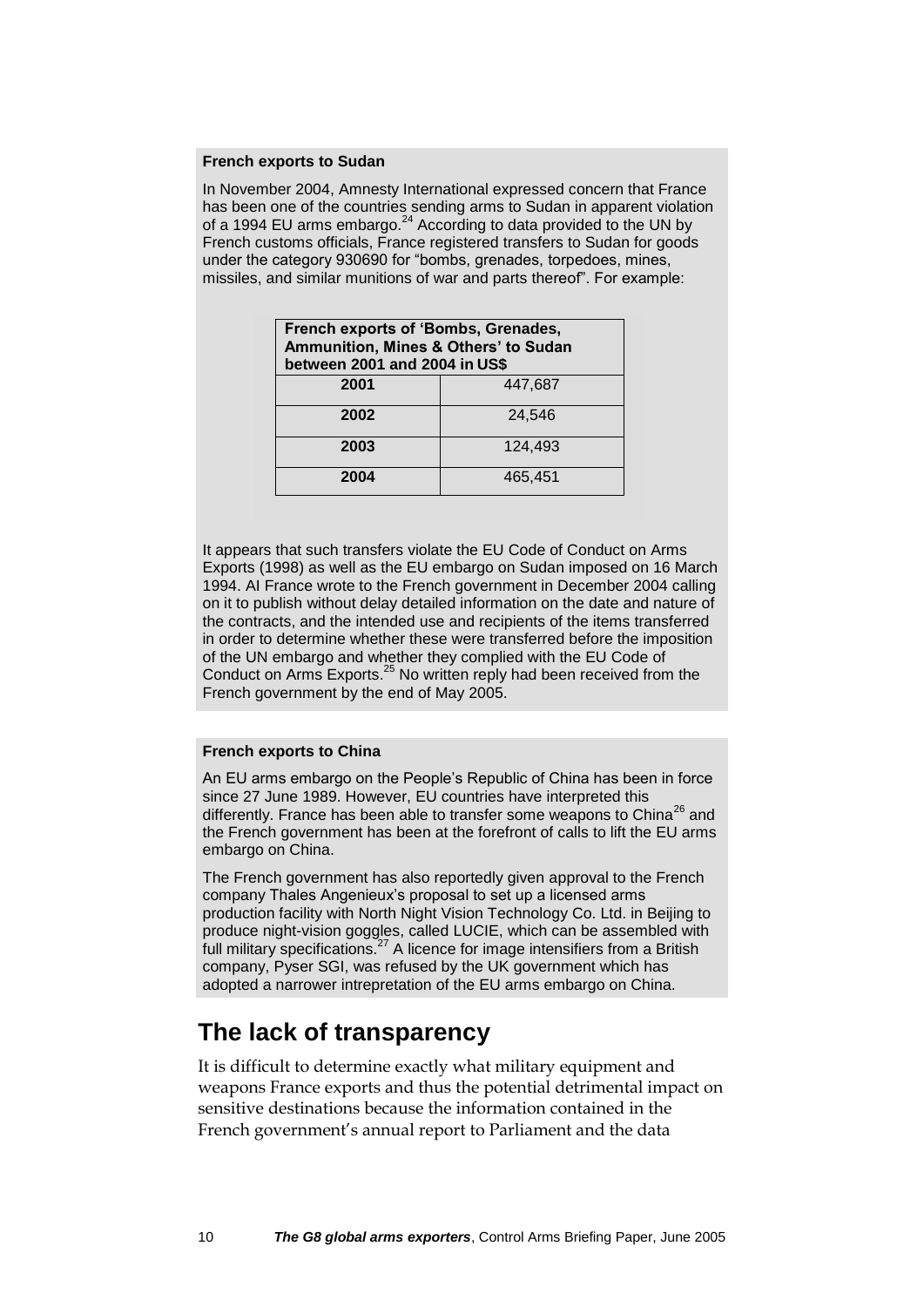submitted to UN mechanisms by the French government do not specify what equipment falls under the different categories. Furthermore, information submitted to different mechanisms can vary considerably, making it difficult to cross check the data across them. For example, there were discrepancies between the data in the French annual reports and that submitted to the UN Comtrade. In some cases information appears absent, for example no data is entered under Sudan in the French annual reports covering exports for 2002 and 2003, or under Myanmar (Burma) in the French annual reports covering exports for 1999 and 2000. This contradicts the figures supplied by French customs.

#### **Lack of controls on transfers of police and security equipment**

Although French laws and regulations control and restrict the transfer of most military, security and police goods, some types of equipment are excluded. French arms export law does not contain any specific reference to the control of leg-irons, thumb-cuffs, electric shock stun weapons (batons, stun guns, stun belts and other equipment) which can easily be used as a means of torture and ill treatment.<sup>28</sup> Amnesty International has repeatedly expressed concern about this loophole to the French authorities.

Despite severe internal repression by the Kenyan police and a suspension of tear gas supplies from the UK, tear gas manufactured by the French company, Nobel Sécurité, was exported from France to Kenya during the late  $1990s<sup>29</sup>$  Such exports would appear to contradict French government policy which states that, in accordance with the EU Code of Conduct on Arms Exports, the supply of arms likely to be used to contribute to internal repression must be refused.<sup>30</sup> However, it remains unclear whether the export of such tear gas for "police" use requires export licence authorization by the French government.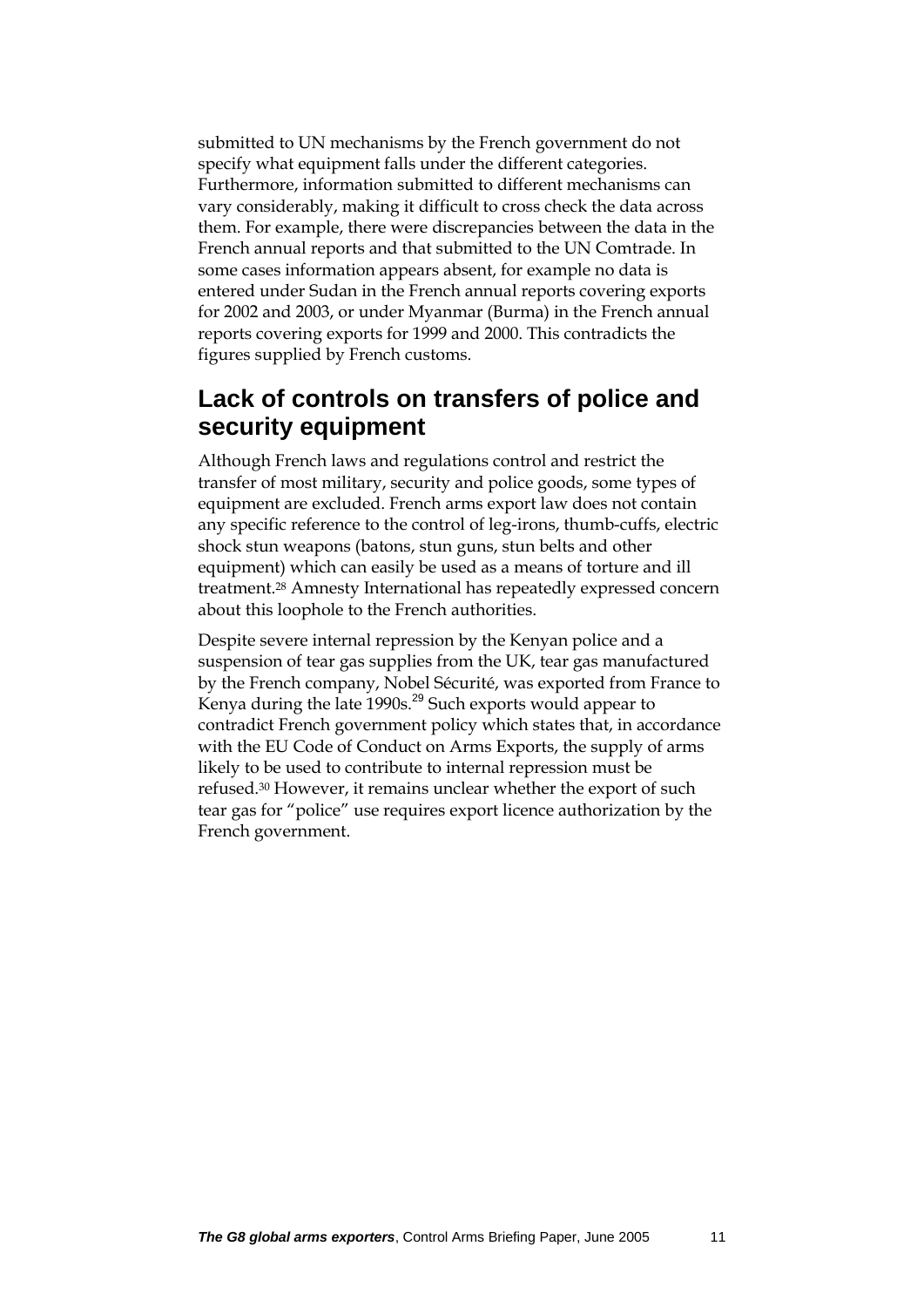### <span id="page-11-0"></span>**Germany**

Germany is ranked the fifth largest arms supplier in the world. At least 279 companies in Germany are producing or trading military, security and police products and services.<sup>31</sup> According to the Small Arms Survey, Germany in 2001 it exported small arms worth US\$156.7 million.<sup>32</sup>

In 2003, Germany licensed small arms exports to many countries including Egypt, Kazakstan, Kuwait, Malaysia, Mexico, Saudi Arabia, Thailand, Turkey and the United Arab Emirates,<sup>33</sup> all countries where serious human rights abuses have been committed.

### **Components – a gaping loophole**

Despite a theoretically restrictive arms exports policy, German-made components are sometimes being incorporated into military equipment that could easily be used to facilitate human rights violations or contribute to conflict or internal repression. According to a recent report by the Berlin Information-center for Transatlantic Security (BITS) and Oxfam Germany, "the Federal Government and its agencies apply a double standard."<sup>34</sup> The report points out that it is easier to get an export licence for arms components than for entire weapons systems. This loophole is particularly due to the inconsistent German arms export licensing system which consists of a dual legal structure: the restrictive War Weapons Control Act and the Foreign Trade and Payments Act which facilitates arms exports.

#### **German engines for Ukrainian assembled armoured vehicles to Myanmar (Burma)**

There is evidence that German engines are being incorporated into military vehicles available in Myanmar (Burma).<sup>35</sup> According to the Ukrainian armoured vehicle manufacturer, Kharkiv Morozov Machine Building Design Bureau (Ukraine), German Deutz engines are incorporated into the Ukrainian BTR-3U Armoured Personnel Carriers (APC) that are fitted with a machine gun, grenade launcher and anti-tank guided weapon system.<sup>36</sup>

It is unclear whether these engines have been exported from Germany or are produced under a German licence in the Ukraine.

It was reported that in 2003 the Ukraine had signed a contract to supply 1000 BTR-3U to Burma over the next 10 years. The APCs would reportedly be sent in component form, to be assembled in Myanmar (Burma). $37$  At the same time the Ukraine government reported to the UN Register of Conventional Arms that it had actually shipped 10 BTR-3U to Myanmar (Burma) during  $2003<sup>3</sup>$ 

However, under the 2000 EC Regulation on Dual-Use goods, which is legally binding on all EU members states, the export of dual-use goods for use in military systems to countries under embargo are in fact subject to arms export controls.<sup>39</sup> This covers products intended for incorporation into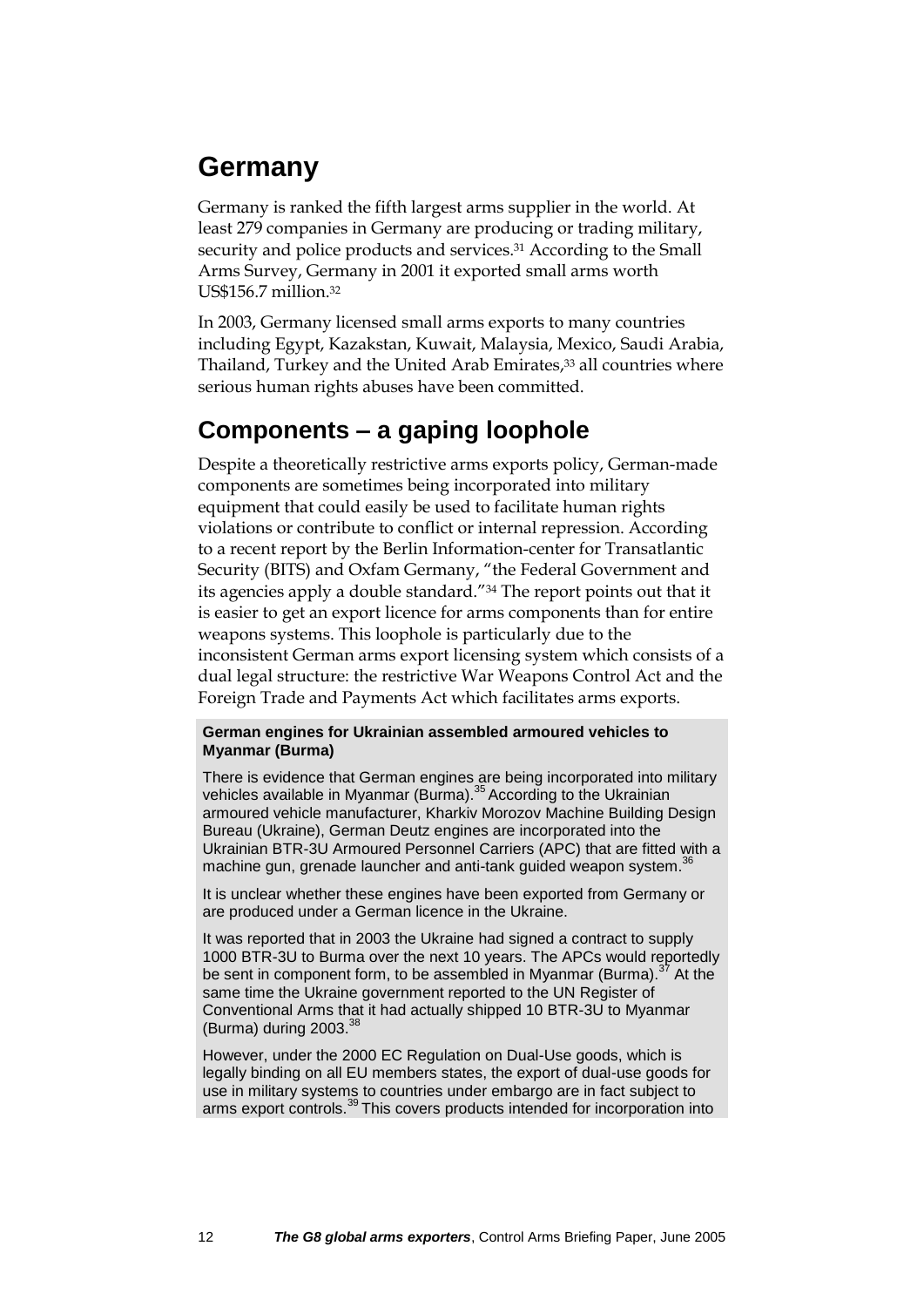military equipment or for the development, production or maintenance of such equipment, or for use in a plant for production of such equipment.

It is unclear whether the German government applies the Dual-Use regulation to cases involving exports of components to third countries who may then export items to embargoed destinations, nor whether it was reasonable for the company to have knowledge that its products may have been re-exported to embargoed destinations.

It is important to note that the case was first published in September 2004 and details of the transfer of 10 BTU to Myanmar (Burma) during 2003 have been on the UN Register of Conventional Arms since May 2004.40 Details of the involvement of Deutz in the development of these vehicles still remain on the Ukrainian manufacturer's website.<sup>41</sup>

In May 2005, it was reported that the German authorities were conducting investigations into the Deutz company for possible breeches of an EU arms embargo on Myanmar (Burma). According to a report in the German magazine Focus, Deutz supplied engines to a company in the United Arab magazine Focus, Deutz supplied drighted to a company.<br>Emirates from March 2000 to March 2001. These were then resold to a Ukrainian company which adapted them for use in armoured vehicles.

It is clear that the human rights record of the Myanmar (Burma) security forces is appalling. The Burmese army, the Tatmadaw, have used military vehicles to capture, detain and enforce conscription of child soldiers. Military vehicles have also been used to quell student pro-democracy demonstrations.<sup>43</sup> The German government should make every effort to ensure that German components are not being used by the security forces of Myanmar (Burma).

A significant number of licences issued by the German government are for "dual-use" items i.e. items that have a military as well as civilian use. Between 1999 and 2003, about half of the total licences reported by the German government in its Report on Military Equipment Exports were for military components.<sup>44</sup> The lack of public information makes it difficult to confirm that German components are not being incorporated into equipment exported to armed forces that do commit such violations.

#### **Licensed production of Heckler and Koch assault rifles in Turkey**

The German company Heckler and Koch has engaged in a number of licensed production arrangements. In the late 1990s, the German government authorized the licensed production of calibre HK33 5.56mm assault rifles in Turkey. These were replacements for the Turkish military's outdated G3 rifles, also produced with a German licence by the company MKEK in Turkey.

On 23 August 2000 the Turkish Minister of Defence signed a contract with a consortium of companies from Germany (Fritz Werner), Belgium (New Lachausee), Spain (Santa Barbara) and France (Manurhin) to install an ammunition manufacturing plant in Turkey. The plant will be run by MKEK and the lead foreign company will be Fritz Werner of Germany. This licensed production deal, which is estimated to be worth between €40 million and €45 million (approximately between US\$35.9 million and US\$40.4 million), will give MKEK the ability to produce 5.56mm calibre ammunition for assault rifles.<sup>45</sup>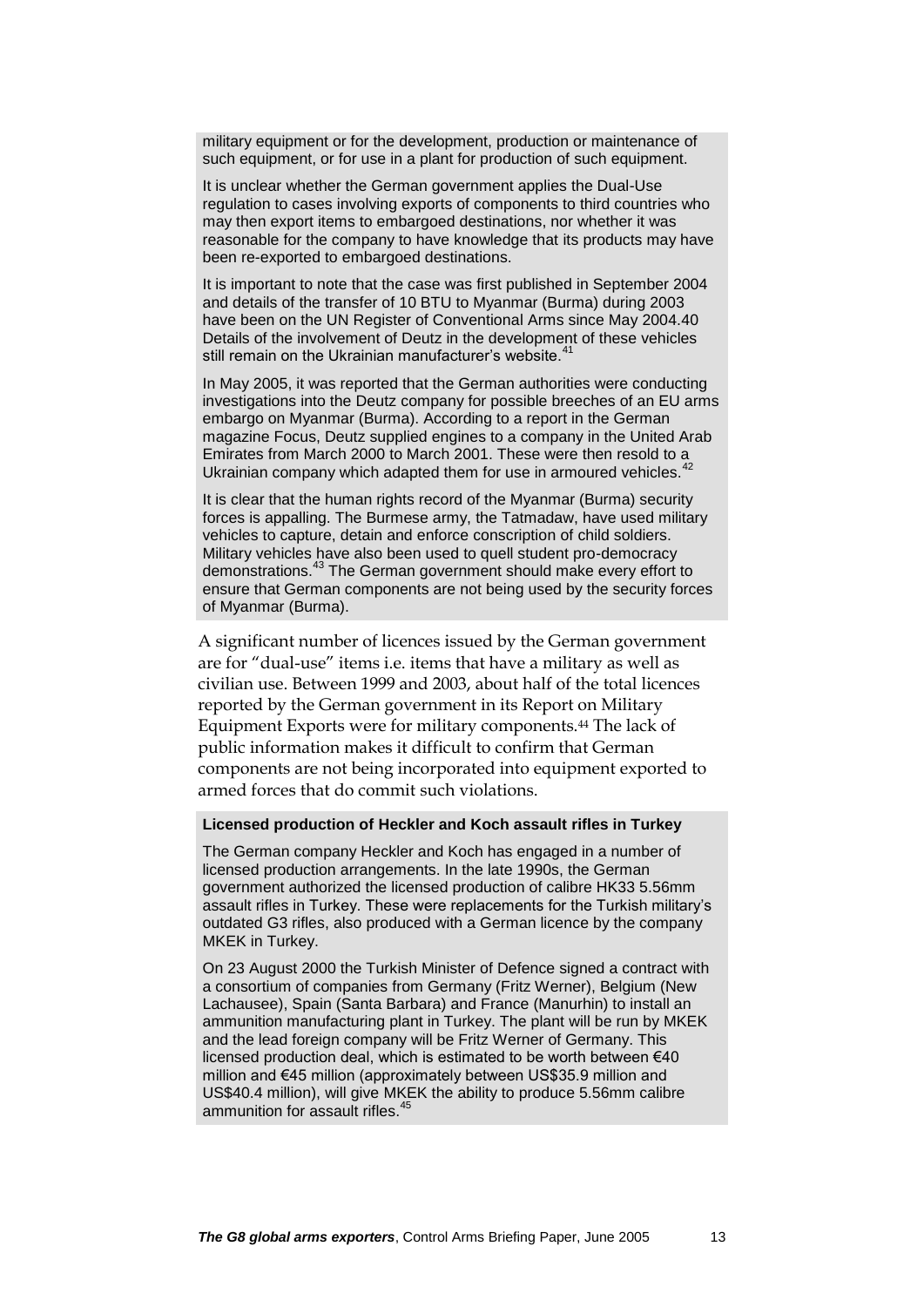The German, Belgian and French companies listed above have all been granted export licences by their respective governments to fulfil this contract. This is despite the much-criticized previous authorization by the German government of licensed production with MKEK, where Heckler and Koch MP5 sub-machine guns were exported from Turkey to Indonesia. It still remains far from clear how, if at all, the governments of Germany, Belgium and France will ensure that MKEK will not export ammunition to forces likely to use them for violations of human rights and international humanitarian law. Among MKEK's other clients have been the governments of Burundi, Libya, Pakistan and Tunisia<sup>46</sup> – all countries where AI has reported serious human rights violations by the security forces. $47$ 

Turkey lacks effective arms export controls based upon respect for international law. Despite its formal adherence to the EU Code of Conduct on Arms Exports, there is a real danger that the Turkish government will continue to allow the export of significant quantities of small arms and ammunition, many produced under licence from European companies, to security forces in other countries that persistently commit human rights violations.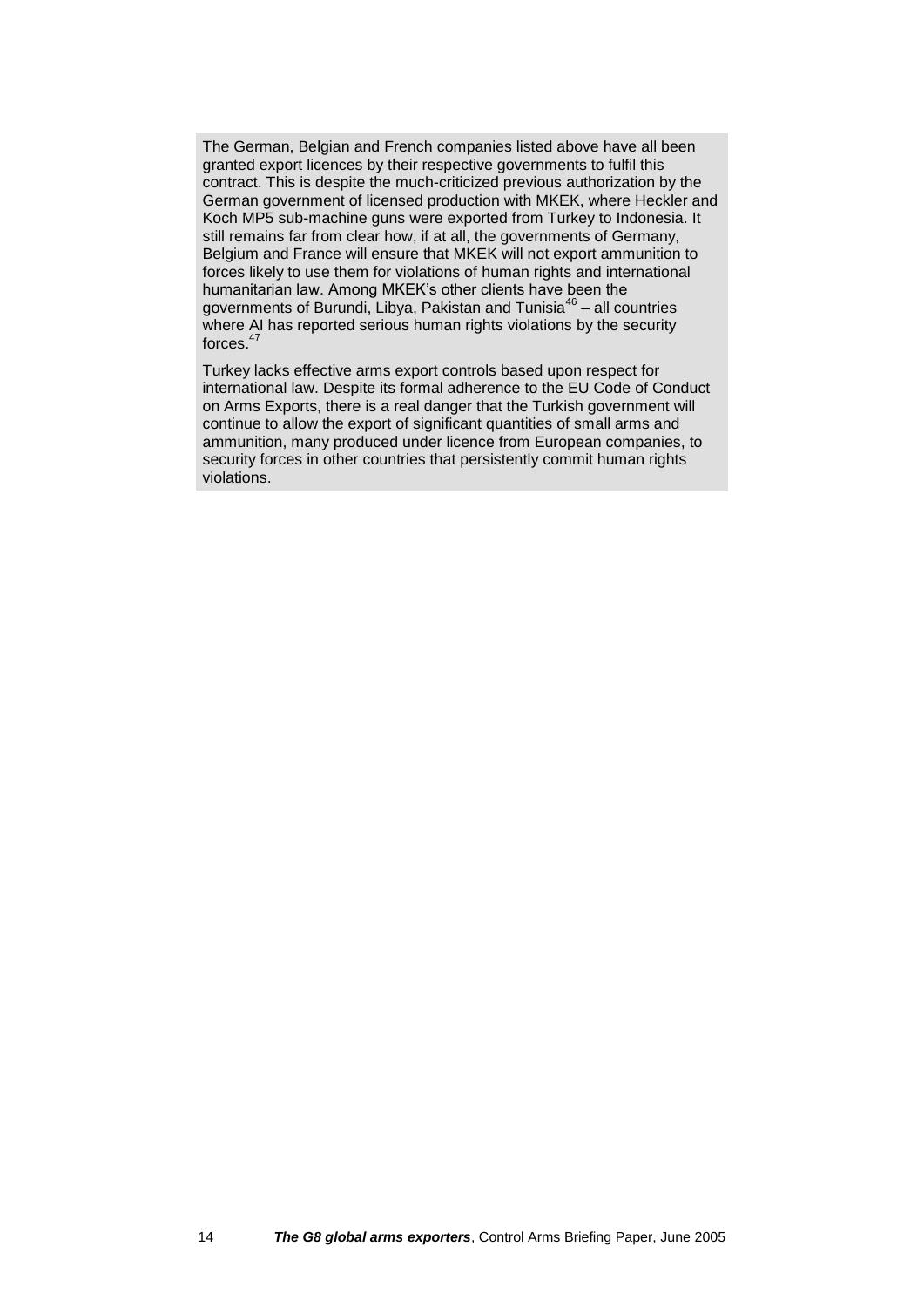### <span id="page-14-0"></span>**Italy**

Between 1996 and 2003, Italy was the tenth largest arms supplier. Italy in 2001 exported small arms valued at US\$298.7 million.<sup>48</sup> In recent years, Italian small arms have been transferred to a number of countries experiencing violent conflict or where violations of human rights and international humanitarian law occur including Algeria, Colombia, Eritrea, Indonesia, India, Israel, Kazakstan, Nigeria, Pakistan, and Sierra Leone.

Such international transfers appear to flout Italian law 185/90 which prohibits exports to countries whose governments are responsible for proven gross violation of human rights and to countries engaged in conflict, under arms embargoes or receiving Italian development aid whose defence spending exceeds their defence needs.<sup>49</sup> Italian nongovernmental organizations (NGOs) are concerned that in practice the prohibitions in Italian law are being diluted by the Italian government in order to allow the transfer of arms to such countries.

#### **Small arms exports to Algeria**

In a parliamentary debate in November 2004 the Italian government defended sales to Algeria. The Under-Secretary of State for Disarmament at the Ministry of Foreign Affairs, Senator Alfredo Luigi Mantica, stated that "Algeria was not condemned by EU and/or UN bodies for human rights violations so the prohibitions of the Italian arms control law 185/90 are not applicable".<sup>50</sup>

Algeria is a country which has been ravaged by serious human rights abuses resulting in the killing of around 500 people in 2004.<sup>51</sup> In 2001 and 2002, the Algerian security forces shot dead some 100 unarmed citizens in the context of demonstrations in the northeastern region of Kabylia. An official commission of inquiry, which was established to look into killings committed between April and June 2001, concluded that the security forces had resorted to excessive use of lethal force during the demonstrations. Despite the authorities' repeated announcements that those responsible would be brought to justice, AI has received no information from the authorities indicating that any member of the security forces has been brought to trial for excessive use of lethal force during the demonstrations in 2001 and 2002.<sup>52</sup> Torture and ill-treatment continue to be reported in Algeria. The Algerian government has generally failed to investigate allegations of human rights abuses, including by the security forces, and bring perpetrators to justice.

In 2003, Italy exported a range of arms and ammunition within several UN Commodity trade database (UN Comtrade) categories including sporting and hunting rifles, revolvers and pistols and small arms ammunition worth nearly US\$600,000 to Algeria.<sup>53</sup> In 2002, it exported a range of small arms including sporting and hunting rifles, shotguns, and a large number of pistols and revolvers to the value of US\$1.4 million<sup>54</sup> to Algeria. In 2001, it exported nearly US\$300,000 of revolvers, pistols, sporting/hunting shotguns, and small arms ammunition to Algeria.<sup>5</sup>

The UN Special Rapporteur on torture, the UN Working Group on Enforced or Involuntary Disappearances and the UN Special Rapporteur on Extrajudicial, Summary or Arbitrary Executions have not been granted access to Algeria.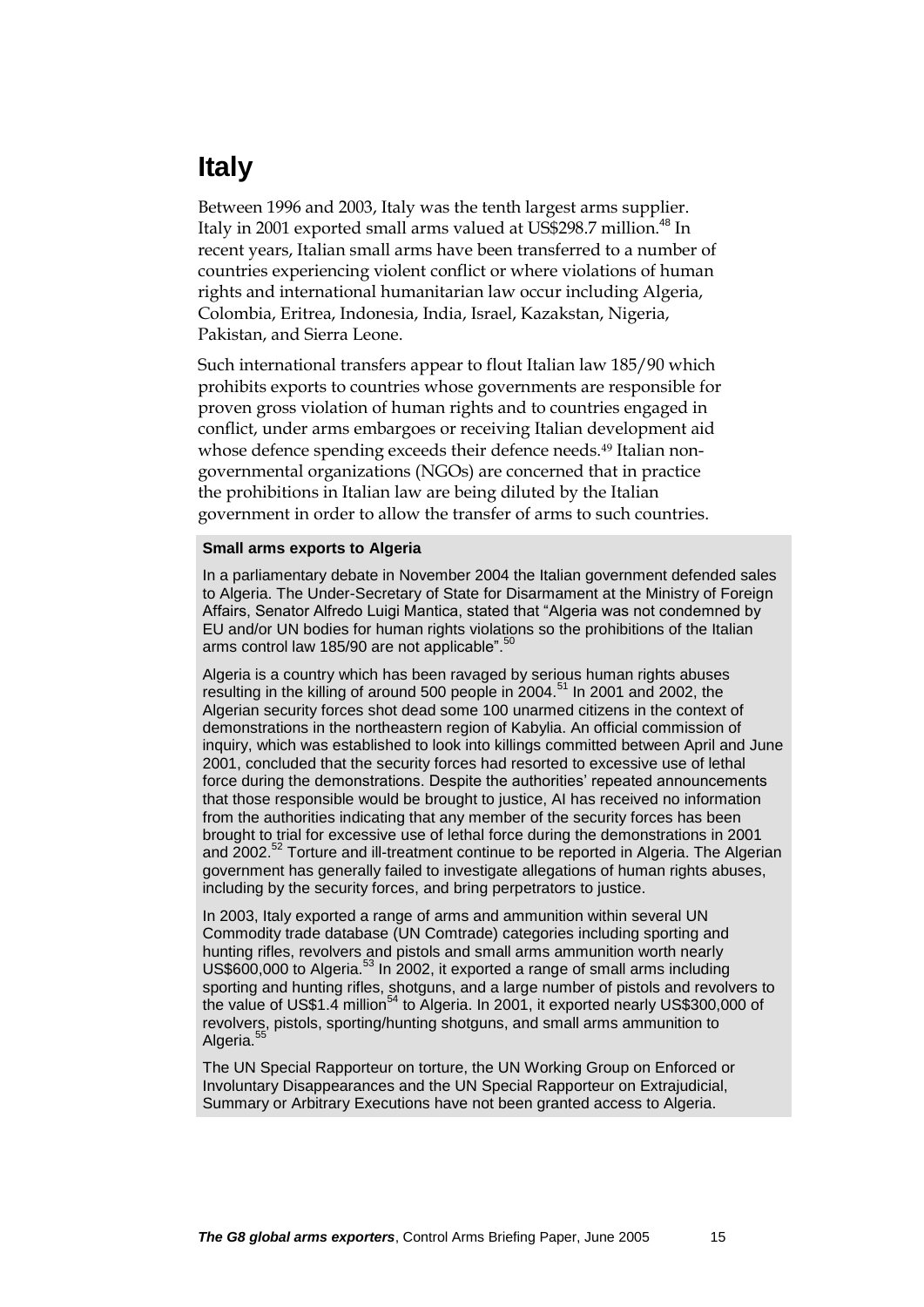#### 'Civilian firearms'

A loophole in Italian law<sup>56</sup> means that non-military, so-called "civilian firearms", continue to be exported without the same level of control over the recipients or end-use which applies to weapons categorized as military weapons. Only a few types of small arms – such as rifles and machine guns which are automatic and built specifically for military purposes – are actually categorized as military weapons. About 33 per cent of arms, semi-automatic weapons, spare parts and ammunition exported, fall outside the remit of the arms control law.<sup>57</sup> Also, a number of weapons routinely used by the police are normally not considered military arms.<sup>58</sup> Licences for these weapons are issued by local authorities and the standard of information the exporter must provide in order to obtain an authorization is lower than that required under the arms control law. Weapons which have been exported in this way include manual and semi-automatic rifles, semi-automatic pistols and revolvers, all of which can be used to commit serious human rights violations.

This is a significant loophole because, according to the data from the Italian National Institute of Statistics (ISTAT), between 1999 and 2003 Italy exported "civilian" small arms and munitions to the value of approx US\$1,916 million. During that period, "civilian" firearms were sold to a number of countries including Argentina, Brazil, Cameroon, Chile, Colombia, the Republic of the Congo, Ecuador, EU states, Guatemala, India, Japan, Malaysia, Mexico, Peru, the Philippines, South Africa, South Korea, Singapore, Thailand, Venezuela, the United Arab Emirates and the USA.<sup>59</sup>

This lax categorization means that Italian companies are able to export "civilian" firearms to countries devastated by armed conflict and gross human rights violations, or subject to a UN or EU arms embargo. For example, in 2003 Italy exported weapons within the UN Comtrade categories including pistols, revolvers and sporting/hunting shotguns to the People's Republic of China.

#### **Berettas in Brazil<sup>60</sup>**

Italian Berretta handguns are one of the foreign small arms most frequently confiscated by the police in Brazil, a country which accounts for 8 per cent of the world's gun fatalities. Until recently, the government had failed to exercise due diligence in curbing the use of small arms by civilians. In the years between 1999 and 2003, Italy exported firearms and ammunition worth US\$10.63 million to Brazil.<sup>61</sup>

In the last 10 years, 300,000 people have been killed in Brazil, many as a result of urban violence and the widespread proliferation of handguns and small arms, which account for 63 per cent of all homicides in Brazil.<sup>62</sup>

Sixteen-year-old Camila Magalhães Lima lost the use of her legs in 1998 when she was hit by a stray bullet in a shoot-out between thieves and private security forces while walking home from school.<sup>63</sup> "I had plans for the future; I wanted to travel the world, take a modelling course, and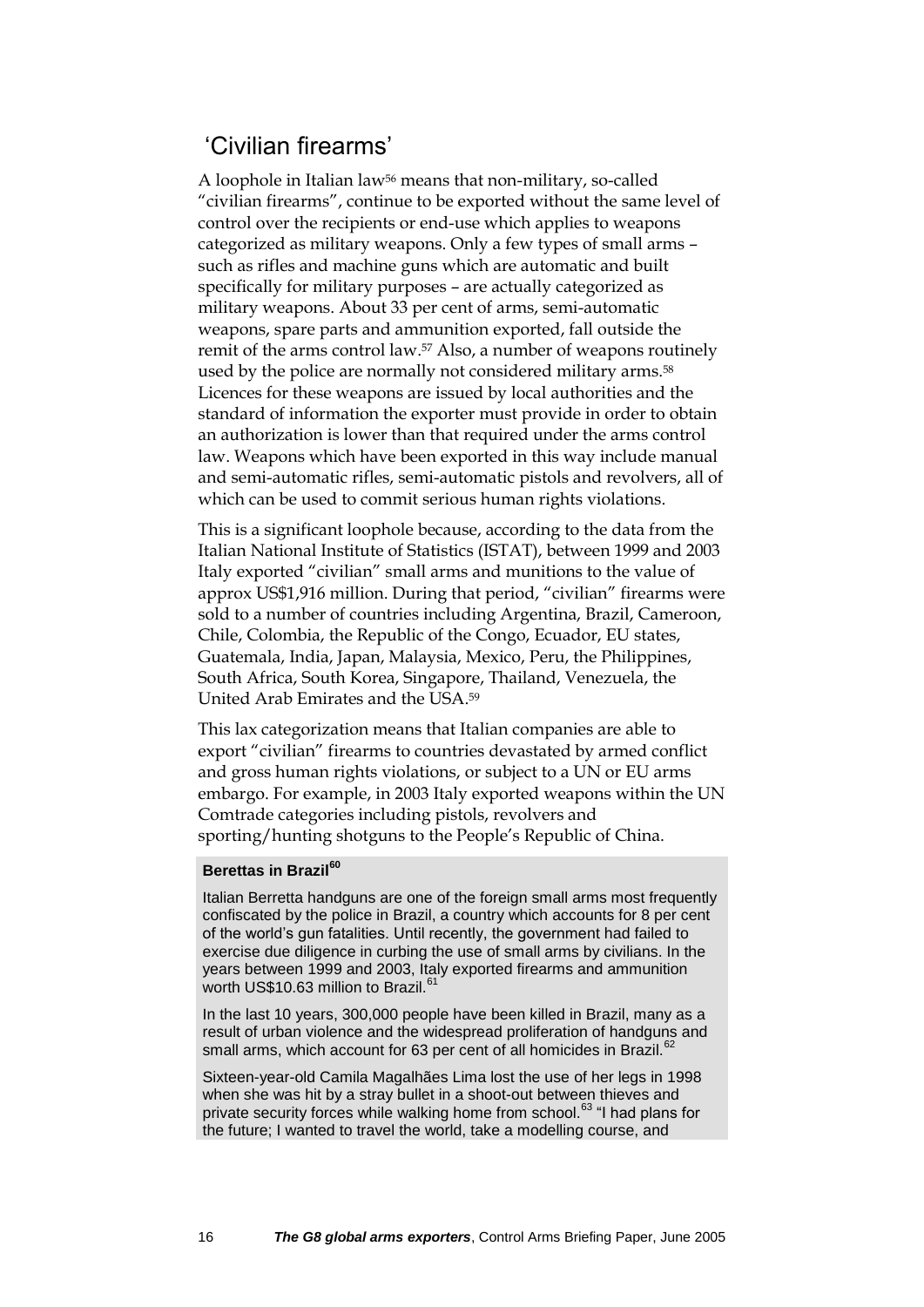continue my gymnastics training. From one day to the next, my dreams were shattered – all because of the irresponsibility of supposedly civilized men who only feel brave with a gun in their hands."

Many of the weapons are made in Brazil, but guns are also imported from several countries including, in order, the USA, Spain, Belgium, Germany, Italy, the Czech Republic, Austria, and France.<sup>64</sup>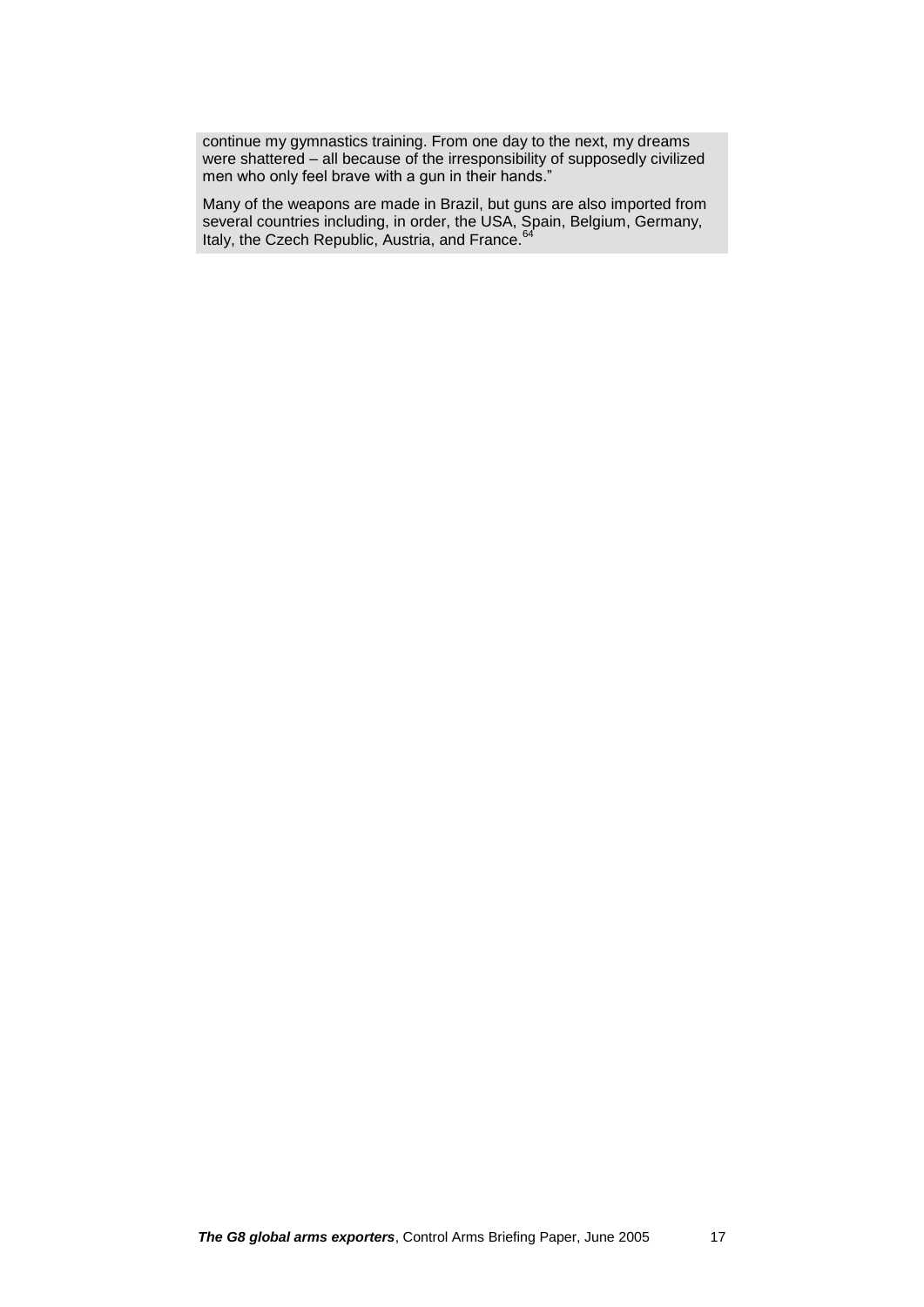### <span id="page-17-0"></span>**Japan**

Japan "does not export any arms whatsoever", according to official national policy.<sup>65</sup> However, official data on the UN commodity trade database (UN Comtrade) indicates that Japan has sold a wider variety of arms than is permitted under Japanese legislation, which has effectively banned military exports.<sup>66</sup> For example, in 2003, Japan exported arms to the Philippines within the categories of "military rifles, machineguns and other". In 2000, the Philippines government reported that it had imported goods within the category "bombs, grenades, torpedoes, mines, missiles and similar munitions of war", and "parts and accessories of Military Weapons" from Japan.<sup>67</sup>

According to information submitted to the UN, other recipients of similar weapons and munitions from Japan include Denmark, Germany, South Korea, Malaysia, Thailand and the USA. <sup>68</sup> In 2000 Japan exported "military weapons" to Israel, and in 1999 Malaysia and Indonesia reported that they had imported "military weapons" from Japan.<sup>69</sup> Such transfers would appear to contradict the policy of no arms exports, and furthermore, include countries where armed forces have committed grave human rights violations.

At least 57 companies in Japan are known to be involved in the military, security and police trade.<sup>70</sup> In 2003 there were at least 11 companies in Japan producing small arms and light weapons or their parts or small arms ammunition.<sup>71</sup> According to UN Comtrade data, in 2001 Japan exported small arms worth US\$70.3 million. The main recipients of these exports were Belgium, Canada, France, Germany, and the USA.<sup>72</sup> Others included the People's Republic of China, Cyprus, Lebanon and South Africa.<sup>73</sup> This figure puts Japan in the top 13 exporting countries for small arms and light weapons. Although Japan claims that all these weapons are for hunting and sporting use only, it is unclear how such weapons are defined and what end use monitoring is in place to ensure they are not used for serious abuses.

#### Loophole – the definition of arms

Japan continues to be one of the top producers and exporters of "nonmilitary" small arms since, under Japanese legislation, hunting and sporting weapons are not classified as "arms" and are therefore not subject to the same controls as firearms covered by the Export Trade Control Order.<sup>74</sup>

There are two major concerns in regard to Japanese controls on small arms: the lack of control on the export of "civilian" weapons and the narrow definition of arms which has the potential to exclude weapons with military specifications. According to the Ministry of Economy, Trade and Industry (METI), which is responsible for granting permission to export weapons, hunting and sporting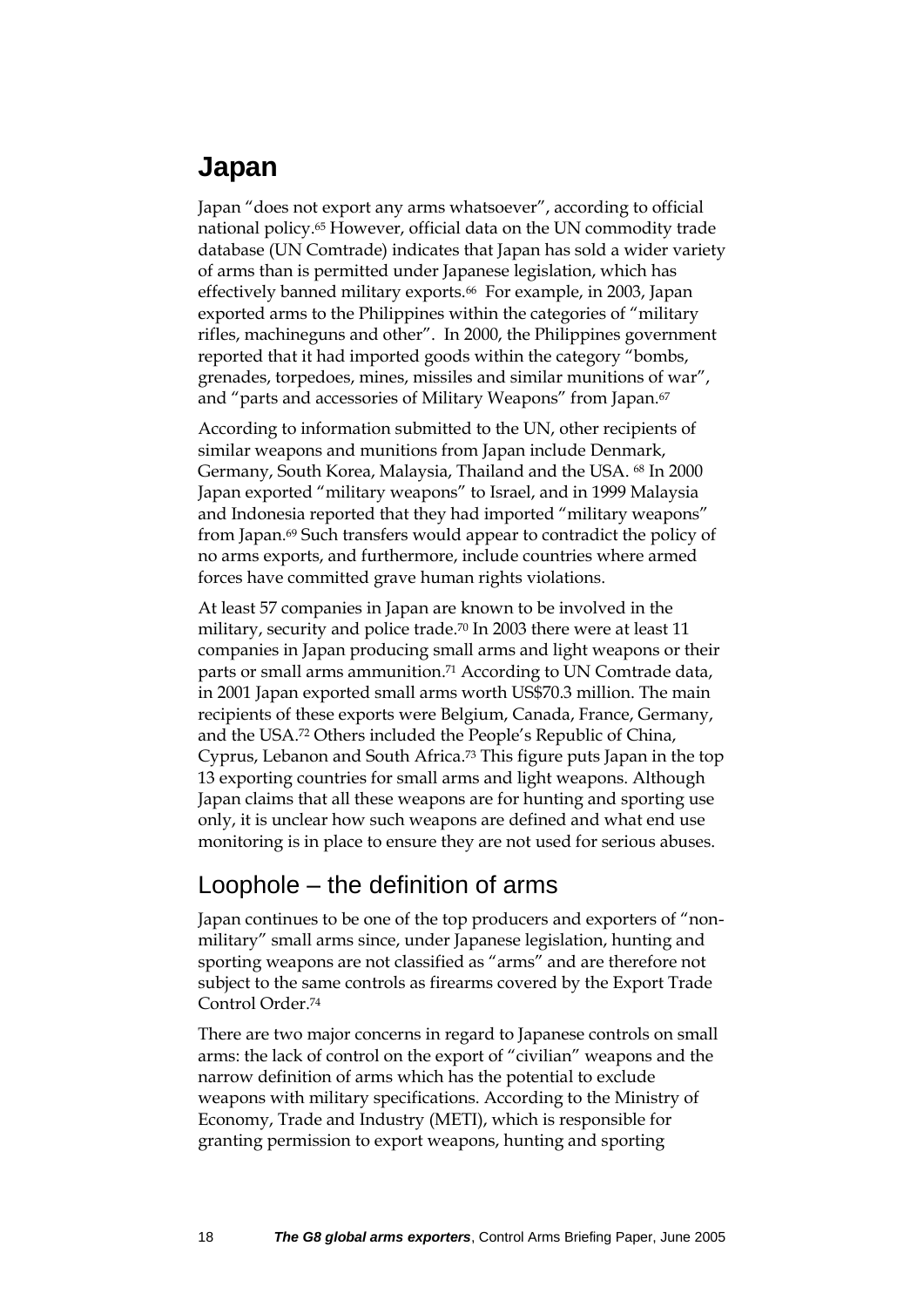weapons are *"mostly exempt from restriction…meaning it is not required to obtain an export license to export them."'*<sup>75</sup> However, another official has stated that an export licence is required.<sup>76</sup> It is unclear exactly what the controls are on these civilian weapons since the information coming from the Japanese government appears contradictory. There are concerns that these different interpretations of the legislation within METI are confusing and risk leading to exports that would not give due consideration to the human rights and development concerns of the transfer. If Japan were to adopt an Arms Trade Treaty this would provide a clear and consistent set of standards that would be agreed on an international level.

For certain sporting and hunting weapons whose performance is deemed to be similar to that of military small arms, exporters are required to apply for an export licence. However METI does not make public its guidelines for distinguishing between military small arms and sporting and hunting weapons. <sup>77</sup> The Ministry may not approve the export of such weapons if it is believed that they may be turned over to military use or if the customers are among the Foreign Users' List of prohibited end-users. This list contains 160 specific organizations based in Afghanistan, China, India, Iran, Israel, Libya, North Korea, Pakistan, Syria and Taiwan. 78

It is unclear from the data submitted to UN Comtrade whether the weapons exported in 2003 under the category of "arms, ammunition and parts" were military or civilian firearms. Recipients of these weapons included Belgium, Brazil, Canada, Germany, Lebanon, the Philippines, Russia, South Africa, Thailand and the USA. 79

Such transfers raise serious concerns about the number of export licences issued for weapons that are not in practice necessarily restricted to recreational use. The use of sporting and hunting weapons has been reported in human rights abuses, for example the massacres of civilians by "death squads" in Algeria,<sup>80</sup> and by armed groups in the Solomon Islands.<sup>81</sup> There also exists the concern that it would be possible to gain an export licence for hunting and sporting weapons destined for military or police end-users, especially users who abuse human rights. Since Japan does not provide a public report of exports licences granted we cannot check where sporting and hunting weapons have gone to.

Furthermore, in Japanese law<sup>82</sup> the definition of "arms" does not explicitly include tear-gas and police equipment so although these weapons are controlled by the Export Trade Control Order they are not subject to the ban and information is not freely available as to what controls are placed on the export of these goods. The export of electro-shock equipment and leg-irons does not require a licence, this is despite the fact according to the UN Standard Minimum Rules for the Treatment of Prisoners *"chains or irons shall not be used as restraints."*<sup>83</sup> In addition, while Japanese law prevents the export of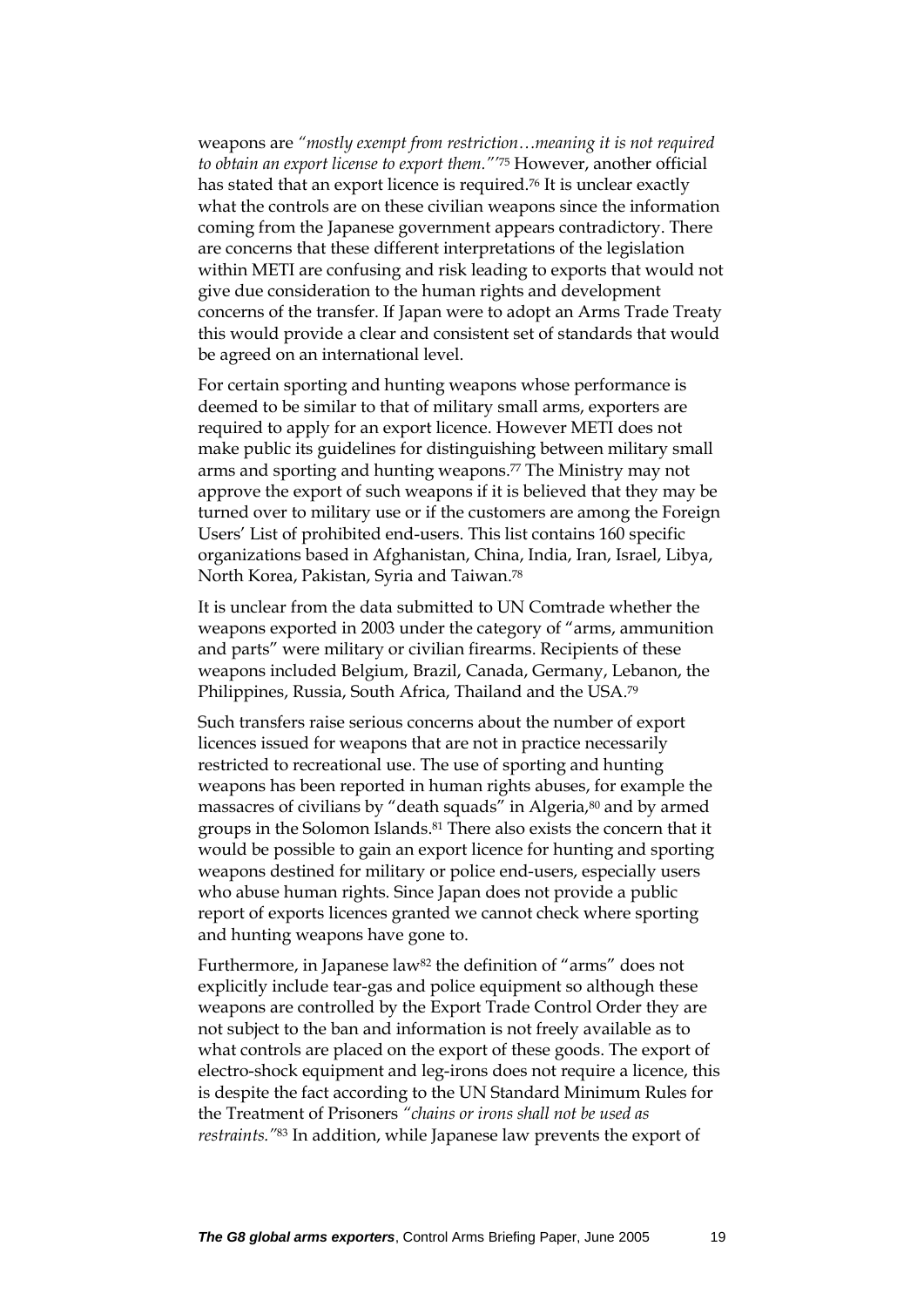arms to countries involved in or likely to be involved in international conflict, and it also forbids export to areas *"not in conformity with the spirit of the Japanese Constitution"*, there is no specific ban on exports that may contribute to human rights violations and violations of international humanitarian law.

#### Dual-use technology

Japan is a leading player in the international market for dual-use technology – that is civilian technologies which can be used to advance the development of military equipment and weapons. However, Japanese law on dual-use goods and licensed production of dual-use goods abroad does not provide sufficient controls to prevent goods from being transferred to end-users where they may be used to facilitate human rights abuses.

In line with the Wassenaar Arrangement<sup>84</sup>, the Japanese government provides a list of restricted countries and products but still permits transfers of products that clearly can have a military end-use, bringing into question the claim not to have an arms trade. Japan's advanced technological capability, particularly in the computing and electronics fields, has meant that its dual use technology has played a part in many types of missile systems around the world.<sup>85</sup> In 1996, for example, the Netherlands army bought 640 Toshiba computers as an "off the shelf" item to be incorporated into an extensive command and control system.<sup>86</sup>

Japan's lack of control on the re-export of supposedly "civilian" dualuse goods, produced under license production agreements with other countries means that Japanese equipment may be transferred to endusers with poor human rights records without the Japanese parliament being able to exercise any oversight. For example, Kawasaki Heavy Industries has a joint venture with Germany's MBB to produce the BK117, a dual-use light transport helicopter which is most often used for purposes such as medical evacuations. However it has "hardpoints", points at which weaponry such as guns or missiles can be attached to convert it to military use. In 1985 a military version of the BK117 was unveiled at the Paris air-show, fitted with eight anti-tank missiles, a roof-mounted sight for the missiles, a sight for a turret-mounted machine gun and radar warning sensors. German airworthiness authorities had certified an increased weight version of the model, allowing for weapons and equipment to be attached.<sup>87</sup>

Such transfers show that Japan is not implementing its national policy of no arms exports. It appears from government statements that the Japanese government has already considered and decided on a shift in export policy in favour of pursuing projects "related to support of counter-terrorism and counter-piracy". <sup>88</sup> Licences will be granted on a case-by-case basis, however using criteria that have not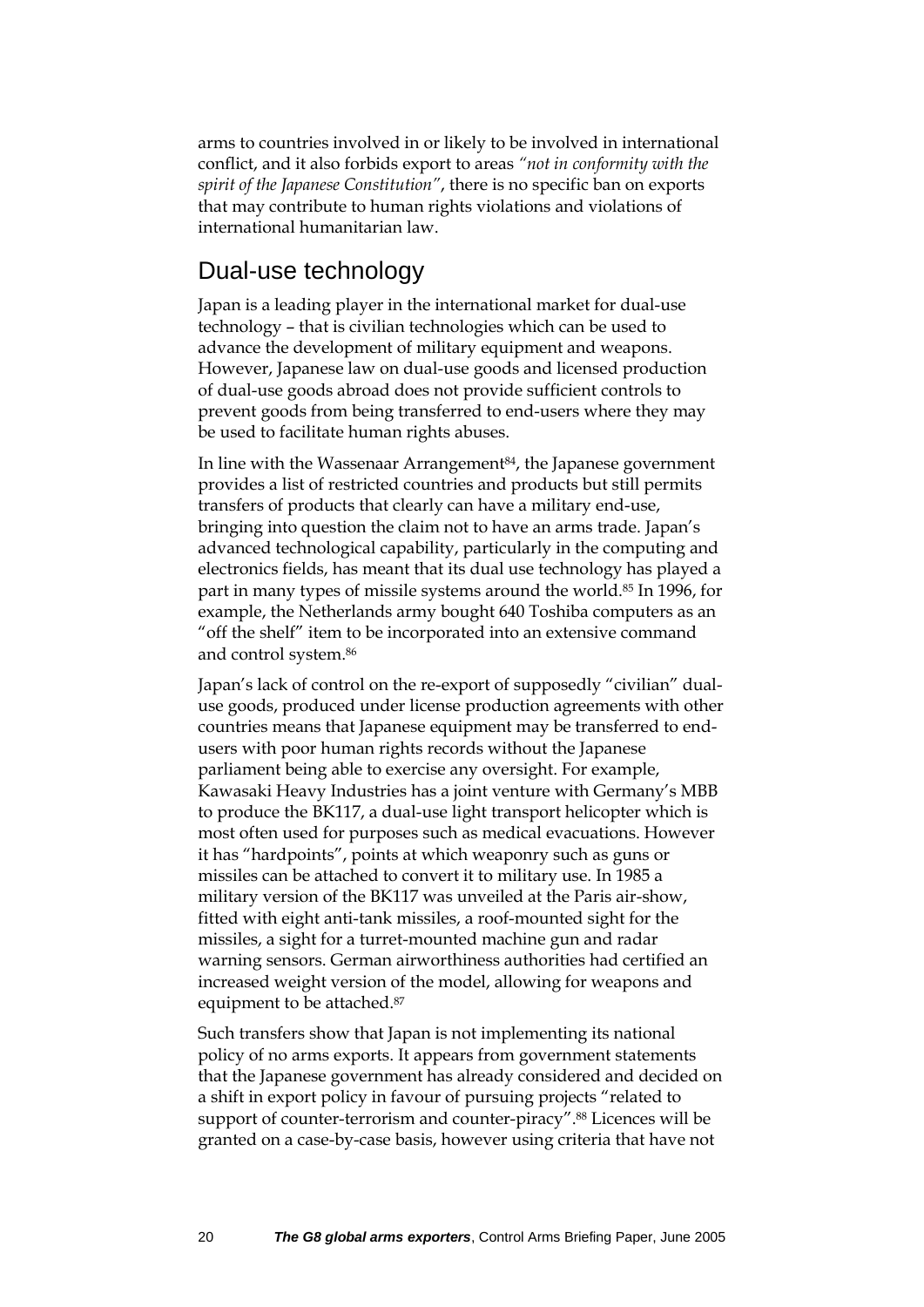yet been made public. The absence of clear principles based on international law raises concerns that such exports will be granted to destinations where there is a risk that arms transfers could contribute to human rights violations or have a detrimental impact on the sustainable development of the recipient country. In his public statement the Chief Cabinet Secretary stated that:

*"Decisions will be made on the basis of individual examination of each case, in light of Japan's basic philosophy as a peace-loving nation that aims at avoiding the escalation of international conflicts."*<sup>89</sup>

Prime Minister Koizumi later qualified this statement, saying that there is a possibility that Japan may sell arms to Southeast Asian nations to fight piracy.90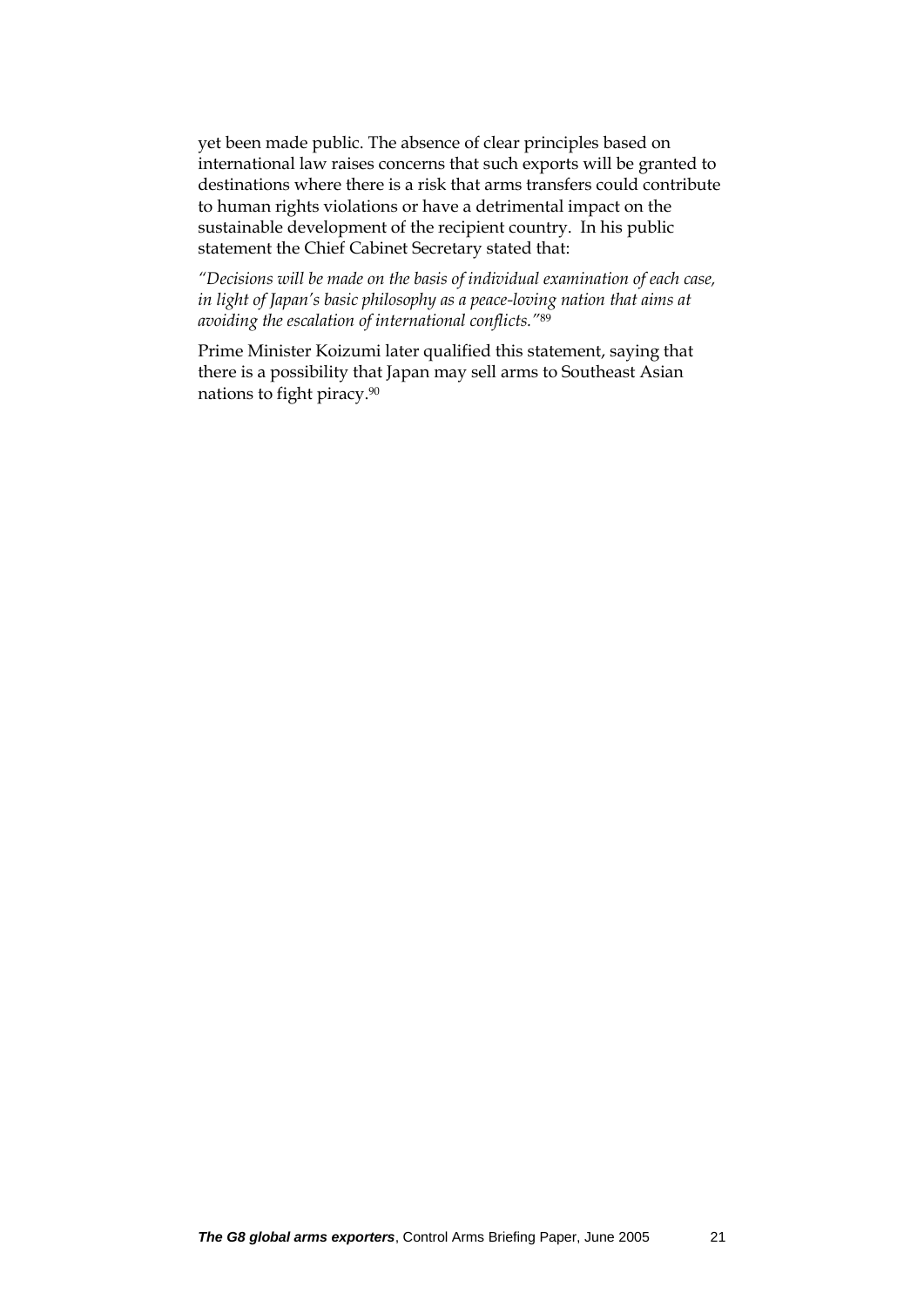### <span id="page-21-0"></span>**The Russian Federation**

The Russian Federation is a key player in every aspect of the international arms market. It is one of the world's largest producers and exporters of major conventional weapons and small arms. Between 1996 and 2003, Russia was the fourth largest arms supplier. In 2003, Russia exported small arms worth at least US\$42.2 million.

#### Arms exports with scant regard for human rights?

The lack of criteria based upon relevant principles of international law governing weapons sales in Russia means that it has continued to sell weapons to states whose forces have committed abuses, including during violent conflict such as Ethiopia, Sudan, and Uganda. In 2003, Russia exported conventional weaponry, including combat aircraft, to Algeria, India, Iran, and China; attack helicopters to Ethiopia, India and Uganda; and 269 missile launchers to China and 74 to India.<sup>91</sup> All of these states armed forces have committed grave abuse during armed conflict or carried out serious human rights violations.

Russia is also a major exporter of small arms and light weapons. In 2003, it exported sporting and hunting shotguns worth US\$1.7 million to Algeria.<sup>92</sup> The use of sporting and hunting weapons has been reported in human rights abuses. In 1997 such weapons were used in the massacres of civilians by "death squads" in Algeria.<sup>93</sup>

In Russia's export control system, there is virtually no reference to controlling arms exports for reasons connected with respect for international human rights and humanitarian law, the potential impact on regional stability, or the possible effects of such transfers in undermining the sustainable development of the importing country. The principles governing exports are set out in the Law on Military-Technical Co-operation and the Law on Export Controls, but these relate mainly to the interests of the Russian Federation, and "the observance of international treaties on nuclear non-proliferation, arms reduction and disarmament, and the banning of chemical, biological, and other types of weapons of mass destruction."<sup>94</sup>

The Russian Federation has signed a number of major contracts with India and is in line to modernize and re-equip Indian paramilitary forces with equipment including Mi-17 helicopters and AK small arms.<sup>95</sup> This includes weaponry for border security forces that operate in Kashmir as well as Assam. New contracts have been signed with Iran, reportedly for advanced electronic warfare systems for use against planes and missiles.<sup>96</sup> Russia also signed an agreement in June 2004 with the Mexican government for the maintenance and final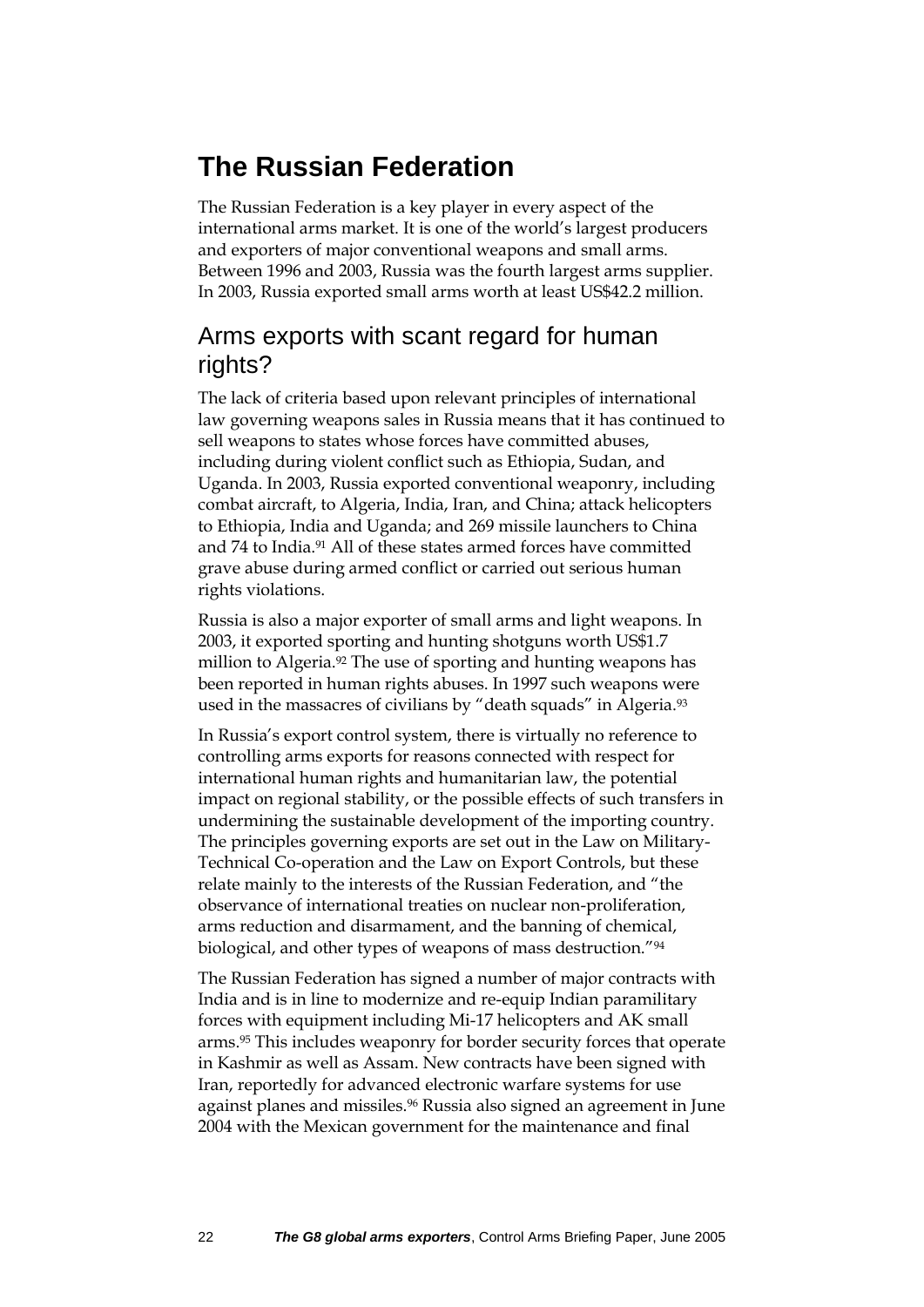assembly of helicopters (Mi-8/-17s, Mi-24/-35s and Mi-26s) at a plant in Mexico City. A number of these helicopters are already in service in Colombia, <sup>97</sup> despite continuing international concern about human rights violations attributed to the armed forces, and evidence of their links with paramilitary groups.<sup>98</sup>

In early 2003 Russian officials visited Pyongyang, North Korea, to discuss military upgrades for tanks and supplies of night vision equipment and ammunition.<sup>99</sup> Russia has recently delivered military equipment and training to Myanmar (Burma) under a deal worth US\$130 million and has also recently supplied helicopters to Nigeria.<sup>100</sup> Serious human rights violations in these three countries have been documented. 101

Russia's main markets are China and India. It has continued to supply these two countries over the years with missile launchers, combat aircraft and battle tanks, despite regional tensions. Other important markets are Algeria, Kuwait, Malaysia, Myanmar (Burma), Sudan, Vietnam, and Yemen – most states whose security forces have contributed to long-standing and acute human rights problems.

#### **Exports to Ethiopia**

In 2000, when Ethiopia and Eritrea were at war, Russia exported 307 large calibre artillery systems to Ethiopia.<sup>102</sup> Both parties to the conflict were subject to an arms embargo imposed on 17 May 2000 by UN Security Council Resolution 1298, but this was lifted one year later on 16 May 2001. It is not clear from the data available when exactly Russia exported these weapons.

In 2003, Russia exported 18 large calibre artillery systems and seven attack helicopters to Ethiopia. These exports from Russia have raised serious concerns about the impact of such weaponry on long-standing border tensions between Ethiopia and Eritrea. Russia has been a major supplier of arms to Ethiopia and has also supplied aircraft to Eritrea.<sup>1</sup> Large calibre artillery systems can consist of guns, howitzers, or multiplelaunch rocket systems.

Russia is one of the biggest exporters of conventional weapons and munitions, including small arms and light weapons, yet these exports take place without adequate consideration being given by the Russian authorities to the fact that the arms may be used to facilitate serious violations of human rights and international humanitarian law. This highlights the inadequate adherence by the Russian Federation to its political commitments, undertaken through the Organization for Security and Co-operation in Europe (OSCE) and the UN, and to its commitments under relevant international law.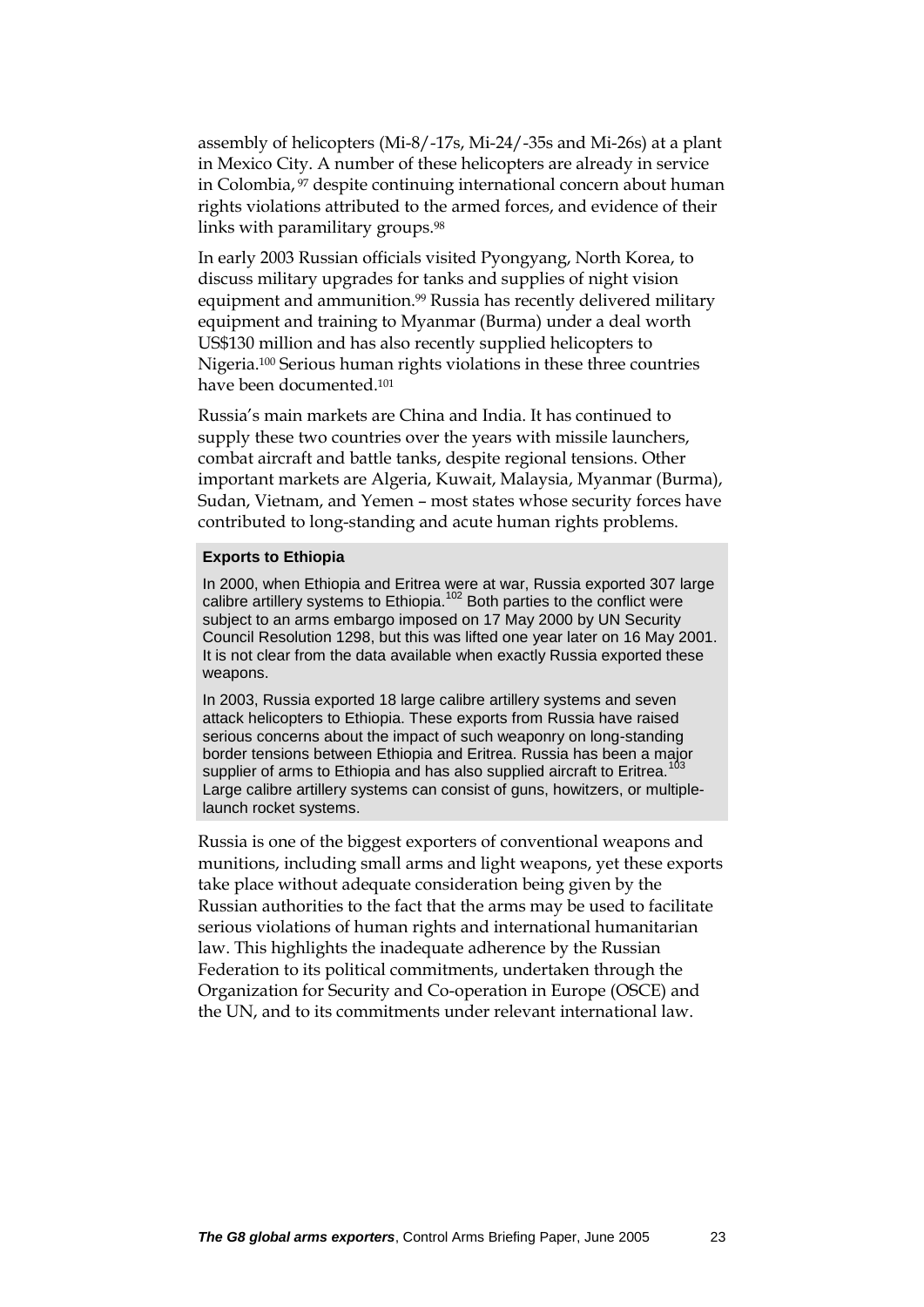### <span id="page-23-0"></span>**The United Kingdom**

The UK is the second largest arms exporter in the world by value<sup>104</sup> with sales of US\$4.3 billion a year. In 2001, the UK exported US\$44.8 million worth of small arms. The government claims to have "one of the strictest and most transparent arms export licensing systems of any country".<sup>105</sup> A major overhaul of the UK's export controls took place recently, with new export control legislation entering into force in 2004. This legislation, for example, placed new controls on international arms brokering activity. Despite these positive developments, a number of controversial licensing decisions, problems over reporting and inadequate capacity to enforce the system continue to raise concerns.

The UK governments plans, by 31 March 2006, to cut 35 per cent of the staff working in a section within the Department of Trade and Industry (DTI), which is responsible for assessing arms applications.<sup>106</sup> In an attempt to cope with such staff shortages, the UK Secretary of State for Trade and Industry is considering an option of "involving private sector partners" in processing licence applications.<sup>107</sup> Both of these proposals raise serious concerns about the impact that this would have on the effective implementation of the UK national criteria and EU Code of Conduct on Arms Exports.

### Increase in open licensing of exports

A major problem with the UK arms export control system is that the UK government is increasingly using open licences<sup>108</sup>, particular with the transfer of military technology, and is encouraging exporting companies to use them "whenever these are available".<sup>109</sup> Open licences allow the exporting company to make multiple shipments to specified destinations. Once such a licence has been issued there is no further advance authorization or scrutiny prior to the shipment of the goods.<sup>110</sup>

For example, in 2004 the UK Government authorised Open Individual Export Licences (OIELs) for armoured all wheel drive vehicles to Algeria, Morocco, Pakistan, Syria, Saudi Arabia and Turkey - countries where armed forces and police have committed persistent human rights violations.<sup>111</sup> Such licensing would appear to undermine the UK government's criteria, governing its arms exports, on human rights.

Since no records are published on the amount of equipment exported under these licences by the DTI, the increasing use of open licences makes effective scrutiny more difficult in the annual reporting. The problem is that the government neither publicly reports on the final destination or the end-use of such equipment, nor the final product(s)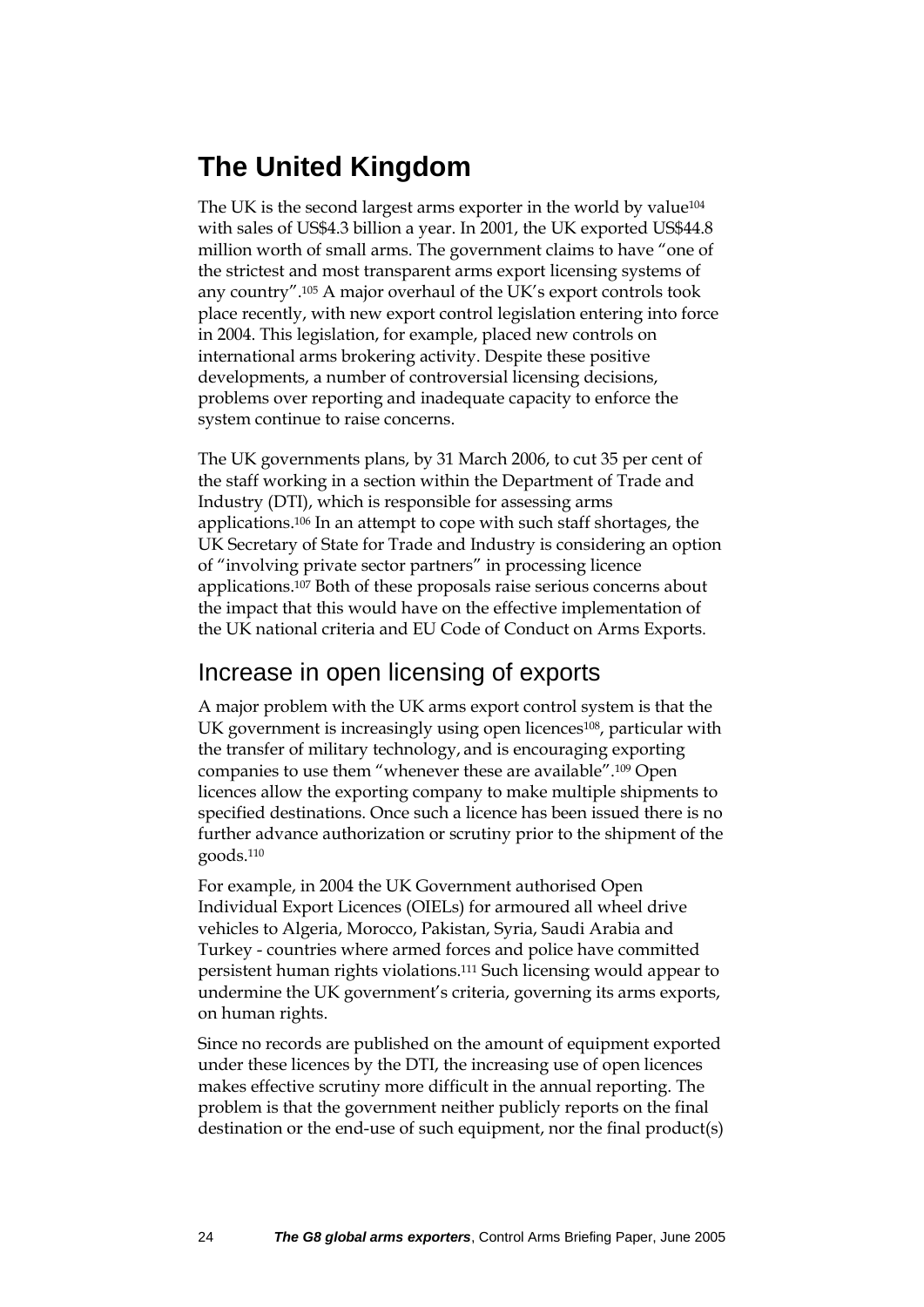the components are being incorporated into. This is particularly problematic for exports of components that are intended to be incorporated into other weapons systems in the recipient country. As the parliamentary committee<sup>112</sup> that scrutinizes decisions puts it:

> *"The lack of information about incorporation OIELs [Open Individual Export licences] is worrying, as it means we only have a partial picture of how British components and technology are being used abroad."*<sup>113</sup>

There is a clear risk that the UK arms transfers could be diverted or re-exported "under undesirable conditions" to countries with weak export controls such as Turkey, so the use of OIELs by the UK government increases such risks. In 2004, the UK government issued 19 OIELs for Turkey which cover a broad range of equipment including components for air defence systems, components for naval electronic warfare equipment, components for heavy machine guns, components for surface to air missiles, components for combat aircraft, and components for weapon control systems.<sup>114</sup> The UK government provides no information regarding the military or security products in which these UK components will be used in or their intended end-use. This makes it difficult to monitor which of these products will be re-exported from Turkey to a third country. Some of Turkey's export customers include the armed forces of Kuwait, Nepal, Egypt, Oman and Pakistan.<sup>115</sup>

In 2003, the UK government issued an open licence including crowd control ammunition, tear gas/irritant ammunition, and CS hand grenades to the Maldives. In August 2004, the UK government expressed concerns over the human rights situation in the country:

> *"We are concerned by reports of attacks by the police on peaceful protesters in Malé last Friday, the subsequent declaration of a state of emergency, and large numbers of arrests…..."*<sup>116</sup>

To the best of our knowledge, the UK Government has neither reviewed nor revoked the licence despite the risk of use of this type of equipment.

In 2003 the UK Government also licensed OIELS including tear gas, crowd control, irritant ammunition and stuns grenades to several countries such as Malaysia, Papua New Guinea, Saudi Arabia and Turkey where there are concerns about the misuse of force by police and security forces.<sup>117</sup>

#### Arms exports and sustainable development

Criterion eight of the EU Code of Conduct on Arms Exports requires EU governments to take into account whether a proposed arms export would seriously undermine the economy or seriously hamper the sustainable development of the recipient country. This criterion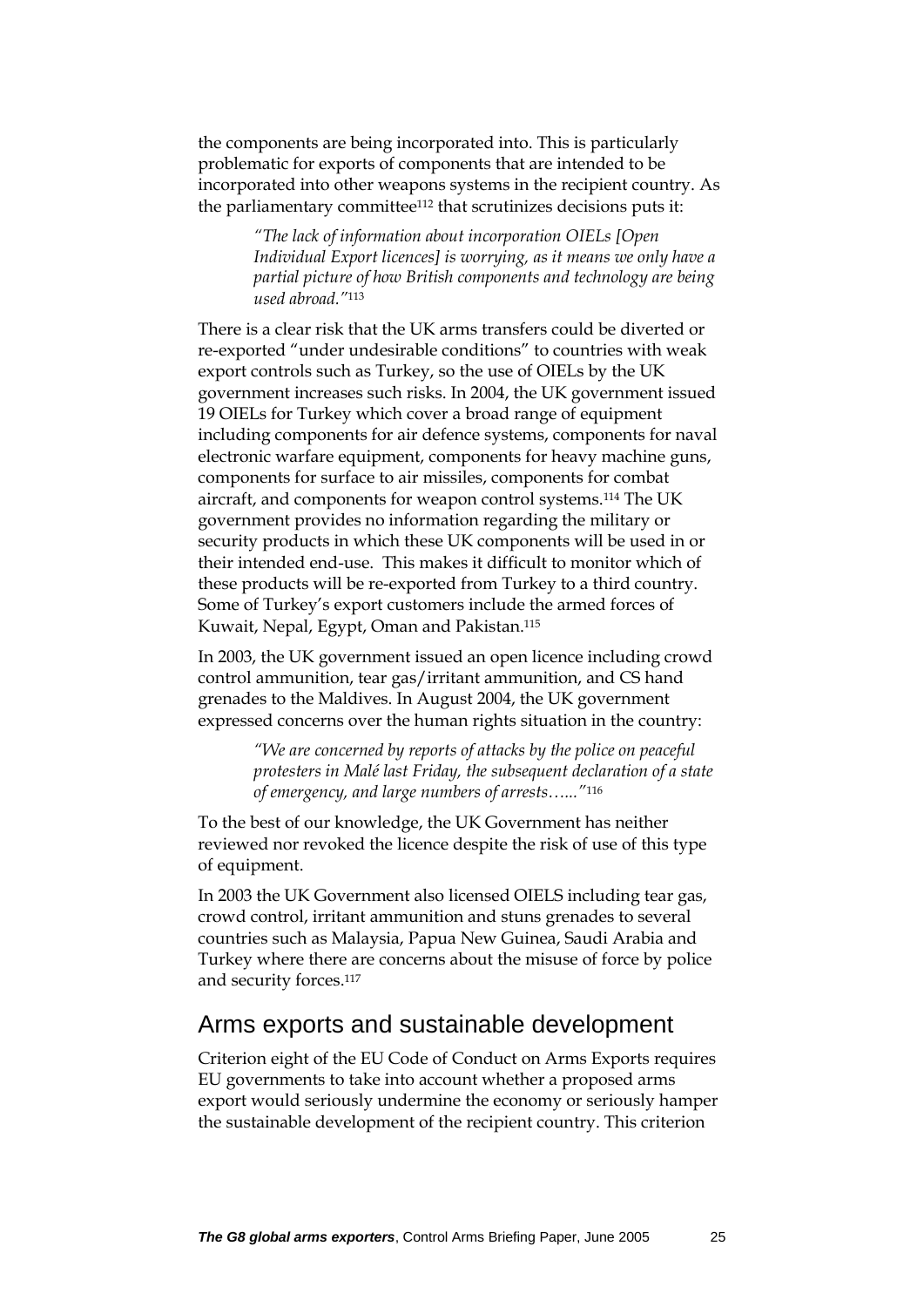has been at best poorly implemented. In 1999, four EU countries were involved in a major arms sale to the South African government. No consideration whatsoever appears to have been given to the detrimental impact on the country of this massive arms deal and the promise of tens of thousands of jobs in the South African defence industry has not materialised.

#### **The development cost of arms transfers in South Africa<sup>118</sup>**

In 1999 South Africa agreed to purchase armaments – including frigates, submarines, aircraft and helicopters – from suppliers including Germany, France, Sweden and the UK. The cost at 2003 prices of the armaments was US\$6 billion. This far exceeds government spending on other projects such as combating HIV/AIDS (US\$53.8 million per year). The six billion dollars could have purchased treatment with combination therapy for all five million AIDS sufferers for two years.

In another deal, the UK government's decision to authorize the export of a US\$40 million military air traffic control system to Tanzania, one of the poorest countries in the world, in 2001 created controversy and confusion about how criterion eight was included in the UK's 2002 Export Control Act. This decision was criticized for being too expensive by the World Bank and the International Monetary Fund and provoked an internal dispute among UK ministers and departments, including the Department for International Development and the Treasury, who were concerned that the military system would exacerbate Tanzania's external debt.

Since the Tanzania debacle, the UK government has developed its own methodology for ensuring that arms exports do not undermine sustainable development by identifying destinations where sustainable development might be a concern and then examining the possible impacts of arms transfers on those countries. Yet, this methodology does not deal with the potential impact from arms sales, particularly from cumulative transfers, on countries not included on the list of destinations of concern as highlighted by the sale of BAE Hawk jets to India.

#### **Hawk aircraft to India**

In 2003, the UK government announced the sale of BAE Hawk jets to India. Forty-two of the 66 jets are to be produced under licensed agreement in India and the total contract will cost US\$1.7 billion, which is the equivalent of 10 years of UK bilateral aid to India. US\$1.7 billion could pay for one year of extra primary schooling for 20 million girls (US\$85 per year per child).

The deal has also raised other concerns about its impact on regional tensions between India and Pakistan, especially in relation to Kashmir since the Hawk is a military aircraft. It can deliver "a comprehensive array of US/NATO compatible air-to-air and air-to-surface weaponry with pinpoint accuracy, by night as well as day, but at a fraction of the cost of major line aircraft types".119 The Hawk aircraft can be used in ground attacks and is capable of carrying a "heavy and varied weapons load", including tactical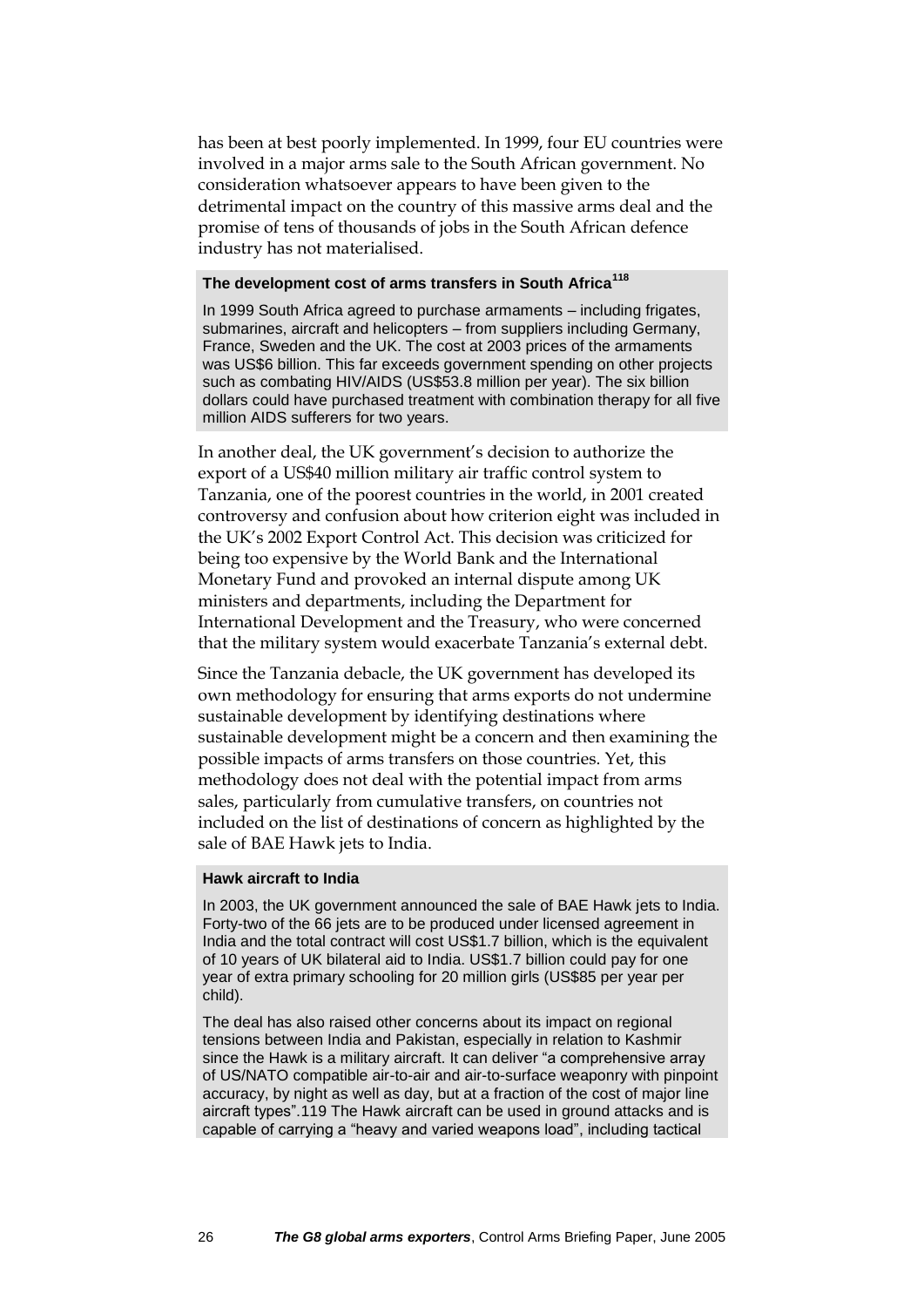nuclear weapons. Such a transfer is irresponsible in the context of continuing tensions in Kashmir between the two regional nuclear powers India and Pakistan.

#### Enforcing controls on the brokering of prohibited equipment

It is unclear how actively the UK authorities are enforcing a new law, the Export Control Act, which came into effect in May 2004. The Act prohibits the brokering of arms to embargoed destinations and also the brokering of certain "restricted equipment", such as those items that can be used for torture or ill-treatment, unless expressly authorised by the UK government. The "brokering" of such equipment is now prohibited for the British registered companies and also for British citizens no matter where they carry out their brokering activities (either in the UK or abroad). It also covers foreign nationals when in the UK.

#### **Brokering torture equipment**

In December 2004, the *New Statesman* magazine published details of a UK-registered company, TLT International, that was offering a range of stun guns and stun batons on its website. The company claimed to be "a manufacturers outlet, please make enquiries" and stated that orders should be "only by bulk purchasing".<sup>120</sup> The company claims to be a Global Facilitator and "is the true and honest company to open a Gateway to and from W. Africa and Far East."<sup>12</sup>

Despite the fact that this information was made public in December 2004, the company was still advertising the stun weapons on its website in March 2005.<sup>122</sup> The government has yet to make a public statement about any investigation into the activities of this company.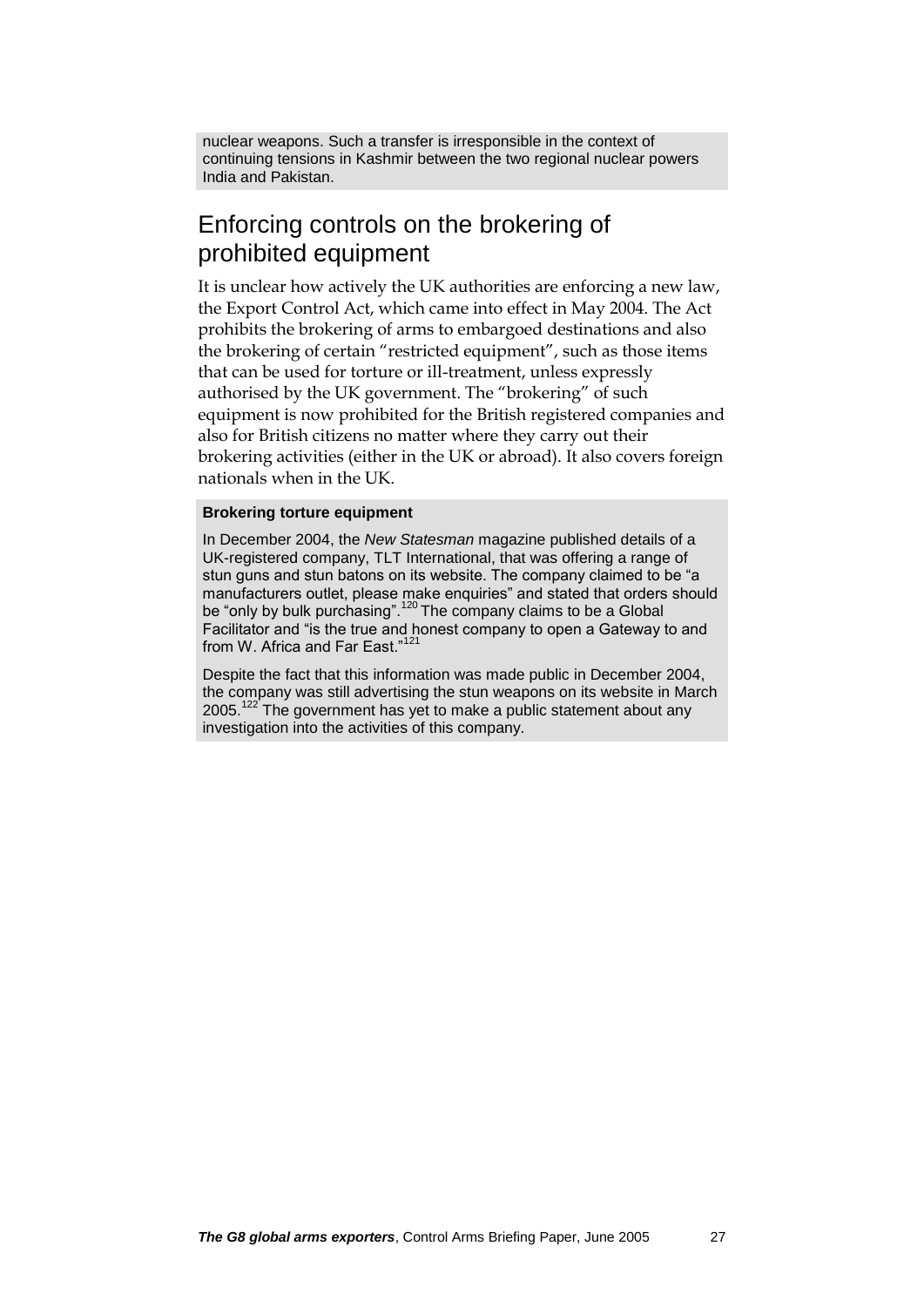### <span id="page-27-0"></span>**The United States of America**

The USA continues to dominate the international arms market. It is a world leader in both arms exports and production. It ranked first among the world's conventional arms suppliers between 1996 and 2003, with deliveries worth in total US\$151.9 billion<sup>123</sup> or on average around US\$19 billion per year. The largest recipients of US weapons (in terms of financial value) in 2003 were Egypt, Greece, Italy, Israel, Japan, Saudi Arabia, South Korea, Taiwan, and Turkey, and the UK. Between 2000 and 2003 Saudi Arabia was the largest purchaser of defence articles from the USA; its purchases totalled US\$6.3 billion.<sup>124</sup>

The USA also remains the world's largest exporter of small arms, light weapons and ammunition.<sup>125</sup> In 2001, it exported small arms and light weapons worth US\$741 million. This was mainly made up of military small arms and light weapons, small arms ammunition, pistols, revolvers, and sporting and hunting rifles.<sup>126</sup>

More than 40 per cent of the largest 100 defence companies in the world are from the USA. Four of the five top arms companies globally – Lockheed Martin, Boeing, Northrop Grumman, and Raytheon – are US companies.<sup>127</sup>

### US military aid

Significant arms transfers have been made from the USA to recipients in countries where there are major and persistent human rights concerns. These include Colombia, Egypt, India, Israel, Nigeria, the Philippines, Saudi Arabia, Sri Lanka, and Venezuela.<sup>128</sup>

According to US law (the Leahy amendment), no US military aid may be provided to any unit of a foreign security force if there is credible evidence that such a unit has committed gross violations of human rights. <sup>129</sup> Yet, military aid from the USA to security services and armed forces with a persistent record of human rights violations continues. Significant violations of human rights and international humanitarian law in some of these countries are carried out or facilitated by paramilitary and armed forces equipped courtesy of US military assistance. For example, the Colombian armed forces have been a relatively large recipient of US military rifles and machine guns despite continuing international concern about human rights violations attributed to the armed forces, and evidence of their links with paramilitary groups.<sup>130</sup>

In August 2003, the US government lifted the ban on military assistance to the government of Rwanda and in 2004 the US concluded a military cooperation agreement with Rwanda whose armed forces and officials have been accused by UN investigations of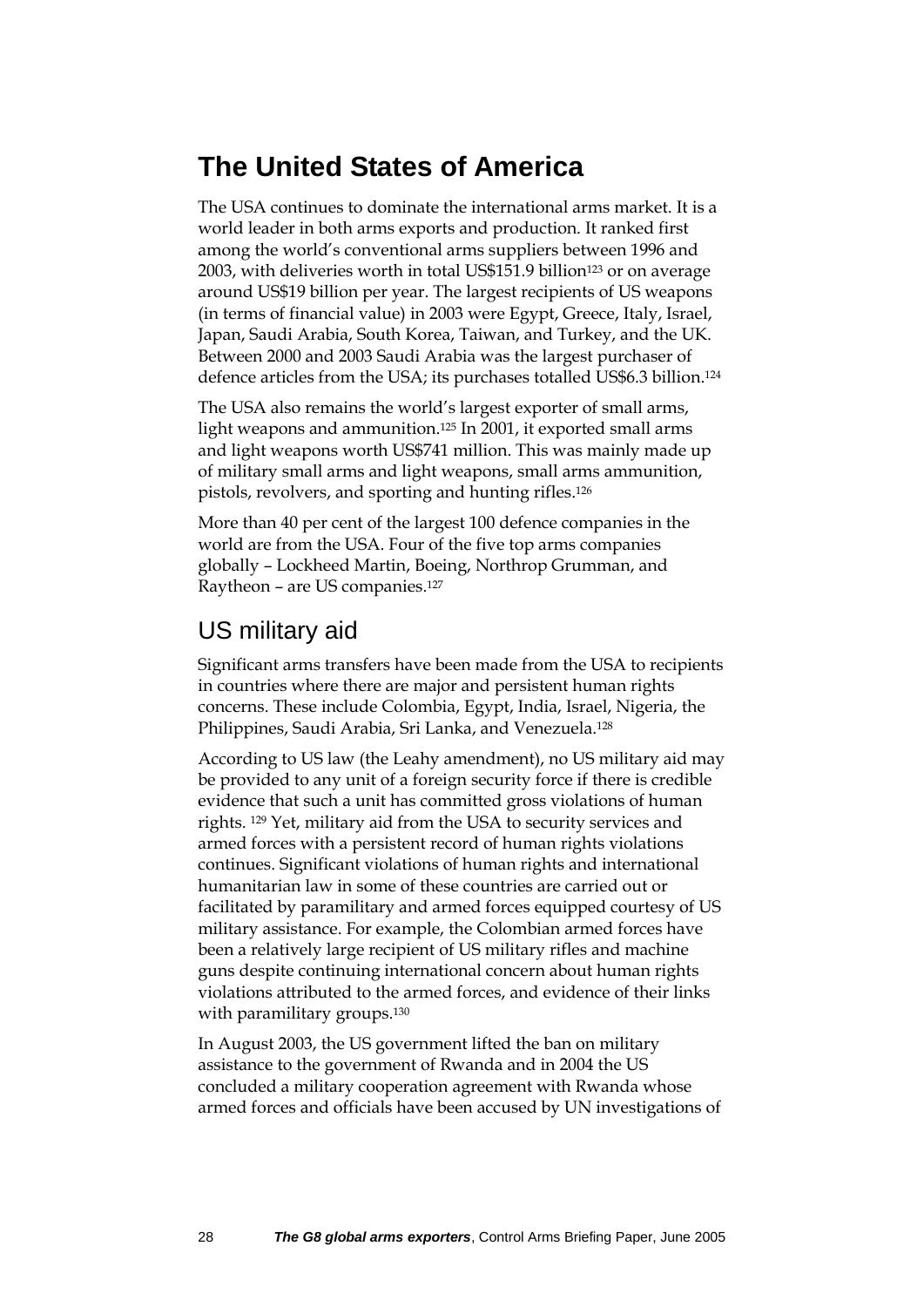backing armed groups in the eastern Democratic Republic of the Congo (DRC).

#### **US military assistance to Nepal - should be conditional on improved human rights**

Since 2001, the USA has provided over US\$29 million in Foreign Military Financing to Nepal. This includes grants for military equipment, training, and services.<sup>131</sup> In 2003, it provided 8,779 assault rifles under Foreign Military Sales to the Nepalese security forces. Yet, the Nepalese Army has been involved in arbitrary arrests, "disappearances" and the killing of civilians suspected of sympathizing with the Communist Party of Nepal (Maoist). On 1 February 2005, the King dismissed the government, assumed direct power and declared a state of emergency. Political leaders were arrested and the King severed all internal and external communications links. The state of emergency was lifted on 29 April 2005. However, many fundamental rights which had been suspended were not restored.

On November 2004, the US Congress had approved a government spending bill for the fiscal year 2005, which made US military aid to Nepal conditional on improvements to its human rights record.<sup>132</sup> US law obliges the government of Nepal to cooperate with the National Human Rights Commission of Nepal (NHRC) by granting access to all places of detention, and to resolve all security related cases involving individuals in government custody.<sup>133</sup> The Nepalese government must also show that it is taking effective steps to end torture by its security forces and to prosecute those responsible for human rights violations. Following US Congressional approval, the Nepalese Chief of Army Staff agreed to respect court orders and cooperate with the NHRC.<sup>134</sup> However, the Nepalese armed forces have continued to commit human rights violations.

As part of the fiscal year 2005 government spending bill, the USA must cut off military aid to the Nepalese government and armed forces unless the US President either certifies that the Nepalese government has met the above conditions, or exercises a national security waiver. The USA reportedly postponed military training sponsored by the US Pacific Command for the Royal Nepalese Army in April 2005.<sup>135</sup> By May 2005 the US government had not announced a decision on whether or not to deny military aid for the fiscal year 2005 despite a grave deterioration in the human rights situation in Nepal. The USA is likely to review the situation after 31 May 2005.

The US government is using funding from the fiscal year 2004 to continue providing military aid to Nepal, reviewing each instance on a case-by-case basis, which is why the State Department has not had to comply with the obligation passed in the government spending bill for the fiscal year 2005. Furthermore, the US President has requested US\$4 million in Foreign Military Financing for the fiscal year 2006 to help the Nepalese government pay for US defence articles such as small arms, armour plating, and grenade launchers.<sup>1</sup>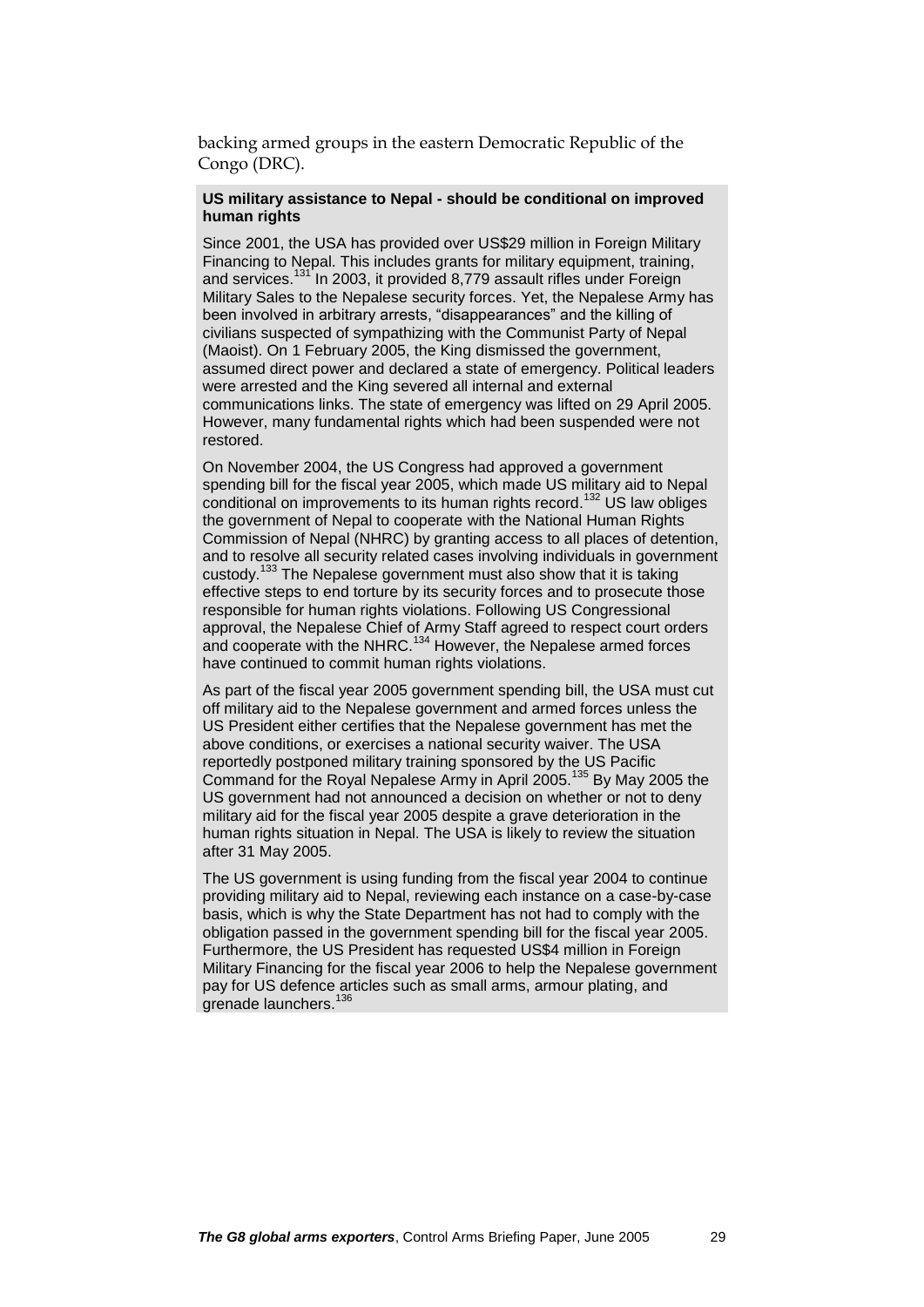#### **Increasing US military assistance to Pakistan**

On 27 October 2001, immediately after the attacks on 9/11, and formally in June 2003, the US government waived restrictions on arms transfers to Pakistan, which had previously been imposed because of Pakistan's nuclear testing and programmes and because General Pervez Musharraf had deposed an elected government.

Since then transfers to Pakistan of US military equipment, as well as military education and training, have increased each year. Pakistan has been promised US\$300 million in US foreign military grants (these include sales and services) and US\$2 million in military training for the fiscal year 2005.<sup>137</sup> Major US military grants and proposed sales have included six C-130 military transport aircraft (grant of US\$7 5million); six Aerostat surveillance radars (sale worth US\$155 million); 12 radars and 40 Bell helicopters (sale worth US\$300 million); military radio systems (sale worth US\$78 million); and the proposed sale of eight P-3C aircraft, six Phalanx guns, and 2,000 TOW missiles worth up to US\$1.2 billion.<sup>1</sup>

In 2004, the US government designated Pakistan a "Major Non-NATO Ally" for its support for the US "war on terror".<sup>139</sup> In March 2005, the US Department of State approved the sale of F-16 fighters to Pakistan in a major policy shift, despite the risk of an arms race with India, which neither country can afford, and possession of nuclear weapons by both states.<sup>140</sup> Before the fighter jets can be transferred, however, the US President must receive US congressional approval.

Pakistan and India, both nuclear powers, have yet to resolve the issue of Kashmir. Over the decades, the situation has alternated between high and low intensity conflict. The dialogue begun by the two countries in 2004 is intended to address all bilateral issues, including the Kashmir issue.

Pakistan is also a country where human rights abuses and violations are common. According to the *Amnesty International Report 2004*, human rights abuses against religious minorities, women and children are frequent, as are arbitrary detentions (in particular in the context of the "war on terror").<sup>141</sup> The US State Department in its 2004 country report on Pakistan described Pakistan's human rights record as poor: "local police used excessive force and committed or failed to prevent extrajudicial killings" and "security force personnel continued to torture persons in custody throughout the country".  $14$ 

#### **Potential misuse of US military assistance to Israel**

The US government has exported a wide range of military equipment to Israel. In 2003, licence approvals were issued for equipment including fighter aircraft spare parts, armoured personnel carriers, carbines, ammunition of different calibres, grenade launchers, machine guns, helicopter parts, missile spare parts, radio sets, riot control equipment, tank components and spare parts.<sup>143</sup> Israel has been facing resistance to its decades-long occupation of Palestinian territories. Widespread human rights abuses have been committed by both the Israeli security forces and Palestinian armed groups.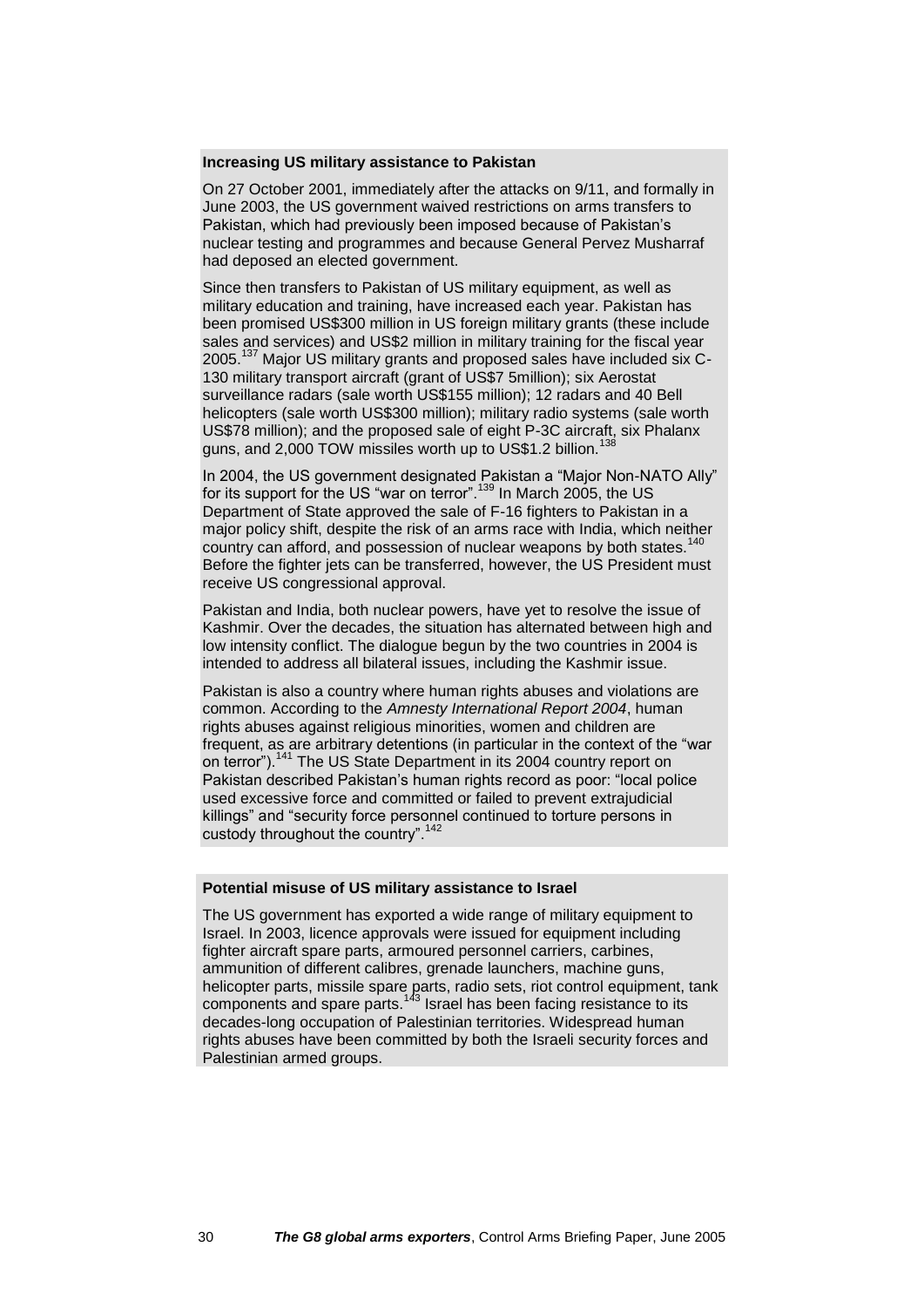In 2004 the Israeli army killed around 700 Palestinians, including at least 150 children, according to the *Amnesty International Report 2005.*  Palestinian armed groups killed 109 Israelis, at least 67 of whom were civilians, including eight children. Certain abuses committed by the Israeli army have been condemned by AI as war crimes or crimes against humanity. These included unlawful killings, torture, the use of "human shields", the obstruction of medical assistance and the targeting of medical workers, and extensive and wanton destruction of property. AI has condemned Palestinian armed groups' deliberate targeting of civilians as crimes against humanity.

Although the US government has reportedly postponed working with Israel to develop a Joint Strike Fighter airplane because of concern about Israel's sales to China, the USA has provided Israel with funds to develop new weapons, such as the Arrow anti-missile missile (ongoing project, US\$625 million), the Merkava tank (operative, US\$200 million), and the high-energy laser anti-missile system (ongoing project, US\$130 million).<sup>14</sup>

According to US law, government authorized transfers or sales of controlled defence articles can be used only for internal security or defensive purposes.<sup>145</sup> However, there have been reports that Israel has not respected this condition. According to a US Congressional Research Service report, "[t]here were reports in February 2001 and again in the summer of 2002 that the U.S. government was investigating if Israel misused U.S. military equipment, including Apache helicopters, in assassinating Palestinian leaders, and later reports that Members of Congress inquired if Israel misused Apache and Cobra helicopters and F-16 fighter-bombers in attacking Palestinian facilities".<sup>146</sup>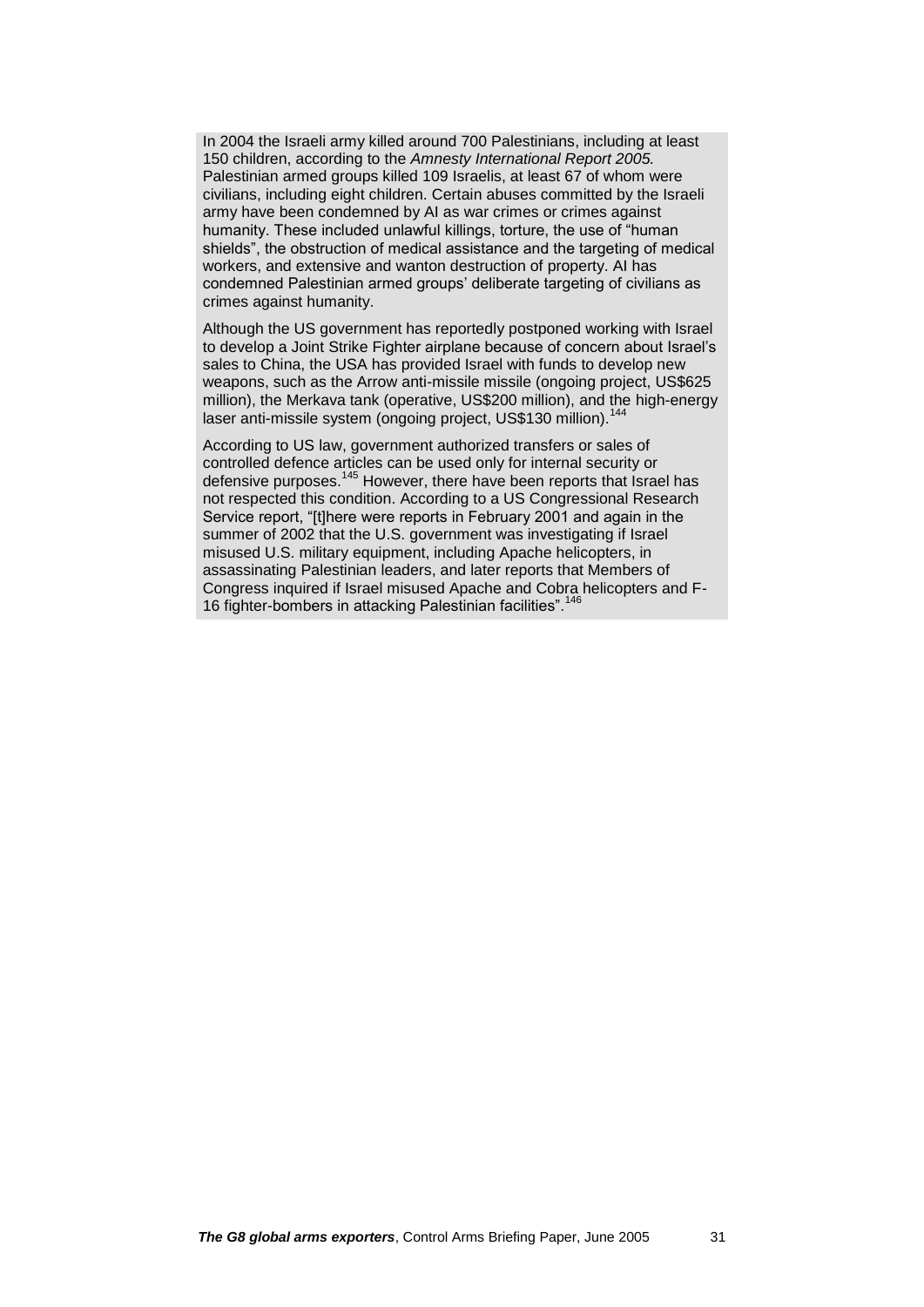### <span id="page-31-0"></span>**Conclusion**

Irresponsible arms transfers contribute to violations of human rights and international humanitarian law. They are a proven catalyst for dictatorial governance, and multiply the incidence and degree of armed conflict involving civilian casualties. Once war has broken out, they prolong the fighting, increase the loss of civilian life and injury, intensify the indirect human costs and undermine socio-economic development.

The G8 includes the world's five biggest arms exporters, accounting for 84 per cent of all arms exports worldwide, and thus has a specific global obligation to stop irresponsible arms transfers. As the largest group of arms exporters and the most influential states in the world, the G8 states have a special responsibility for leadership in addressing the world's security problems.

The G8 countries have declared their concern about the problems of Africa, the continent most scarred by conflict and repression fuelled by irresponsible arms transfers and many of whose countries are most unlikely to achieve the Millennium Development Goals. The G8 has also made some declarations to control arms transfers, stressing, in the Miyazaki Initiatives for Conflict Prevention (2000), the importance of regulating exports of small arms and committing the G8 states to refuse arms exports if there is a risk they will be used for repression or aggression. And in 2003, the G8 prioritized peace and security in Africa and promised to help African governments curb illegal arms trafficking.

However, as this report shows, the reality often does not live up to the rhetoric. G8 governments have left significant loopholes in their own arms export standards and control mechanisms. Their efforts to control arms exports are not in proportion to the G8's global responsibility.

The G8 governments need to clean up their act by enforcing existing laws prohibiting the export of weapons to states that violate human rights and international humanitarian law; and by bridging gaps and closing loopholes in legislation which allow existing prohibitions to be circumvented.

A global Arms Trade Treaty based on relevant principles of international law, including international human rights and humanitarian law, would ensure that all states abide by the same rules and standards, thus developing consistency and clarity in and across national export control regimes.

**G8 foreign ministers must, therefore, announce their support for the call from the UK government, as well as the Commission for Africa and many others, for an Arms Trade Treaty - a new legally**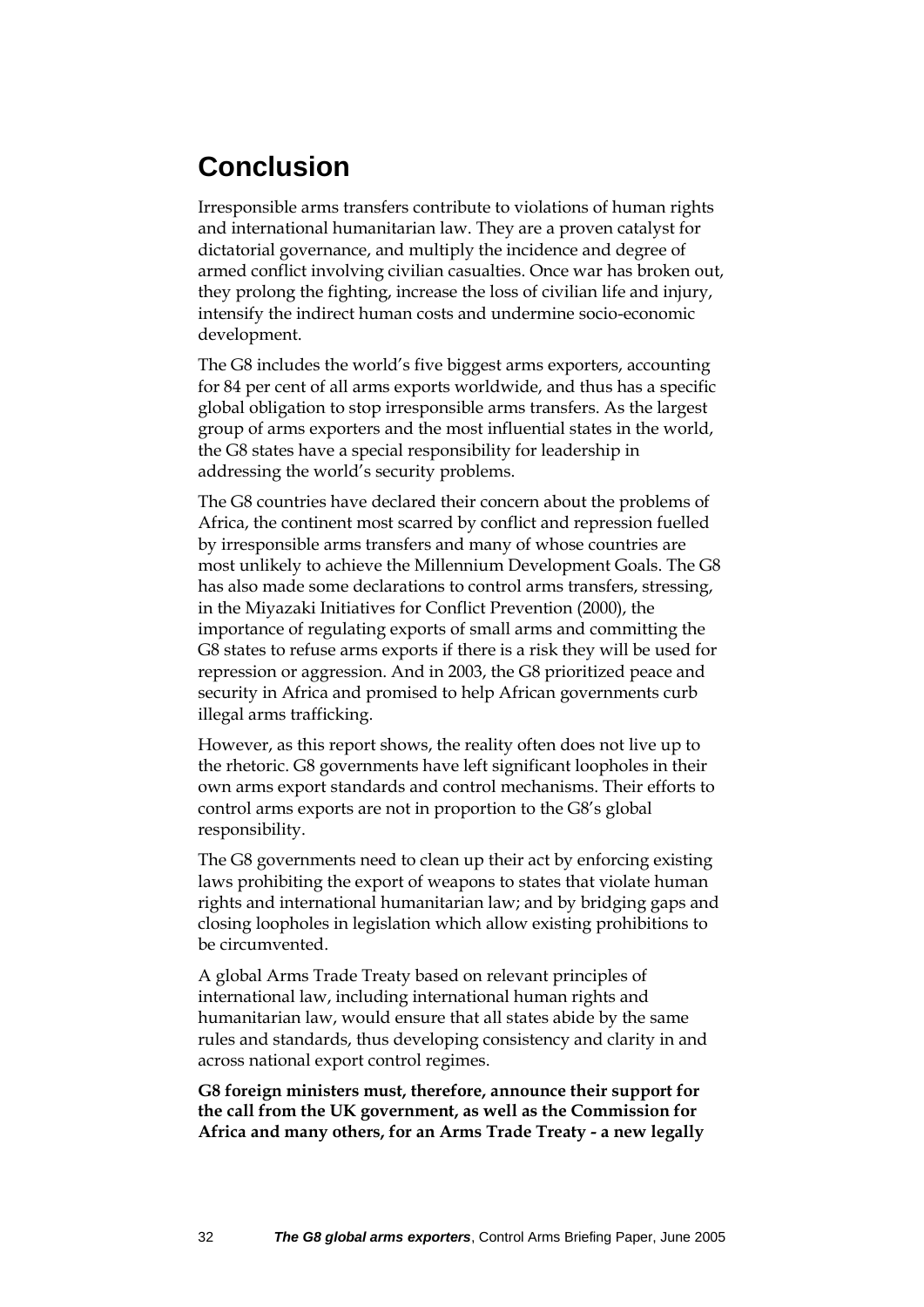#### **binding instrument for international arms transfers that would be based firmly on states' existing responsibilities under international law.**

Such an Arms Trade Treaty must be:

- international **-** the arms trade is an international problem; national and regional controls are simply are not enough because suppliers and brokers can move their operations to the weakest link in the supply chain;
- legally-binding **–**political declarations lack enforcement mechanisms, and are often poorly implemented because of a lack of political will;
- based on international law **-** especially international human rights laws and standards and international humanitarian law;
- include all conventional weapons much of the international debate is focused on small arms and light weapons which, whilst hugely important, would not offer a sufficient and comprehensive regime.

Such an Arms Trade Treaty must be based on six key principles for global transfers derived from states' existing obligations under international law:

- 1 All international transfers of arms shall be authorized by a recognized state and carried out in accordance with national laws and procedures that reflect, at a minimum, states' obligations under international law.
- 2 States shall not authorize international transfers of arms that would violate their expressed obligations regarding arms under international law.
- 3 States shall not authorize international transfers of arms where they will be used or are likely to be used for violations of international law.
- 4 States shall take into account other factors, including the likely use of the arms, before authorizing an arms transfer.
- 5 States shall submit comprehensive national annual reports on international arms transfers to an international registry, which shall publish a compiled, comprehensive, international annual report.
- 6 States shall establish common standards for specific mechanisms to control: (a) all import and export of arms (b) arms brokering activities; (c) transfers of licensed arms production; and (d) the transit and trans-shipment of arms. States shall establish operative provisions to monitor enforcement and review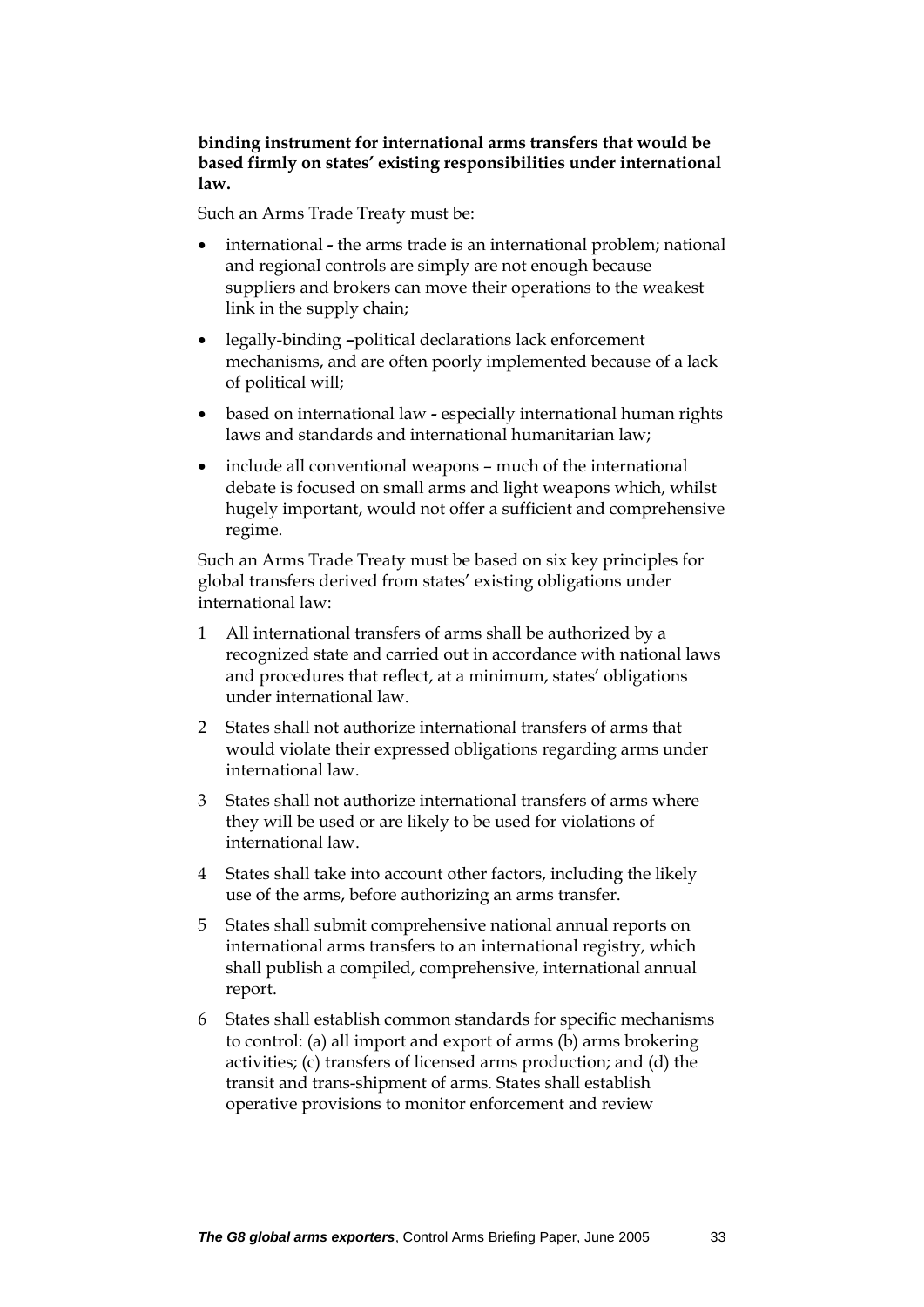procedures to strengthen the full implementation of the Principles.

These principles are elaborated further in the Appendix to this report.

Every day, millions of men, women and children are subjected to human rights violations. They are living in fear of armed violence fuelled by irresponsible arms sales. In responding to the massive loss of life and destruction of property and livelihoods that so often follow irresponsible arms transfers, the G8 needs to show strong leadership and push without delay for negotiations to start on an Arms Trade Treaty – at least by 2006.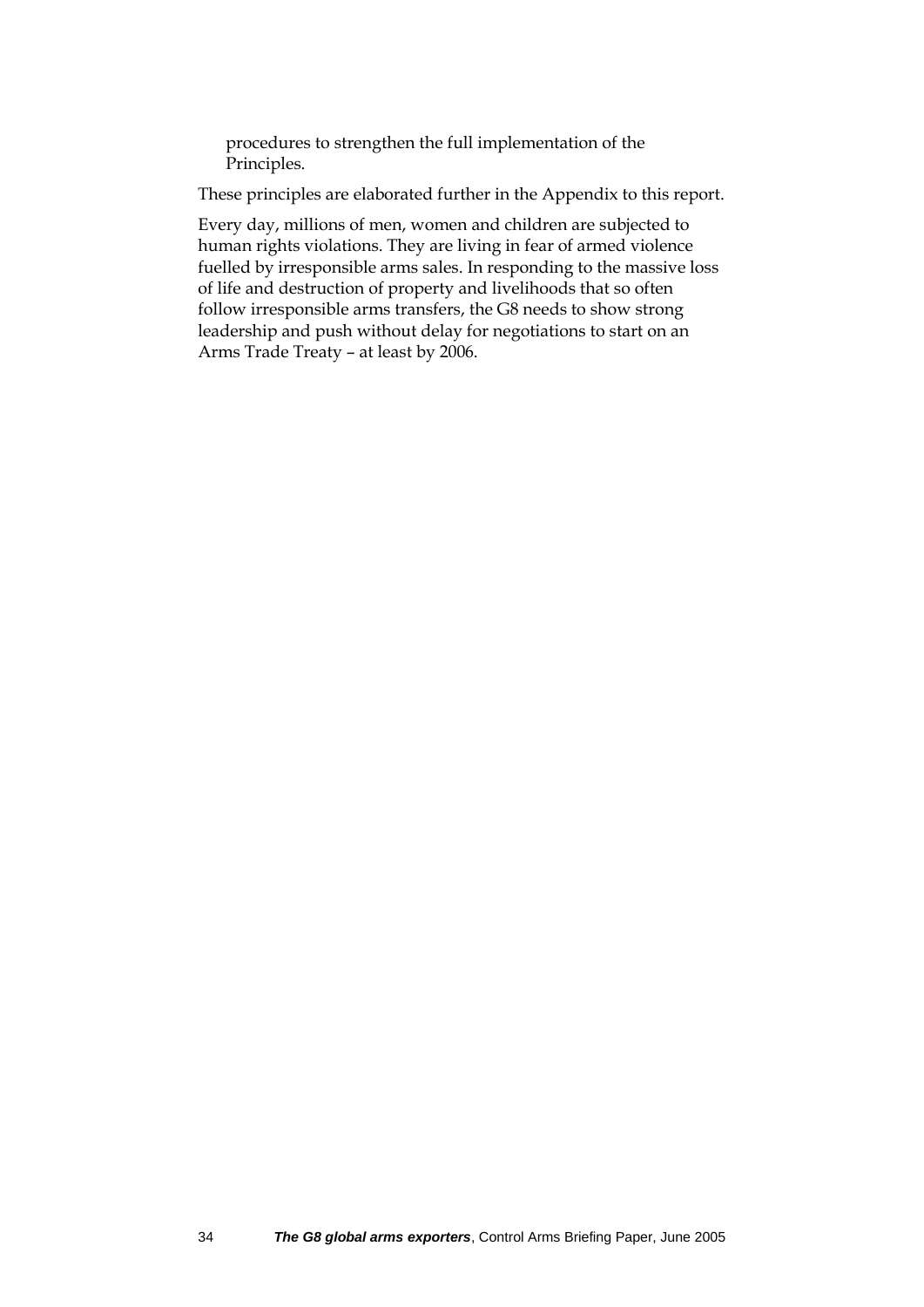### <span id="page-34-0"></span>**Appendix: Global principles for arms transfers**

#### Principle 1: Responsibilities of states

**All international transfers of arms shall be authorised by a recognized state and carried out in accordance with national laws and procedures that reflect, as a minimum, states' obligations under international law.** 

### Principle 2: Express limitations

**States shall not authorize international transfers of arms that violate their expressed obligations regarding arms under international law.** 

This includes:

- A Obligations under the Charter of the United Nations including:
	- decisions of the Security Council, such as those imposing arms embargoes;
	- the prohibition on the use or threat of force;
	- the prohibition on intervention in the internal affairs of another state.
- B Any other treaty or decision by which that state is bound, including:
	- Binding decisions, including embargoes, adopted by relevant international, multilateral, regional, and sub-regional bodies to which a state is party;
	- Prohibitions on arms transfers that arise in particular treaties which a state is party to, such as the 1980 UN Convention Prohibitions or Restrictions on the Use of Certain Conventional Weapons which may be deemed to be Excessively Injurious or to have Indiscriminate Effects, and its three protocols, and the 1997 Anti-personnel Mines Convention.
- C Universally accepted principles of international humanitarian law:
	- Prohibition on the use of arms that are of a nature to cause superfluous injury or unnecessary suffering;
	- Prohibition on weapons that are incapable of distinguishing between combatants and civilians.
- D Transfers which are likely to be diverted for any of the above or be subject to unauthorized transfer.

Principle 2 encapsulates existing express limitations under international law on states' freedom to transfer and to authorize transfers of arms. It focuses on circumstances in which a state is already bound not to transfer arms, as set out in expressed limitations in international law. The language is clear: "states shall not …"

When new binding international instruments are agreed, new criteria should be added to the above principles. For example, if there is a new binding instrument on marking and tracing or illicit brokering.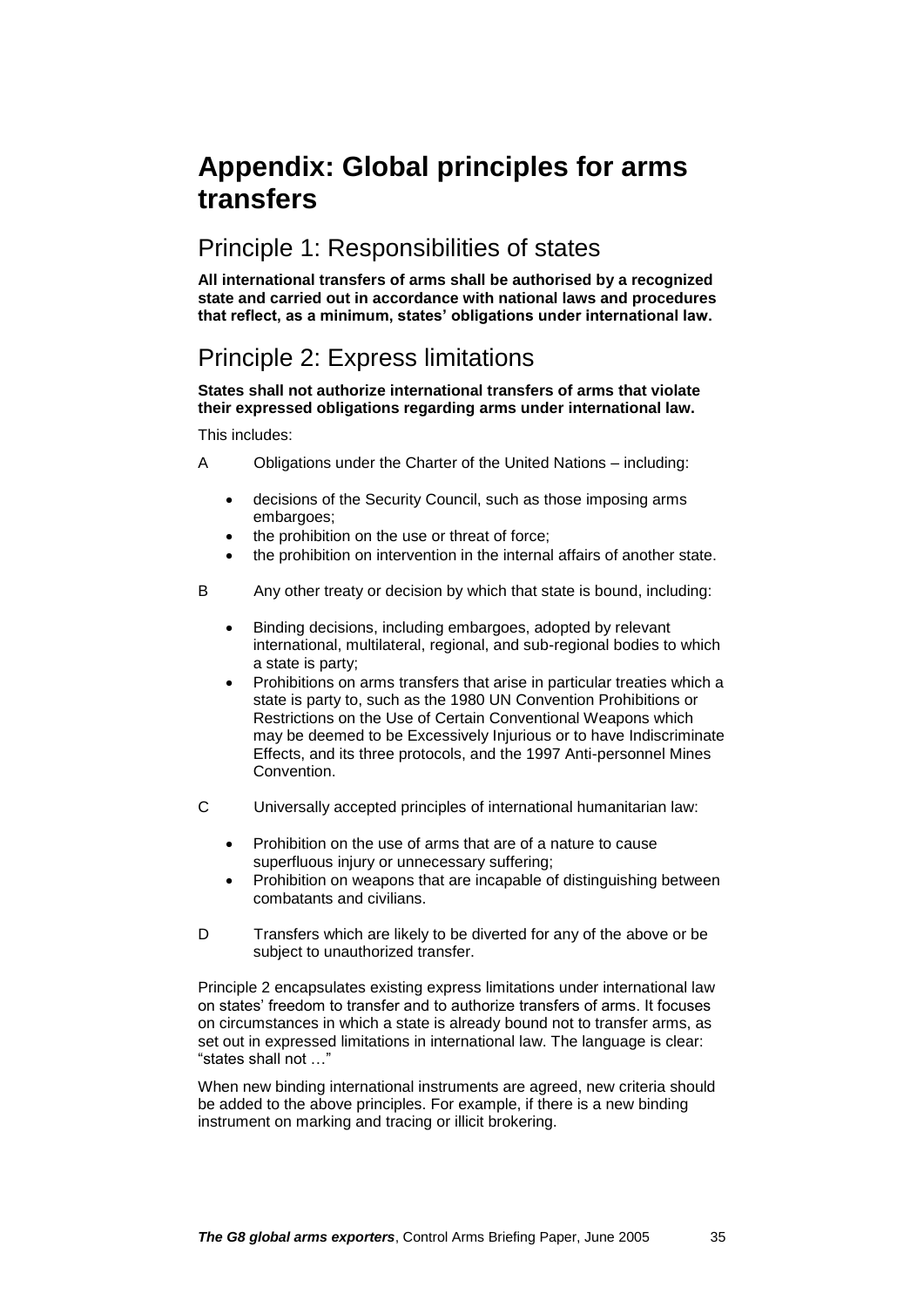#### Principle 3: Limitations based on use or likely use

**States shall not authorize international transfers of arms where they will be used or are likely to be used for violations of international law,**  including**:**

- A breaches of the UN Charter and customary law rules relating to the use of force;
- B the commission of serious violations of human rights;
- C the commission of serious violations of international humanitarian law, genocide, and crimes against humanity;

Nor should they be diverted and used for the commission of any of the above.

In Principle 3, the limitations are based on the use or likely use of the weapons to be transferred. All states should abide by the principles of state responsibility, as set out in international law, which include supplier-state responsibility and accountability for the use of arms transferred between states.

### Principle 4: Factors to be taken into account

**States shall take into account other factors, including the likely use of the arms, before authorizing an arms transfer,** including:

A the recipient's record of compliance with commitments and transparency in the field of non-proliferation, arms control, and disarmament.

States should not authorize the transfer if it is likely to:

- B be used for or to facilitate the commission of violent crimes;
- C adversely affect regional security or stability;
- D adversely affect sustainable development:
- E involve corrupt practices;
- F contravene other international, regional, or sub-regional commitments or decisions made, or agreements on nonproliferation, arms control, and disarmament to which the exporting, importing, or transit states are party;
- G or be diverted for any of the above.

Principle 4 does not contain clearly stated prohibitions on the authorization of arms transfers. Instead, it identifies possible consequences that states are required to take into account before authorizing an arms transfer, imposes a positive duty on states to address these issues, and establishes a presumption against authorization where these consequences are deemed very likely.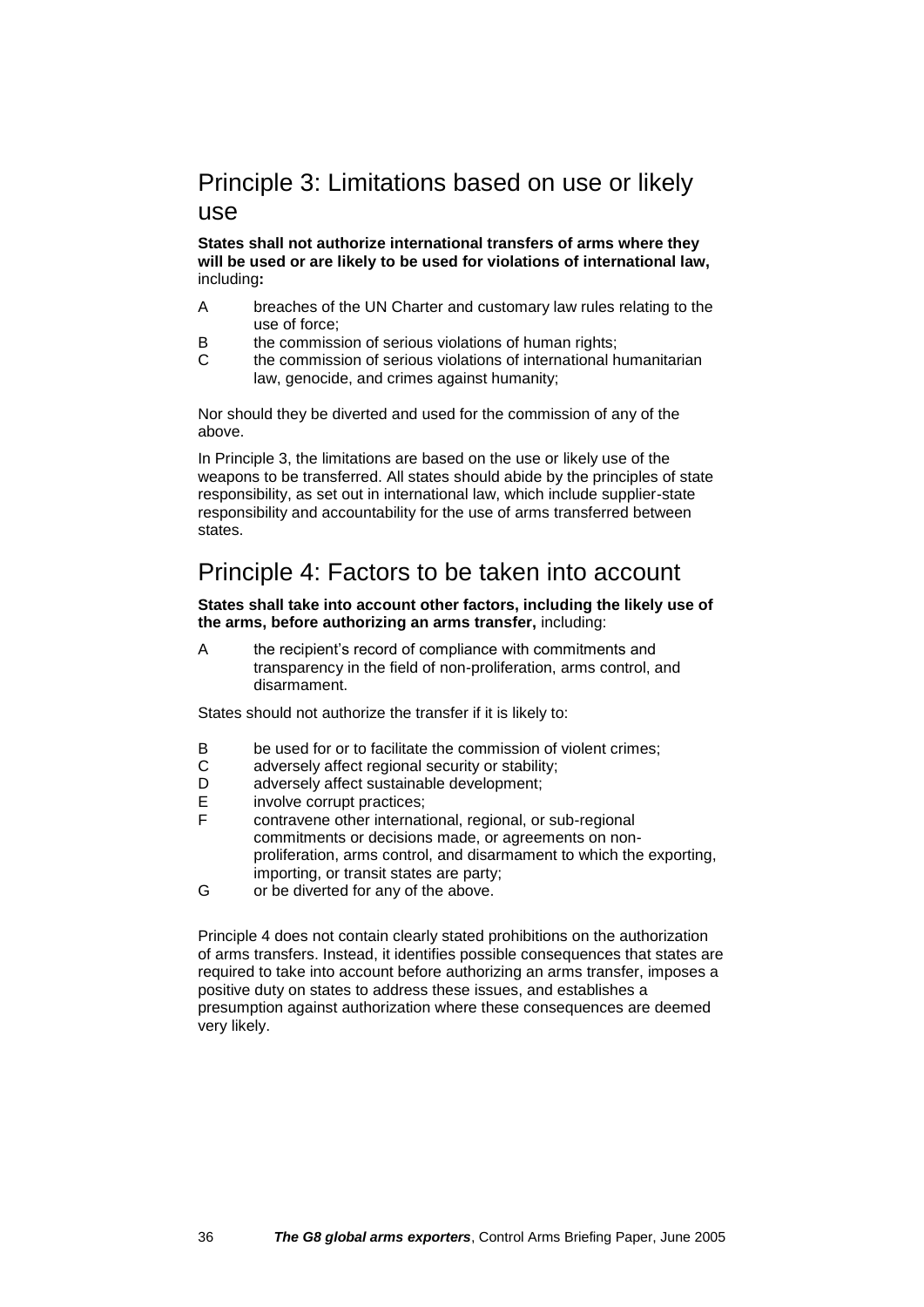### Principle 5: Transparency

#### **States shall submit comprehensive national annual reports on international arms transfers to an international registry, which shall publish a compiled, comprehensive, international annual report.**

Principle 5 is a minimum requirement to increase transparency so as to help ensure compliance with Principles 1-4 above. States should report each international arms transfer from or through their territory or subject to their authorization. Reporting should be standardized and tied to the implementation of the normative standards set out in the Treaty. These reports should be sent to an independent and impartial Registry of International Arms Transfers, which should issue a comprehensive annual report.

#### Principle 6: Comprehensive Controls<sup>147</sup>

**States shall establish common standards for specific mechanisms to control: (a) all import and export of arms; (b) arms brokering activities; (c) transfers of licensed arms production; and (d) the transit and transshipment of arms. States shall establish operative provisions to monitor enforcement and review procedures to strengthen the full implementation of the Principles.**

Principle 6 will help ensure that states enact national laws and regulations according to common standards, and ensure that the principles are implemented consistently.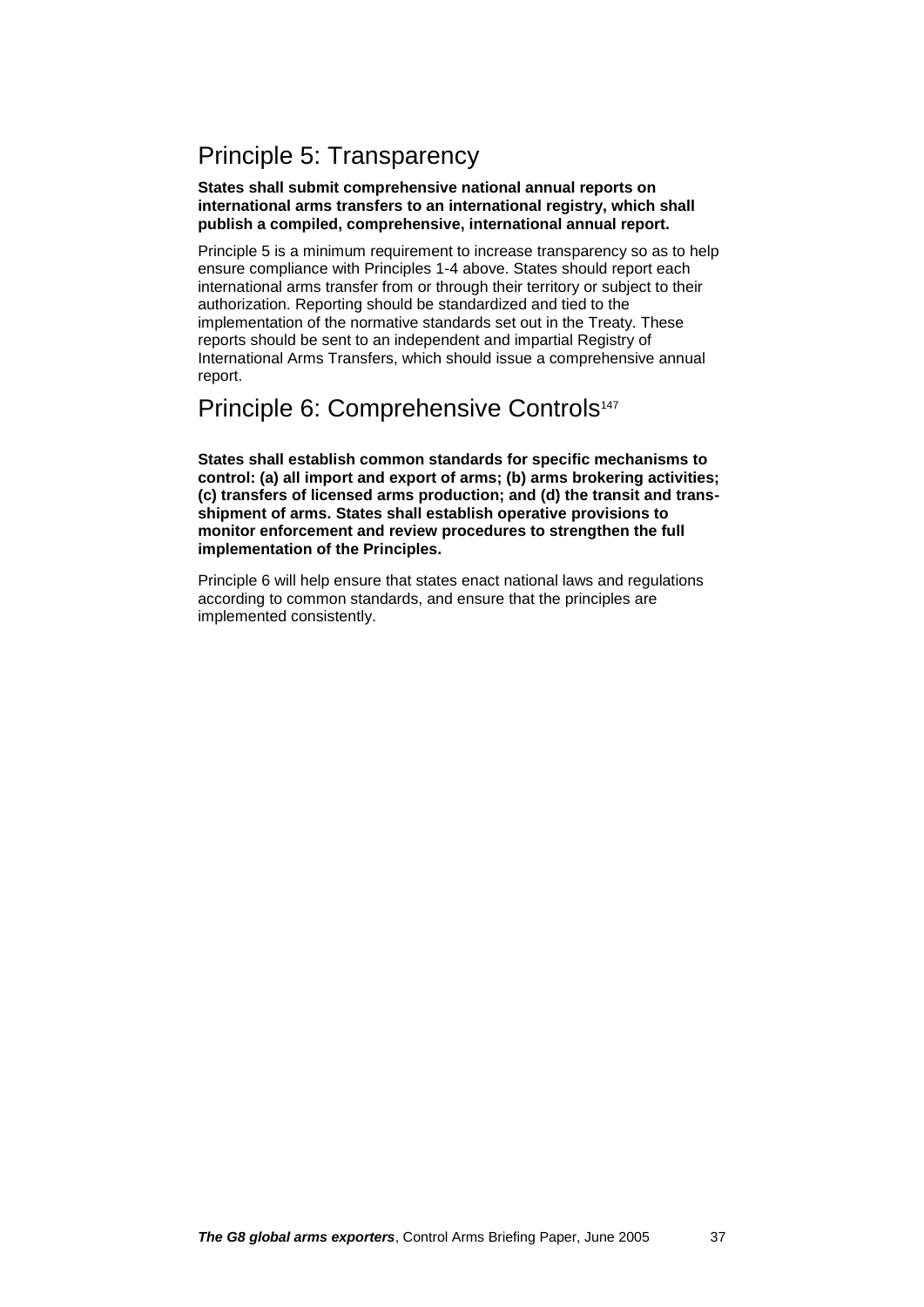#### <span id="page-37-0"></span>**Notes**

<u>.</u>

1 Small arms and light weapons' (abbreviated to 'small arms' in this report). Small arms are designed for personal use; light weapons are designed for use by several people serving as a crew. Small arms include revolvers and self-loading pistols; rifles and carbines; sub-machine guns; assault rifles; and light machine guns. Light weapons include heavy machine guns; grenade launchers; portable anti-aircraft and anti-tank guns; recoilless rifles; portable launchers of anti-tank missiles, rocket systems, and anti-aircraft missile systems; mortars of calibres of less than 100mm; ammunition, shells, and missiles for all the above; grenades; landmines; and explosives.

2 Congressional Research Service data included in Table 9c in Grimmett, Richard F., Conventional Arms Transfers to Developing Nations, 1996-2003, Congressional Research Service Report for Congress, 24 August 2004, p.3.

3 According to the Congressional Research Service data included in Table 9c in Grimmett, Richard F., Conventional Arms Transfers to Developing Nations, 1996-2003, C Congressional Research Service Report for Congress, 24 August 2004, p.83.

4 Taken from the SIPRI Yearbook 2004 Armaments, Disarmament and International Security, Oxford University Press, 2004. Table 12A.2. SIPRI trend-indicator values expressed in US\$ million at constant (1990) prices. SIPRI data on arms transfers relate to actual deliveries of major conventional weapons. SIPRI uses a trend-indicator value. The SIPRI values are an indicator of the volume of international arms transfers and not the actual money values of such transfers. Thus they are not comparable to economic statistics such as gross domestic product or export–import figures. Source: SIPRI arms transfers database.

5 Based on the latest aggregated figures from the Small Arms Survey using UN Comtrade data and annual reports, Small Arms Survey Yearbook 2004: Rights at Risk, A Project of the Graduate Institute of International Studies, Geneva, Oxford University Press, 2004, p.104.

6 http://www.dfait-maeci.gc.ca/trade/eicb/military/table3\_02-en.asp

7 Some may have been extrajudicial executions. Amnesty International Annual Report 2003, p.253.

8 Nisat small arms database based on UN Comtrade data, submitted by Canada under the category of 930630 "Cartridges other than for riveting/sim. tools/for captive-bolt humane killers/for shotguns, & parts thereof".

9 The second and fourth guidelines as detailed in the Export of Military Goods from Canada: Annual Report 2002 released in November 2004. Canada closely controls the export of military goods and technology to countries: "that are involved in or under imminent threat of hostilities" and "whose governments have a persistent record of serious violations of the human rights of their citizens, unless it can be demonstrated that there is no reasonable risk that the goods might be used against the civilian population".

http://www.dfait-maeci.gc.ca/trade/eicb/military/fwd2002-en.asp

10 "Before the Minister's approval is sought, extensive consultations are held among human rights, international security and defence industry experts at Department of Foreign Affairs and International Trade (DFAIT), with the Department of National Defense and, where appropriate, with other government departments and agencies. These consultations involve reviewing the latest information and best policy advice on Canada's defence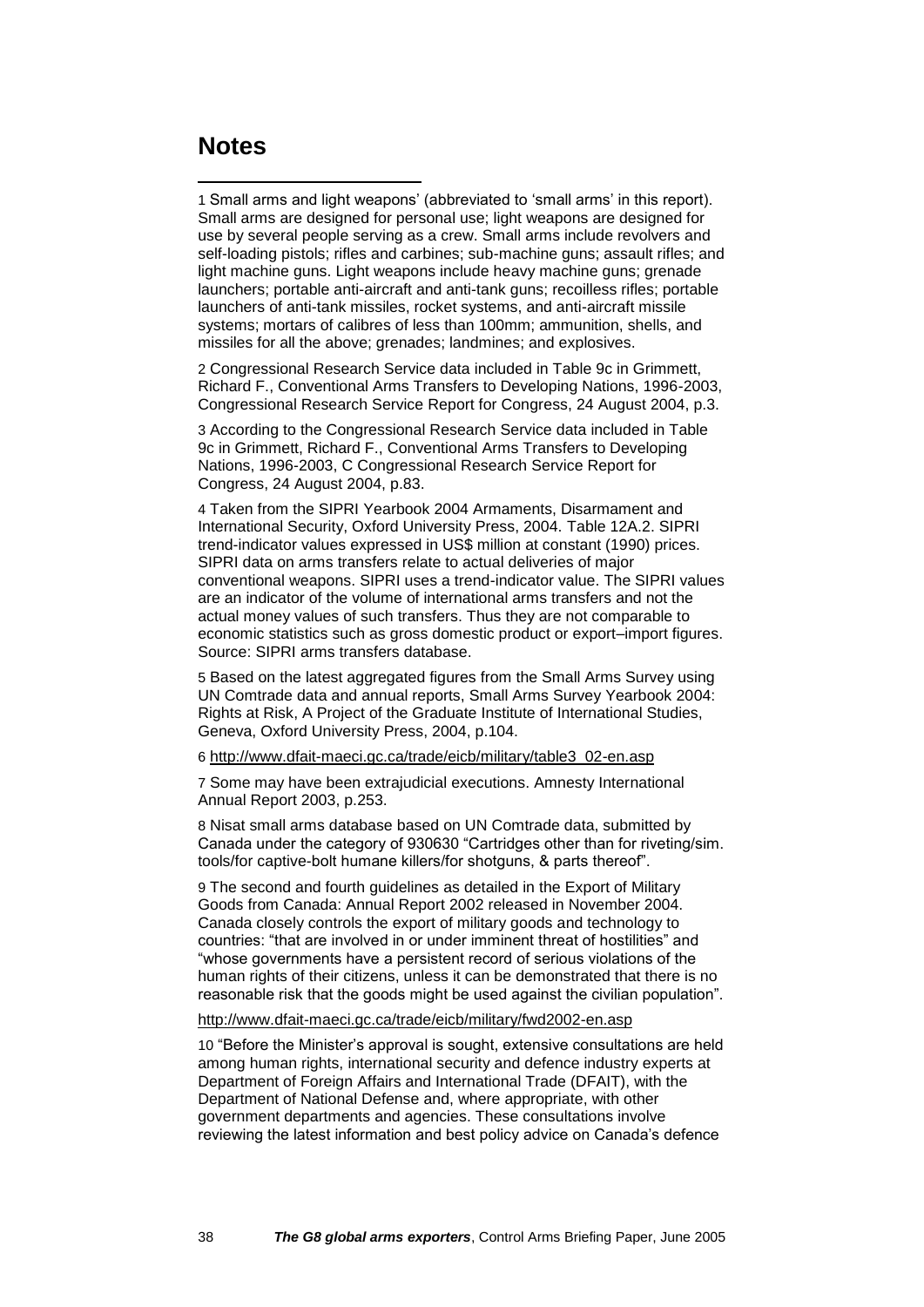and industrial relations with the recipient country, regional peace and stability (including civil conflict), and the human rights situation, including trends. Careful attention is also paid to the end-use documentation to ensure that the goods are indeed going to a legitimate end-user and will not be diverted." http://www.dfait-maeci.gc.ca/trade/eicb/military/fwd2002-en.asp.

11 Answers to Questions about Canada's Export Controls on Military Goods, Department for Foreign Affairs and International Trade, sec. 9., available at [http://www.dfait-maeci.gc.ca/trade/eicb/military/documents/20qa-eng.pdf.](http://www.dfait-maeci.gc.ca/trade/eicb/military/documents/20qa-eng.pdf)

12 UN Comtrade data, submitted by the Canadian government under the category of 9[510](http://unstats.un.org/unsd/comtrade/mr/rfCommoditiesList.aspx?px=S2&cc=9510)1 "Tanks and other armored fighting vehicles, motorized, parts, nes."

13 Amnesty International Report 2004, p.299.

<u>.</u>

14 The legal basis of the Automatic Firearms Country Control List (AFCCL) is in article 4.1 of the EIPA. However, Canadian export control authorities suggest that exporters contact them at the time of the licence application for an updated list.

15 Department of Foreign Affairs and International Trade (DFAIT).

16 *Amnesty International Report 2000* (AI Index: POL 10/001/2000).

17 *Amnesty International Report 2001* (AI Index: POL 10/001/2001).

18 [www.dfait-maeci.gc.ca/trade/eicb/military/section03-en.asp?#6](http://www.dfait-maeci.gc.ca/trade/eicb/military/section03-en.asp?#6) and

[www.dfait-maeci.gc.ca/trade/eicb/military/table3-en.asp.](http://www.dfait-maeci.gc.ca/trade/eicb/military/table3-en.asp)

19 Export Control List item 5400 as established by Article 3-5 of the Export and Imports Permits Act.

20 Epps, Ken "Canadian helicopters for Pakistani armed forces", *Ploughshares Monitor*, Project Ploughshares, Summer 2004.

21 Amnesty International, *Terror Trade Times*, Issue No. 4, June 2003, (AI Index: ACT 31/002/2003).

22 Richard F. Grimmett, *Conventional Arms Transfers to Developing Nations,* Congressional Research Service Report for Congress, 26 August 2004.

23 *Small Arms Survey 2003: Development Denied*, A Project of the Graduate Institute of International Studies, Geneva, Oxford University Press, 2003, p.14.

24 *Sudan: Arming the perpetrators of grave abuses in Darfur* , Amnesty International, 2004, (AI Index: AFR 54/139/2004), p. 30.

25 The information required to make an assessment includes: the date/s of the contracts, the exact description/s of the items transferred, the supplying company/ies, the exact destination/s, why the items were entered under a UN military trade description, and who the recipients and users of the items are so that the nature of the transfers and the use can be verified.

26 Jean-Paul Paine, French Ministry of Defence quoted in "In race to sell arms, France loses ground to US, Russia and Israel", AFP, 17 February 2005.

27 UK House of Commons Debate, 3 February 2005, Column 1071.

28 *A Catalogue of Failures: G8 Arms Exports and Human Rights Violations*, Amnesty International, 2003, (AI Index: IOR 30/003/2003), p.39.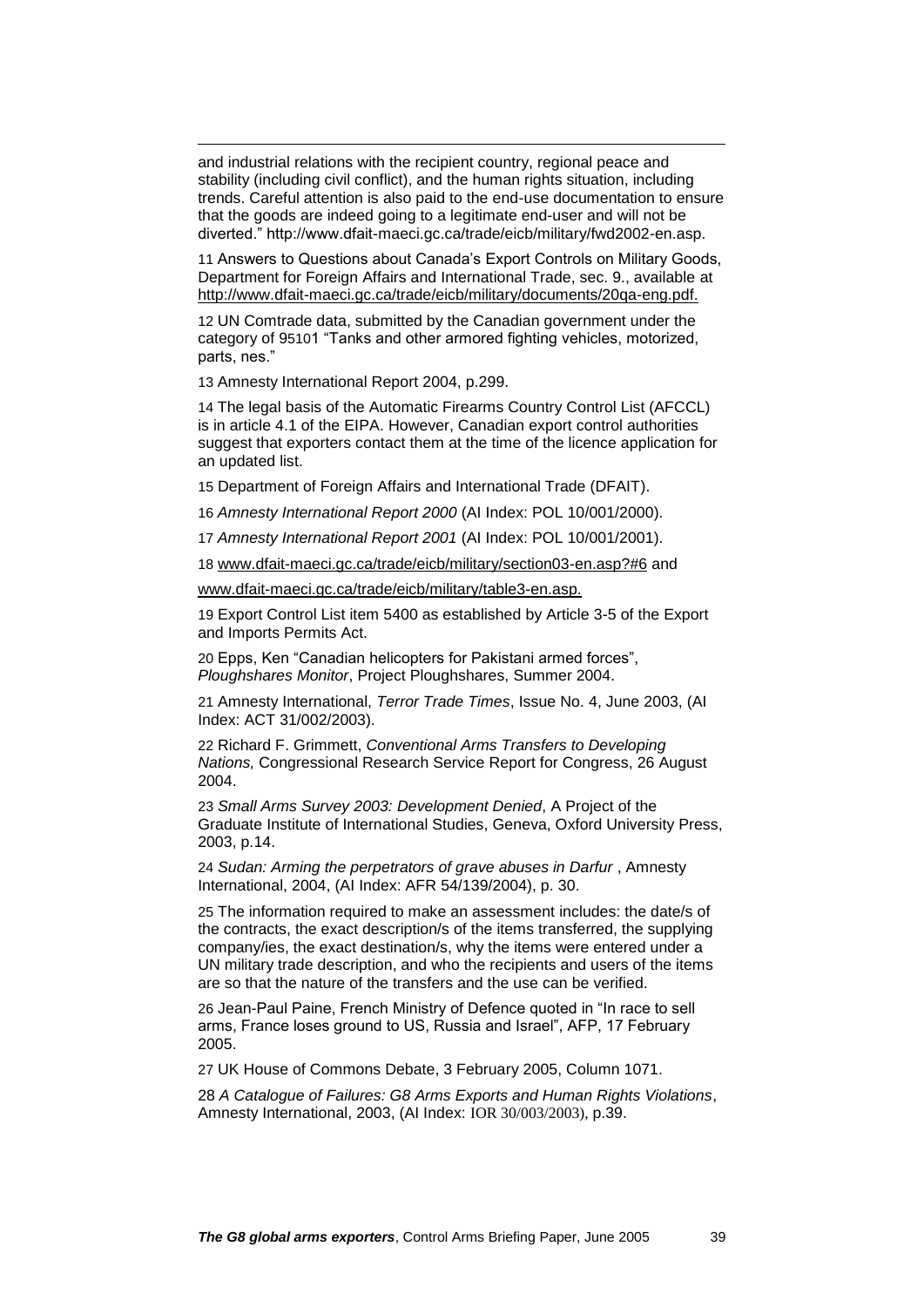29 *A Catalogue of Failures: G8 Arms Exports and Human Rights Violations,*  Amnesty International, 2003, (AI Index: IOR 30/003/2003).

30 R*eport to Parliament on the export of arms from France in 2001*, Ministry of Defence, 20 June 2003 p.13.

31 The Omega database of Military, Security and Police companies.

32 *Small Arms Survey Yearbook 2004*: *Rights at Risk,* A Project of the Graduate Institute of International Studies, Geneva, Oxford University Press, 2004, p.100.

33 German Government's 2003 Report on Military Equipment Exports.

34 *Made in Germany inside Components – the forgotten arms transfers, Executive Summary,* Oxfam Deutschland and Berlin information-center for Transatlantic Security (BITS), March 2005.

35 *EU arms embargoes fail to prevent German engines being incorporated into military vehicles available in Myanmar (Burma), China and Croatia,*  Amnesty International, September 2004, (AI Index: ACT 30/016/2004).

36 http://www.morozov.com.ua/eng/body/btr3u.php?menu=m1.php

37 The arms keep coming, Ashton, Vol 12, No 6. <http://www.irrawaddy.org/aviewer.asp?a=3759&z=104>

<u>.</u>

38 See http://disarmament2.un.org/UN\_REGISTER.nsf

39 See Article 4 Council Regulation (EC) No 1334/2000 which sets out the EU regime for the control of dual-use items and technology. Available at:

http://europa.eu.int/eur-lex/en/consleg/pdf/2000/en\_2000R1334\_do\_001.pdf

40 See http://disarmament2.un.org/UN\_REGISTER.nsf

41 [http://www.morozov.com.ua/eng/body/btr3u.php?menu=m1.php,](http://www.morozov.com.ua/eng/body/btr3u.php?menu=m1.php) accessed by the authors on 18 May 2005.

42 'German Firm Investigated over Myanmar Arms Embargo' Agence France-Presse, Berlin, 13 May 2005.

43 My gun was as tall as me: child soldiers in Burma, Human Rights Watch, October 2002. Available at:

http://hrw.org/reports/2002/burma/Burma0902.pdf

<sup>44</sup>*Made in Germany inside Components – the forgotten arms transfers, Executive Summary,* Oxfam Deutschland and Berlin information-center for Transatlantic Security (BITS), March 2005.

45 *A Turkish ammunition plant under Belgian licence*, Hilde Herssens, Flemish Network on Small Arms, February 2001.

46 The News International Pakistan, 4 October 2001; Anadolu Agency 27 December 1998; IDEF Magazine 20 September 1995.

47 *Amnesty International Report 2003*.

48 *Small Arms Survey Yearbook 2004*: *Rights at Risk,* A Project of the Graduate Institute of International Studies, Geneva, Oxford University Press, 2004, p.100.

49 Italian Law Number 185/90 (art. 1.5 and 1.6): Exports to countries where the governments's responsibility for proven gross violation of international conventions on human rights has been ascertained by UN and/or EU institutions.

50 Senato della repubblica, risposte scritte ad interrogazioni, 3.11.2004.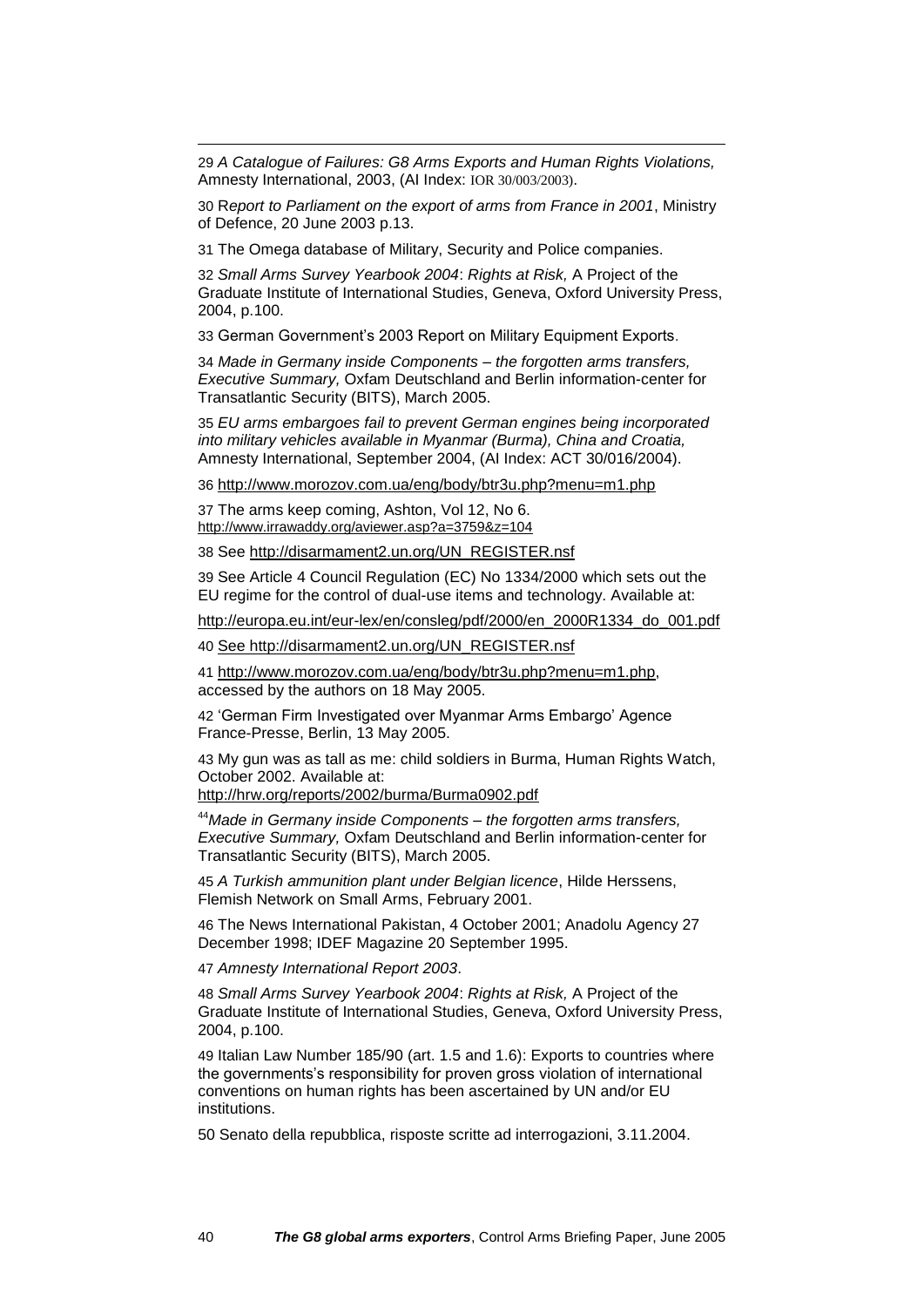51 *Amnesty International Annual Report 2005*, p.39

<u>.</u>

52 *Catalogue of Failures: G8 Arms Exports and Human Rights Violations*, Amnesty International, 2003, (AI Index: IOR 30/003/2003), p.72.

53 Nisat small arms database based on UN Comtrade data, submitted by Italy under the categories: 930330 "Sporting/hunting/target-shooting rifles (excl. combination shotgun-rifles; excl. muzzle-loading"; 9302 "Revolvers and pistols, other than those of heading 93.03 or 93.04."; and 930630 "Cartridges other than for riveting/sim. tools/for captive-bolt humane killers/for shotguns, & parts thereof".

54 Nisat small arms database based on UN Comtrade data, submitted by Italy, under the category of 9302 "Revolvers and pistols, other than those of heading 93.03 or 93.04".

55 Nisat small arms database based on UN Comtrade data, submitted by Italy, under the categories of 9302 "Revolvers and pistols, other than those of heading 93.03 or 93.04"; 930320 "Sporting/hunting/target-shooting shotguns, incl. combination shotgun-rifles (excl muzzle loading); and 930630 "Cartridges other than for riveting/sim. tools/for captive-bolt humane killers/for shotguns, & parts thereof".

56 The law 185/90 does not cover "civilian" firearms and ammunition designated for hunting, sporting or personal protection.

57 Archivo Disarme, 2005. This figure, covering the five year period 1999– 2003, has been calculated based on a comparison of information on arms deliveries in annual report of the Prime Minister to Parliament on the application of Law 185/90 on war arms (Presidenza del Consiglio dei Ministri, *Relazione sulle operazioni autorizzate e scolte per il controllo dell'esportazione, importazione e transito dei materiali di armamento e dei prodotti ad alta tecnologia*, Atti parlamentari LXVII, n. 3), which gives a figure of €3.160 million and Italian National Institute of Statistics data on "civilian" arms such as pistols, guns, rifles, ammunition and industrial explosives which gives a figure of €1.568 million. The first figure does not take account of the latter. The figures suggest that Law 185/90 does not apply to 33 per cent of Italian arms exports, compromising government controls, parliamentary accountability and public transparency.

58 BONAIUTI, C. *La Normativa Italiana sul commercio di armi*, pp. 100 e seg., in (a cura di) SIMONCELLI, M., *Armi Leggere Guerre Pesanti,* Rubbettino, 2002.

59 According to the data of the Italian Institute of Statistics (ISTAT).

60 *A Catalogue of Failures: G8 Arms Exports and Human Rights Violations,*  Amnesty International, 2003, (AI Index: IOR 30/003/2003).

61 Centro Studi Internazionali – Archivio Disarmo Database based on Italian Institute of Statistics (ISTAT) data.

62 SIM/DATASUS, IBGE, published in *The Map of Violence,* III, Jacobo Waiselfisz, UNESCO, Instituto Ayrton Senna, Ministerio da Justiça/SEDH. Brasilia, 2002.

63 *Child Combatants in Organised Armed Violence*, Viva Rio, Brazil.

64 Data supplied by Viva Rio/ISER from work with the Rio de Janeiro authorities.

65 "I wish to add that Japan, as a national policy, does not export any arms whatsoever", Ambassador Yukiya Amano, Director-General for Arms Control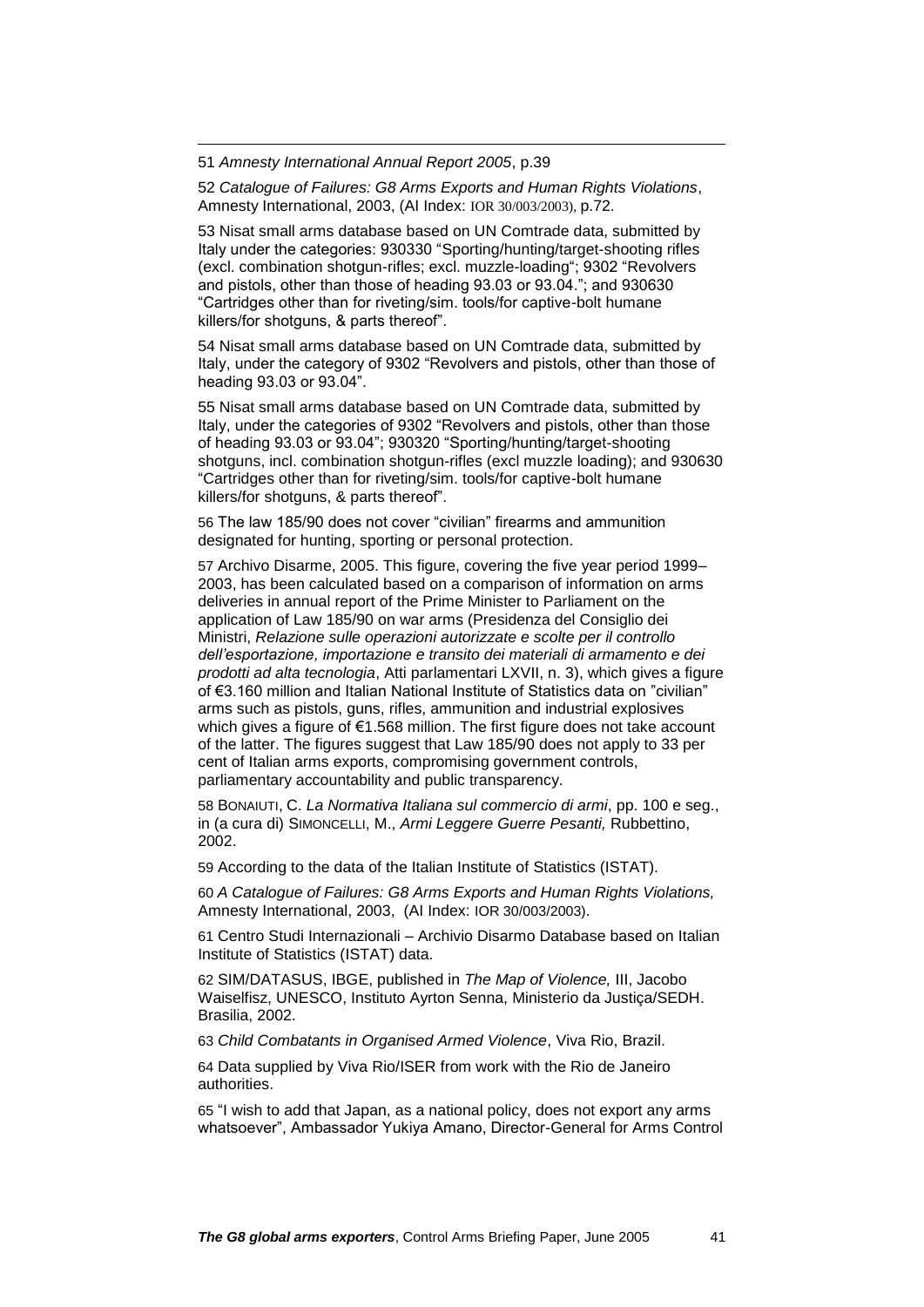and Scientific Affairs, speech at the UN First Biennial Meeting to Consider Implementing the Programme of Action, July 2003.

66 In 1967, Japan banned military exports to communist countries, counties under UN arms embargoes and countries involved in or likely to be involved in international conflicts. In 1976, this ban was effectively extended worldwide. In 1976 a further amendment, known as the Unified View reaffirmed the Three Principles and committed Japan to: refrain from the arms export to other areas not included in the Three Principles in conformity with the spirit of the Japanese Constitution and Foreign Exchange and Foreign Trade Law, and also to treat the equipment for arms production in the same category as arms.

67 Data submitted by Japan to UN Comtrade under categories 930190 "Military weapons, other than revolvers, pistols & the arms of 93.07, n.e.s. in 93.01"; [9306](http://unstats.un.org/unsd/comtrade/mr/rfCommoditiesList.aspx?px=H2&cc=9306) "Bombs, grenades, torpedoes, mines, missiles and similar munitions of war"; and, [93](http://unstats.un.org/unsd/comtrade/mr/rfCommoditiesList.aspx?px=H2&cc=93) "Arms and ammunition; parts and accessories thereof".

68 In 2002, Japan exported \$88.3 million worth of weapons within the category "bombs, grenades, torpedoes, mines, missiles and similar munitions of war" to the USA. Similarly, in 2001 Japan exported US\$55.7 million worth of "Bombs, Grenades, Ammunition, Mines, & Others" to the USA.

69 According to Comtrade data in the NISAT database.

70 Omega Research Foundation database. This figure accounts for companies who were active between 2000 and 2005. It is a minimum figure and in no way reflects the full scale of the industry.

71 Omega Research Foundation database.

72 *Small Arms Survey Yearbook 2004*: *Rights at Risk,* A Project of the Graduate Institute of International Studies, Geneva, Oxford University Press, 2004, p.105.

73 Based on 2001 UN Comtrade data in the NISAT database.

74 *Small Arms Survey Yearbook 2004*: *Rights at Risk,* A Project of the Graduate Institute of International Studies, Geneva, Oxford University Press, 2004, p.101.

75 Email from Ministry of Economy Trade and Industry, 16 March 2005.

76 Telephone interview. Between Midori Natsukia (Oxfam Japan) and Mr Katagiri, Security Export Control Policy Division, Trade Control Dept, Trade & Economic Cooperation Bureau, Ministry of Economy, Trade & Industry, Japan. 20 April 2005.

77 Telephone interview. Between Midori Natsukia (Oxfam Japan) and Mr Katagiri, Security Export Control Policy Division, Trade Control Dept, Trade & Economic Cooperation Bureau, Ministry of Economy, Trade & Industry, Japan, 24 May 2005.

78 Foreign Users' List

<u>.</u>

[http://www.meti.go.jp/policy/anpo/kanri/catch-all/document/gaikoku](http://www.meti.go.jp/policy/anpo/kanri/catch-all/document/gaikoku-risuto.xls)[risuto.xls.](http://www.meti.go.jp/policy/anpo/kanri/catch-all/document/gaikoku-risuto.xls)

79 Based on data submitted by the Japanese government under category 93 "Arms and ammunition; parts and accessories thereof".

80 *Algeria: Civilian population caught in a spiral of violence*, Amnesty International, 2003, (AI Index: MDE 28/023/1997).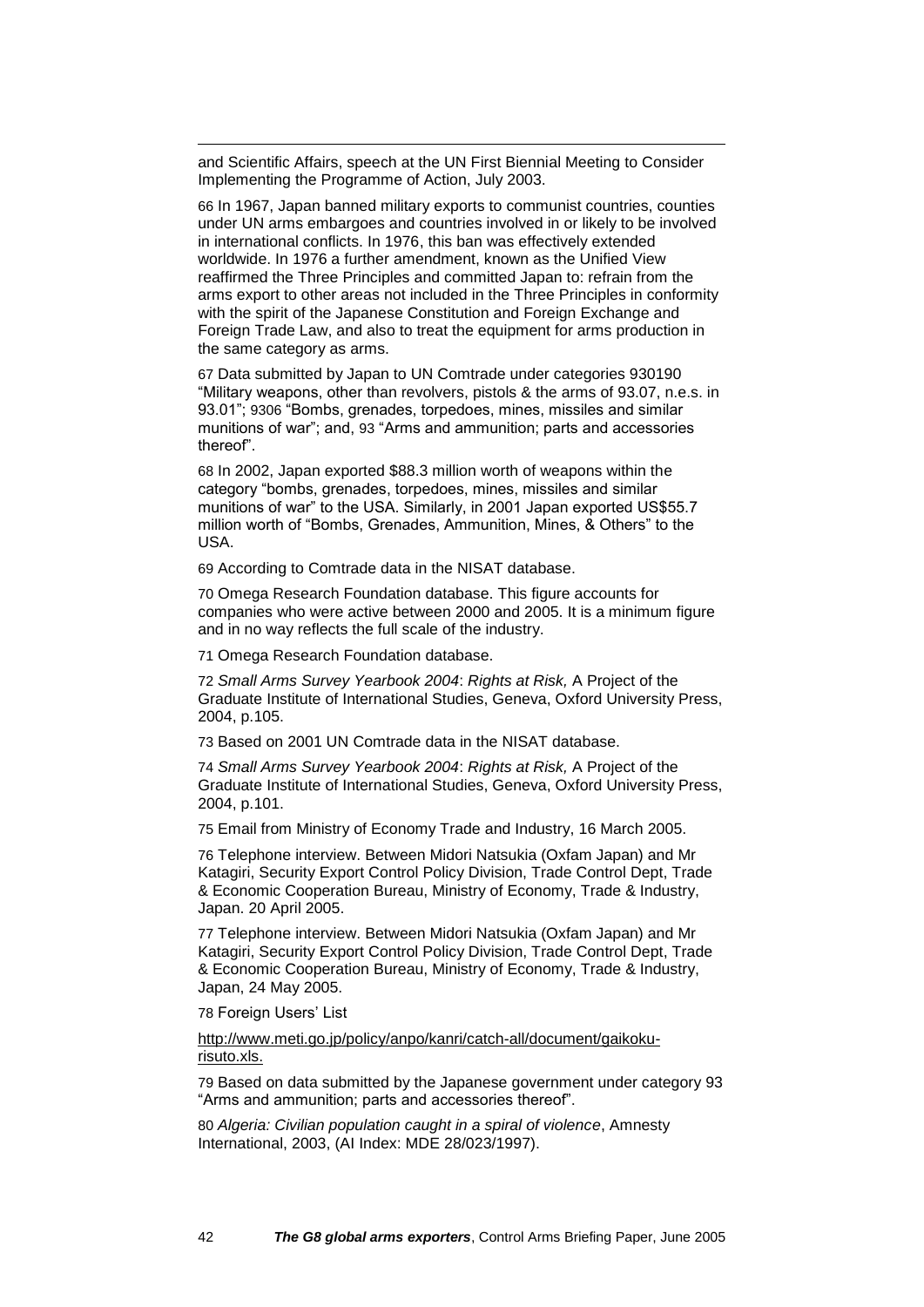81 *Catalogue of Failures: G8 Arms Exports and Human Rights Violations*, Amnesty International, 2003, (AI Index: IOR 30/003/2003), p.92.

82 The Foreign Exchange and Foreign Trade Law (FEFTL) and the Export Trade Control Order.

83 UN Standard Minimum Rules for the Treatment of Prisoners.

84 The Wassenaar Arrangement on Export Controls for Conventional Arms and Dual Use Goods and Technologies received final approval by 33 cofounding countries in July 1996.

85 *Jane's Sentinel Security Assessment – China and Northeast Asia,* 19 March 2003.

86 *Jane's World Defence Industry*, May 1997, p.128.

87 *Aviation Week and Space Technology*, 22 July 1985. The publication's report on the Paris air-show that year stressed that: "Emphasis on military versions of existing and future helicopters underscored the continuing turgid market for new civil helicopters."

Wackenhut Services Inc, a private security firm with a US government contract to police the Savannah River Site nuclear plant in South Carolina, employs a BK117 helicopter equipped with a mounted M-60 machine gun with a laser sight. *Augusta Chronicle,* 24 November 2000.

88*Statement by the Chief Cabinet Secretary*  [http://www.kantei.go.jp/foreign/tyokan/2004/1210statement\\_e.html](http://www.kantei.go.jp/foreign/tyokan/2004/1210statement_e.html)

10 December 2004

<u>.</u>

89 Statement by the Chief Cabinet Secretary, 10 December 2004.

90 Japan Signals Key Military Shift, Daily Times, Pakistan 11 December 2004. [www.dailytimes.com.pk](http://www.dailytimes.com.pk/) 

91 According to data submitted by Russia to the UN Register on Conventional Arms Transfers, 28 May 2004.

92 Nisat small arms database based on UN Comtrade data, submitted by Russia under category 930320 "Sporting/hunting/target-shooting shotguns, incl. combination shotgun-rifles (excl. muzzle-loading)".

93 *Algeria: Civilian population caught in a spiral of violence*, Amnesty International, 1997 (AI Index: MDE 28/023/1997).

94 Article 4, Principles of Official Policy in the Field of the Military-Technical Co-operation of the Russian Federation and Foreign States in the Federal Law of the Russian Federation adopted by the State Duma on 3 July 1998.

95 'Massive modernisation plan for India's paramilitary forces', *Kerala Next*, India, 30 January 2003.

96 *Washington Times,* 8 March 2002, p.7. Reports of new advanced electronic warfare system, to defeat planes and missiles, to be supplied to Iran by Rosoboronexport, Russia.

97 Henry Ivanov, 'Russia to build helicopter plant in Mexico', *Jane's Defence Weekly*, 24 June 2004.

98 UN Report on the Situation of Human Rights in Colombia 2005, United Nations High Commissioner for Human Rights' E/CN.4/2005/10.

99 *Janes' Intelligence Review*, March 2003, p.39.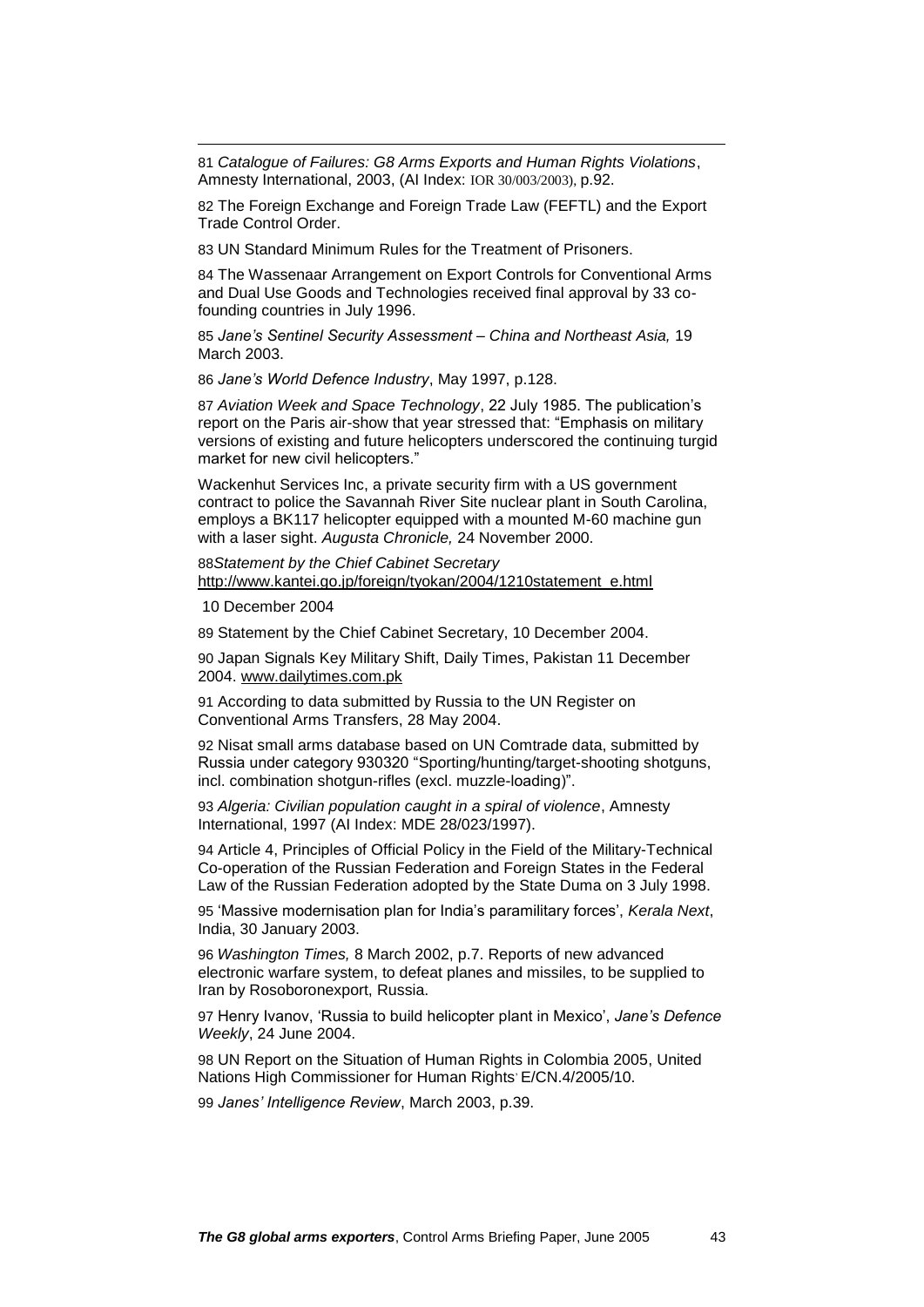100 "Russia delivers to Nigeria three more helicopters", ITAS *Tass,* 6 August 2002.

101 Amnesty International Annual Reports 2002 and 2003.

<u>.</u>

102 It is unclear exactly what type of large calibre artillery systems or attack helicopters Ethiopia imported.

103 Drawing on data submitted to the UN Register of Conventional Arms.

104 Grimmett, Richard F., *Conventional Arms Transfers to Developing Nations, 1996-2003*, Congressional Research Service Report for Congress, 24 August 2004.

105http://www.fco.gov.uk/servlet/Front?pagename=OpenMarket/Xcelerate/S howPage&c=Page&cid=1091037452759

106 Calculations are based on the figures cited in the Quadripartite Committee 2005, paragraph 71.

107 As of 24 March 2005. The Quadripartite Committee 2005, paragraph 75.

108 Open Individual Export licences (OIELs) and particularly Open General Export Licences (OGELs).

109 The Quadripartite Committee, Strategix Export Controls, HMG's Annual Report for 2003, Licensing Policy and Parliamentary Scrutiny, First Joint Report of Session 2003-2004, 24 March 2005, House of Commons, paragraph 74.

110 Oral Evidence given by the UK Working Group, 15 December 2004.

111 UK Strategic Export Controls, Quarterly Report, October – December 2004. It is not clear whether these countries were all covered by the same OIEL. http://www.fco.gov.uk/Files/kfile/strategicexportcontrolsoctdec2004.pdf

112 The Quadripartite Committee consists of the Select Committees on Foreign Affairs, Development, Trade and Industry and Defence.

113 The Quadripartite Committee, Strategix Export Controls, HMG's Annual Report for 2003, Licensing Policy and Parliamentary Scrutiny, First Joint Report of Session 2003-2004, 24 March2005, House of Commons, paragraph 43.

114 UK Strategic Export Controls, Quarterly Report, October – December 2004.

115 The Omega Research Foundation database.

116 'Britain 'concerned' over developments in the Maldives, FCO Press Release, 17 August 2004.

117 UK Government's Strategic Export Controls Report 2003.

118 *Guns or Growth: Assesing the Impact of Arms Transfers on Sustainable Development*, Control Arms Campaign, 2004.

119 'Indian Hawk boost for BAE Systems', Jane's Defence Industry, 1 October 2003.

120 New Statesman, 6 December 2004, "The law is clear that shock batons are instruments of torture. So why are they featured, together with stun guns, as items for sale on a UK website?"

121 [http://test.vorras.net/chemicals/?read=1511,](http://test.vorras.net/chemicals/?read=1511) accessed 14 March 2005.

122 [http://www.tltinternational.com/stun\\_gun.htm](http://www.tltinternational.com/stun_gun.htm) accessed, 14 March 2005.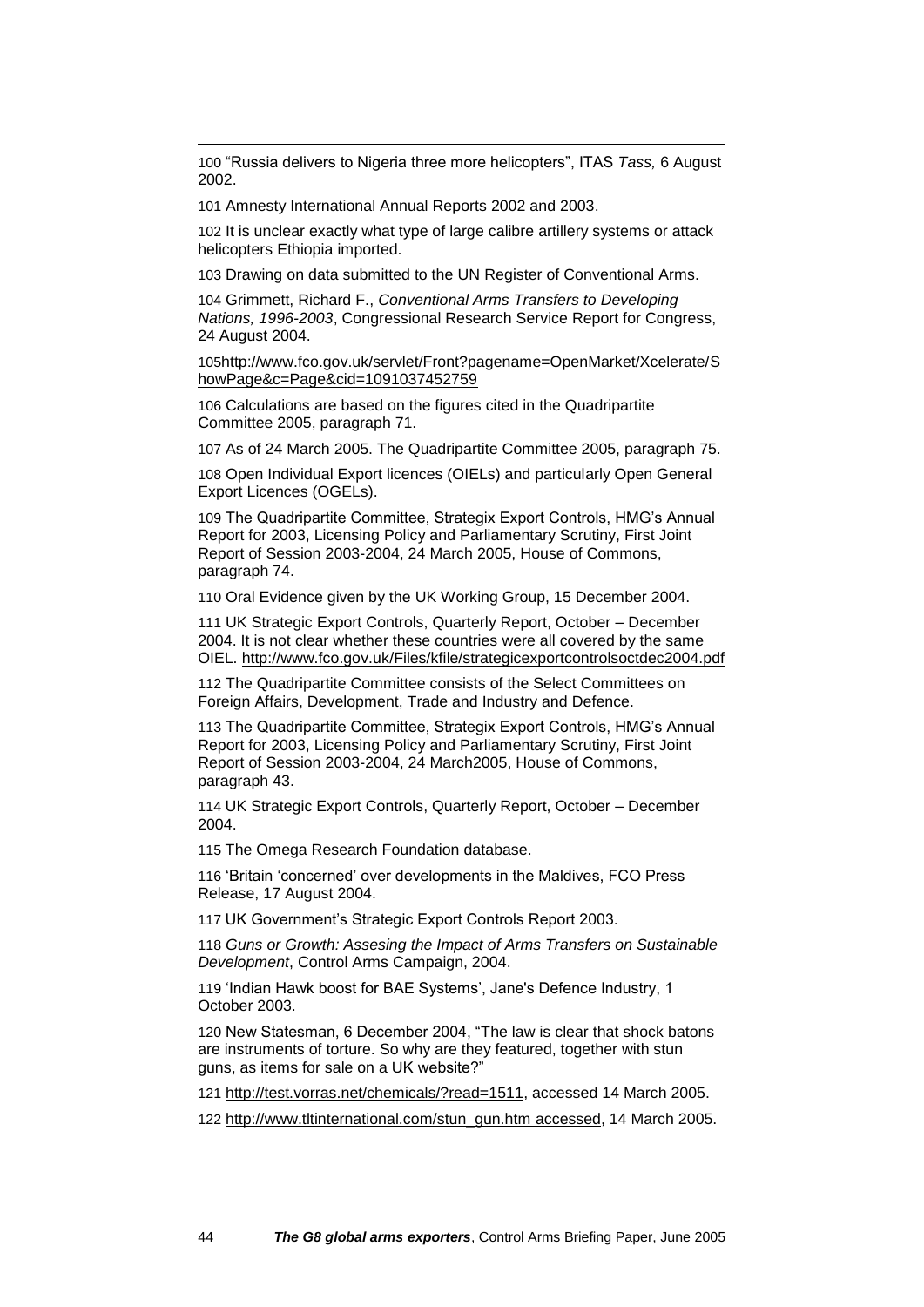123 Grimmett, Richard F. Conventional Arms Transfers to Developing Nations, 1996-2003 Washington: Congressional Research Service Report for Congress, 26 August 2004, Table 9c.

124 Grimmett, Richard F. 2004. US Arms Sales: Agreements with and Deliveries to Major Clients, 1996-2003. CRS Report for Congress, 8 December. [http://www.fas.org/asmp/resources/govern/CRS-32689.pdf.](http://www.fas.org/asmp/resources/govern/CRS-32689.pdf)

125 Small Arms Survey Yearbook 2004: Rights at Risk, A Project of the Graduate Institute of International Studies, Geneva, Oxford University Press, 2004.

126 Small Arms Survey Yearbook 2004: Rights at Risk, A Project of the Graduate Institute of International Studies, Geneva, Oxford University Press, 2004, Table 4.1.

127 Defence News Top 100, 2004,

<u>.</u>

[http://www.defensenews.com/content/features/2004chart3.html.](http://www.defensenews.com/content/features/2004chart3.html)

128 United States Department of State Fiscal Year 2003 Section 655 Report, Washington 2004.

Amnesty International Annual Report 2001 – 2005

129 Federation of American Scientists (FAS), "United States Arms Transfers Eligibility Criteria Index Page," Human Rights, Leahy Provisions, n.d. [http://www.fas.org/asmp/campaigns/legislationindex.html,](http://www.fas.org/asmp/campaigns/legislationindex.html) accessed 14 April 2005.

130 UN Report on the Situation of Human Rights in Colombia 2005, United Nations High Commissioner for Human Rights, E/CN.4/2005/10.

131 Defence Security Cooperation Agency Facts Book 2003, "Foreign Military Sales, Foreign Military Construction Sales and Military Assistance Facts as of September 30, 2003", [http://www.dsca.mil/programs/biz](http://www.dsca.mil/programs/biz-ops/facts_book_2003.pdf)[ops/facts\\_book\\_2003.pdf](http://www.dsca.mil/programs/biz-ops/facts_book_2003.pdf) and Congressional Budget Justification for FY05 Foreign Operations, US State Department, February 2004.

132 The Library of Congress, 'Bill Summary & Status for the 108th Congress,' n.d., THOMAS: Legislative Information on the Internet.

[http://thomas.loc.gov/cgibin/bdquery/z?d108:HR04818:@@@L&summ2=m&](http://thomas.loc.gov/cgibin/bdquery/z?d108:HR04818:@@@L&summ2=m&#major%20actions) [#major%20actions,](http://thomas.loc.gov/cgibin/bdquery/z?d108:HR04818:@@@L&summ2=m&#major%20actions) accessed on 14 April 2005.

133 The Library of Congress, 'Bill Summary & Status for the 108th Congress,' n.d., THOMAS: Legislative Information on the Internet.

[http://thomas.loc.gov/cgibin/bdquery/z?d108:HR04818:@@@L&summ2=m&](http://thomas.loc.gov/cgi-bin/bdquery/z?d108:HR04818:@@@L&summ2=m&#major%20actions) [#major%20actions,](http://thomas.loc.gov/cgi-bin/bdquery/z?d108:HR04818:@@@L&summ2=m&#major%20actions) accessed on April 14, 2005.

134 KOL Report, 'Court orders will be followed, says Army Chief', U.S. Press News Articles, November 26, 2004.

135 'US quietly put off military training in Nepal', Hindustan Times , 5 April 2005, Sudeshna Sarkar/Indo Asian News Service.

136 Federation of American Scientists (FAS), Congressional Budget Justification for FY06 Foreign Operations, March 2005, "Request by Region: South Asia," pg 485,

[http://www.fas.org/asmp/profiles/aid/fy2006/CBJSAsia.pdf,](http://www.fas.org/asmp/profiles/aid/fy2006/CBJSAsia.pdf) accessed on 14 April 2005.

137 Prosser, Andrew. Arms Trade– What's New: Pakistan, Center for Defence Information. 30 June 2004,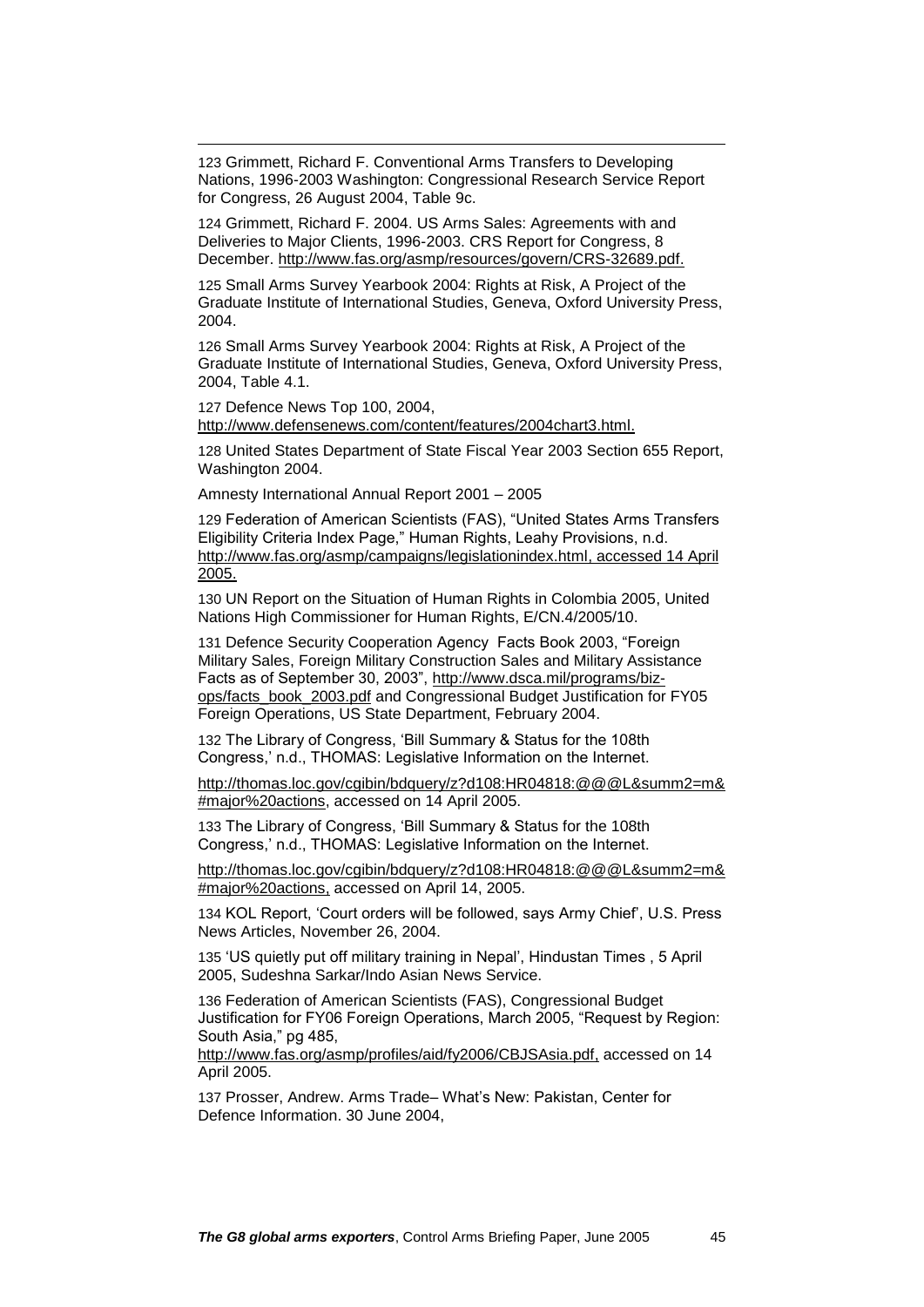[http://www.cdi.org/program/document.cfm?documentid=2301&programID=7](http://www.cdi.org/program/document.cfm?documentid=2301&programID=73&from_page=../friendlyversion/printversion.cfm) [3&from\\_page=../friendlyversion/printversion.cfm.](http://www.cdi.org/program/document.cfm?documentid=2301&programID=73&from_page=../friendlyversion/printversion.cfm)

138 Kronstadt, K. Alan 'Pakistan-US Relations', Congressional Research Service Issue Brief for Congress, 28 January 2005, p.7.

139 Correspondence obtained by FAS through Freedom of Information Act. [http://www.fas.org/terrorism/at/docs/2004/PakMNNAdesignation.pdf.](http://www.fas.org/terrorism/at/docs/2004/PakMNNAdesignation.pdf)

140 'US to sell fighters to Pakistan', BBC news, news.bbc.co.uk, 26 March 2005.

141 Amnesty International Report 2004, (AI Index: POL 10/04/2005).

142 Pakistan, Country Reports on Human Rights Practices– 2004, US Department of State, Released by the Bureau of Democracy, Human Rights, and Labor, 28 February 2005.

143 United States Department of State "Fiscal Year 2003: "Section 655" Report", Washington 2004, p.49-52.

144 Mark, Clyde R. Israel: US Foreign Assistance. Congressional Research Service Issue Brief for Congress,12 July 2004, p.ii.

145Mark, Clyde R. Israel: US Foreign Assistance. Congressional Research Service Issue Brief for Congress. 12 July 2004, p.7.

146 Mark, Clyde R. Israel: US Foreign Assistance. Congressional Research Service Issue Brief for Congress. 12 July 2004, p.7.

147 This Principle recognises the need to include critical elements to comprehensively control international arms transfers, as recognised by the UK Government in its statement on 15 March 2005 on an Arms Trade Treaty which is being supported by a growing number of governments.

<u>.</u>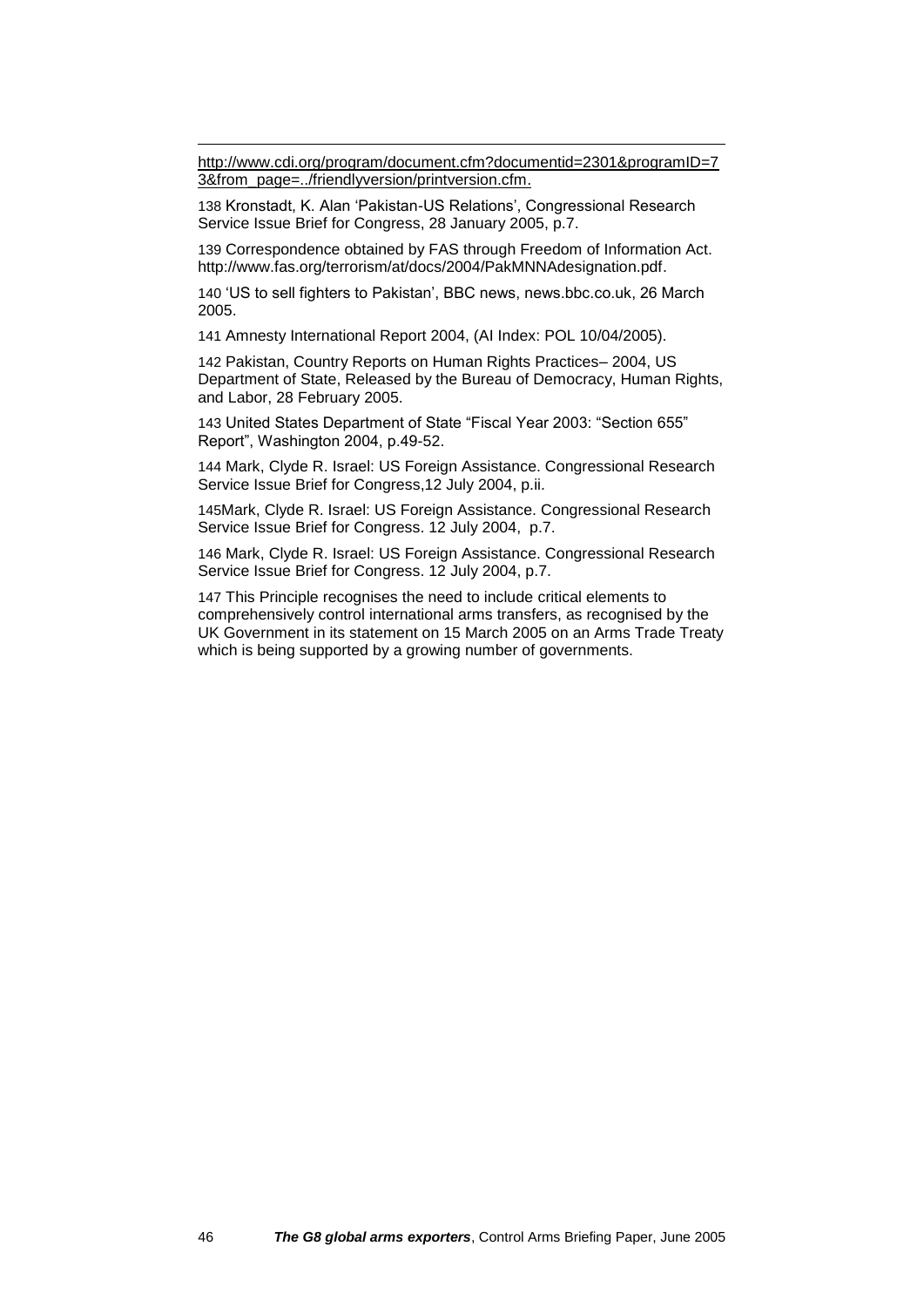First published by Amnesty International, the International Action Network on Small Arms (IANSA) and Oxfam International in 2005.

© Amnesty International, the International Action Network on Small Arms (IANSA) and Oxfam International, 2005.

All rights reserved. This publication is copyright, but may be reproduced by any method without fee for advocacy, campaigning and teaching purposes, but not for resale. The copyright holders request that all such use be registered with them for impact assessment purposes. For copying in any other circumstances, or for re-use in other publications, or for translation or adaptation, prior written permission must be obtained from the publishers, and a fee may be payable.

Copies of this report are available to download at: **www.controlarms.org** 

AI Index: POL 30/007/2005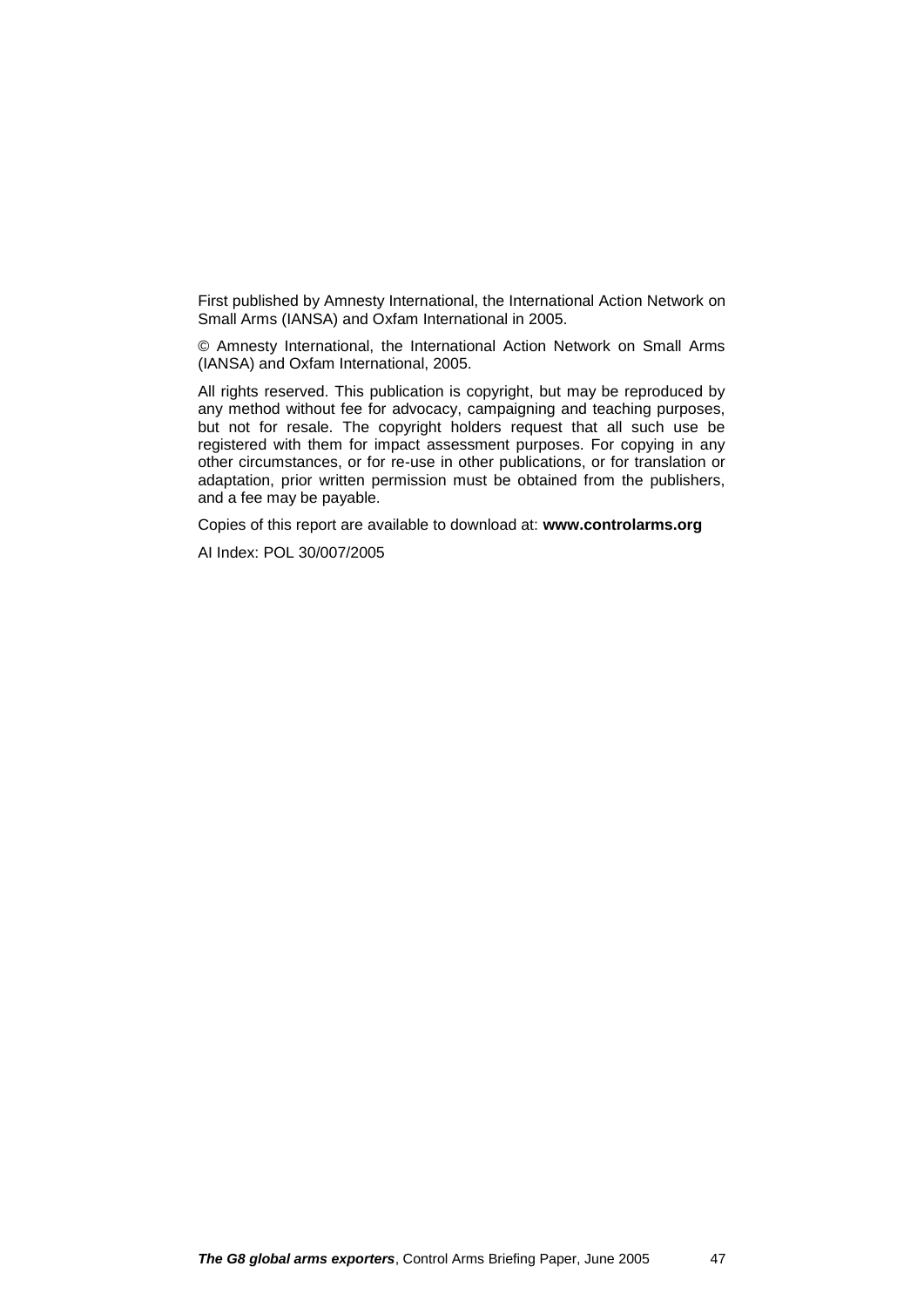

Amnesty International is an independent worldwide voluntary activist movement working for human rights, with more than 1.5 million members, supporters and subscribers in over 150 countries and territories. It has national sections in 54 countries in every region of the world.

Email: info@amnesty.org



The International Action Network on Small Arms is the global movement against gun violence more than 500 civil society organisations working in 100 countries to stop the proliferation and misuse of small arms and light weapons. IANSA seeks to reduce the impact of small arms through advocacy, promoting the development of regional and thematic networks, supporting capacity building and raising awareness.

Email: [contact@iansa.org](mailto:contact@iansa.org)



Oxfam International is a confederation of twelve organisations working together in more than 100 countries to find lasting solutions to poverty and injustice: Oxfam America, Oxfam-in-Belgium, Oxfam Canada, Oxfam Community Aid Abroad (Australia), Oxfam Germany, Oxfam Great Britain, Oxfam Hong Kong, Intermón Oxfam (Spain), Oxfam Ireland, Novib Oxfam Netherlands, Oxfam New Zealand, and Oxfam Quebec. Please call or write to any of the agencies for further information, or visit www.oxfam.org.

Email: [advocacy@oxfaminternational.org](mailto:advocacy@oxfaminternational.org)